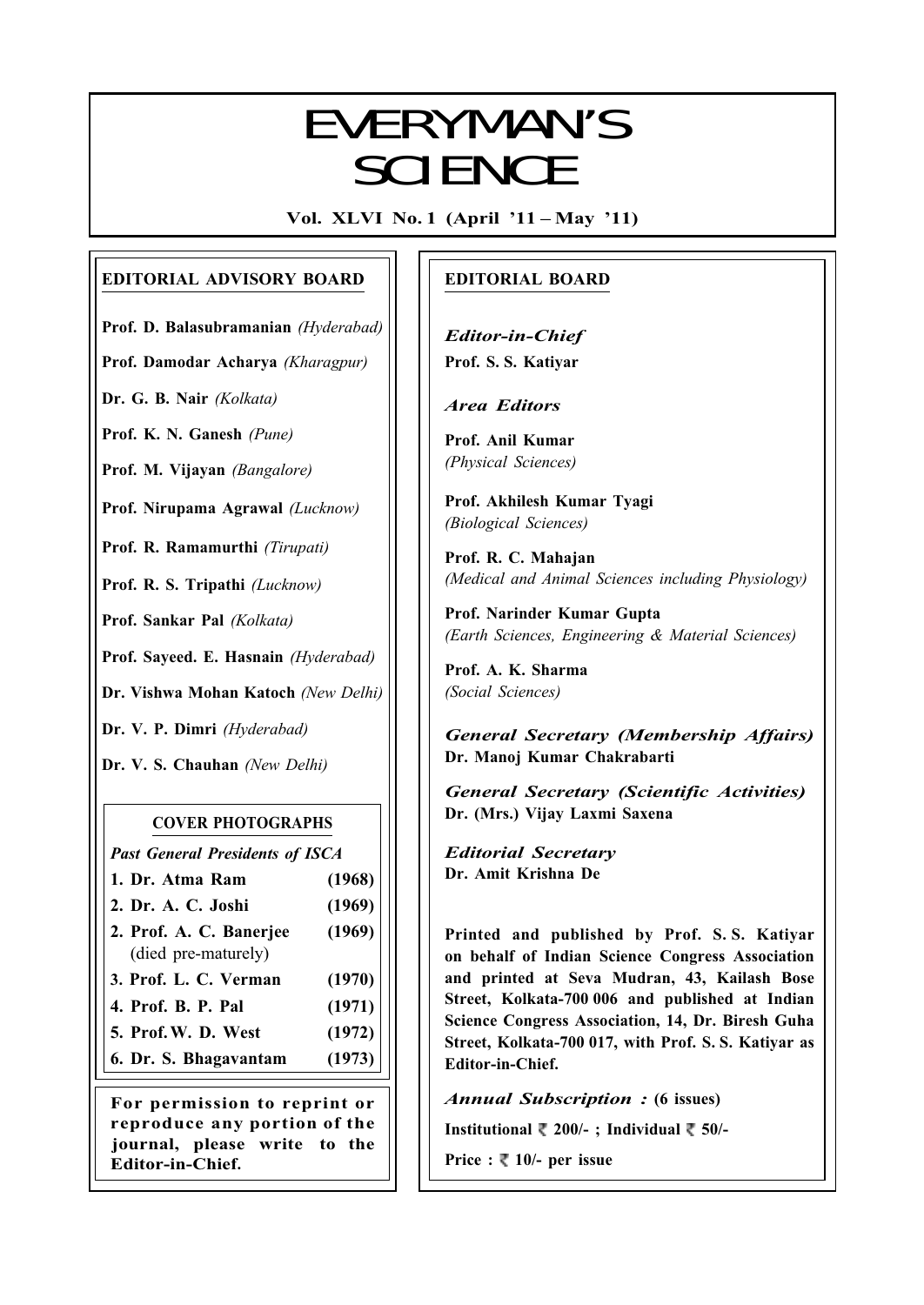# CONTENTS

Everyman's Science VOL. XLVI NO. 1, April '11 — May '11

| <b>EDITORIAL:</b>                                                  | 3  |
|--------------------------------------------------------------------|----|
| <b>ARTICLES:</b>                                                   |    |
| Presidential Address: Science in India - Some Aspects              |    |
| Dr. Atma Ram                                                       | 6  |
|                                                                    |    |
| <b>Ultrasonic Technology for Food Industry</b>                     |    |
| Krishna Murti Raju, Ritesh Prajapati and Rudra Kant Srivastava     | 20 |
| Swine Influenza - A Global Threat                                  |    |
|                                                                    |    |
| S. Parthiban and H. K. Mukhopadhyay                                | 24 |
| <b>Chemistry of Dendrimers: Numerous Applications in Real Life</b> |    |
| H. Shekhar                                                         | 28 |
|                                                                    |    |
| KNOW THY INSTITUTIONS                                              | 34 |
|                                                                    |    |
| LIFE SKETCHES OF OFFICE BEARERS AND SECTIONAL PRESIDENTS           |    |
| ISCA, 2011-2012                                                    | 38 |
|                                                                    |    |
| <b>CONFERENCES / MEETINGS / SYMPOSIA / SEMINARS</b>                | 55 |
| <b>S &amp; T ACROSS THE WORLD</b>                                  | 58 |
|                                                                    |    |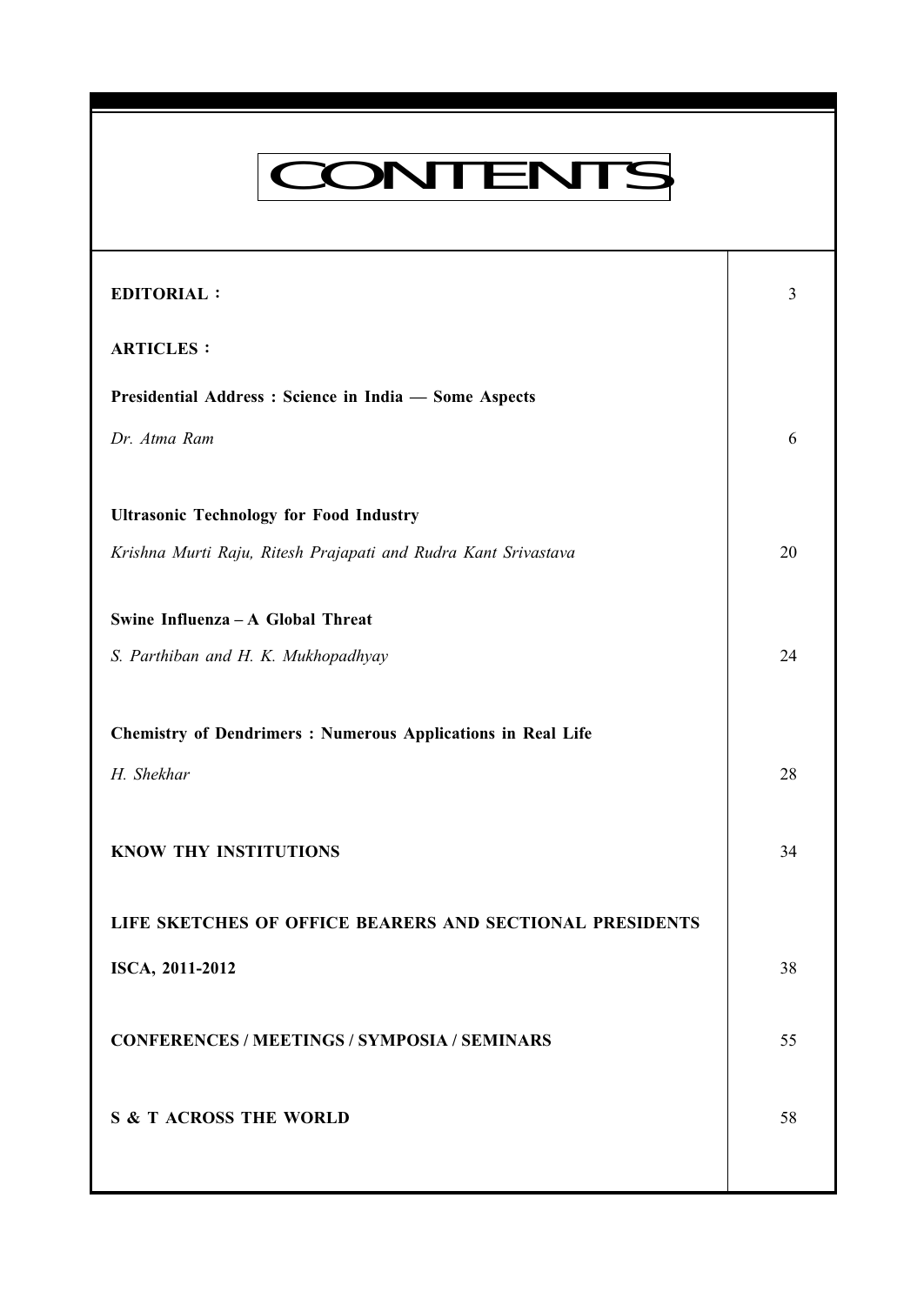# EDITORIAL

# ON THE NEED FOR COMBINING SCIENCES, SOCIAL SCIENCES AND HUMANITIES

The Eleventh Five Year Plan has envisaged a revolution in the Science and Technology education in the country. A large number of institutions devoted to technology, management, science and other professions have been planned. Several of them have started functioning and several others are in the planning stage. In this context there is a need to think about processes of differentiation and de-differentiation in knowledge. Time has come to integrate different forms of knowledge so that they can serve the needs of mankind in general and the needs of Indian society in particular.

In modern India, the knowledge systems in India have maintained a clear hierarchy: technology at the top, science in-between, and social sciences at the bottom. In Indian mind literature and philosophy are often outside the "useful knowledge" system. As a consequence of separation between technology, science and social sciences in the country both sciences and social sciences have suffered. On the scientific front this has produced more of a dependent science: science that serves the needs of the international capitalism rather than the needs of the Indian people. Barring a few exceptions, the prestigious science and technology institutions define goals of teaching and research more in the international science framework rather than in the Indian social framework. Oblivious of the needs of their own people Indian scientists aspire to publish papers in the international journals accepting the international chains of inequality between scientists and scientific institutions. For the young minds, therefore, to look for advancement is to look for publications in the "high-impact"

journals. In most areas of science Indian journals are rated badly and no serious researcher wants to publish in them. This is connected with another problem – the feudalism of the Indian scientific community. A common, young researcher believes that without patronage of an established scientist it is impossible to publish in the Indian journals. When a Central Minister or a political leader says that the leading institutions are failing in attaining their goals, or that they are contributing more to the world science than the Indian science, faculty members connected with them are hurt and tend to react angrily but the reality is not very far from what is said. There is a dire need to connect science to everyday problems of Indian society to make it relevant for people.

Further, the separation of social sciences from science and technology has created a situation which has prevented growth of social sciences and has almost killed humanities. Few parents wish that their children pursue social sciences or humanities. Social scientists have fewer employment opportunities, lower salaries, and lesser prestige in society. They also exercise lesser power than scientists and technologists. Their existence is marginal to knowledge, politics and planning. The result is unfortunate: high (often unlimited) enrollment in universities but poor quality of instructions, absence of research, and absence of original and creative thought. One rarely meets social scientists in colleges and universities who have something meaningful to say on the social problems of their city, e.g., poverty, crime, divorce, unemployment, migration, corruption, population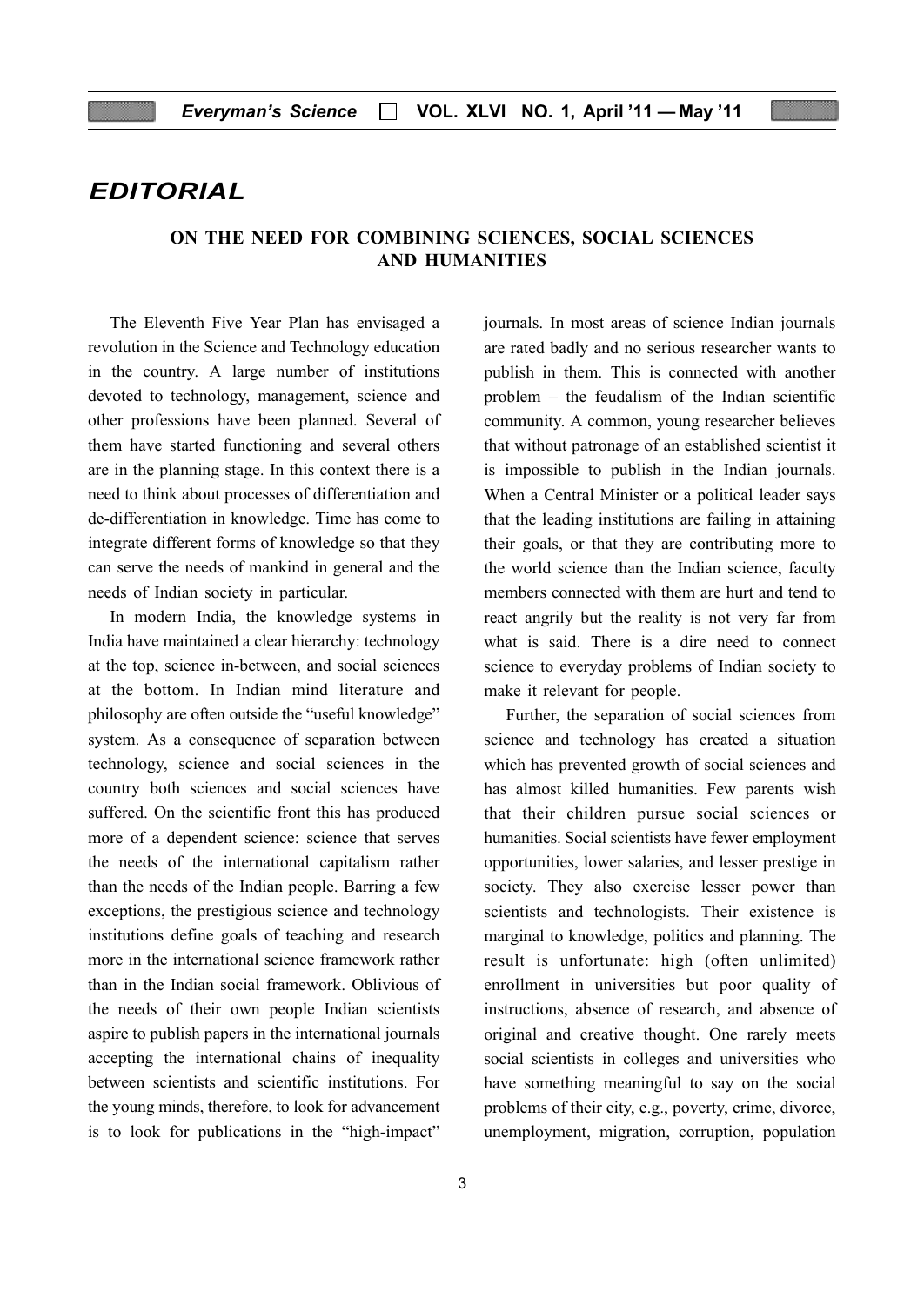growth, communal conflicts and social integration. This is equally true that administrators and Non-Government Organizations (NGOs) dealing with real world problems too lack appreciation for knowledge of local experts and are unwilling to contact them to seek local solutions. Completely cut off from surroundings, social scientists have become a burden on knowledge resources. At a time when society is looking for solutions to multiple problems facing the nation, there are few social scientists worth the name. You may have some celebrities at the national level, mostly deriving legitimacy from linkages with international social sciences, but few responsible social scientists available at the village, block or district level.

Some institutions like IITs began with laudable aims. Right from the beginning they had a strong component of Humanities and Social Sciences (HSS). In IIT Kanpur the first professor was appointed in HSS and not in engineering. A few universities like Jawaharlal Nehru University (JNU) too have experimented with the idea of interdisciplinary centers of teaching and research. The experiment has served well. In terms of training of young social scientists in diverse areas some old IITs are doing quite well. They have sensitized undergraduate students of technology and sciences to social context, and also to the best humanistic ideas from the West and the East. In terms of quality of research they are doing as well as the best universities in the country, and sometimes better. However, they too cannot boast of significant contribution to Indian society or everyday problems of Indian people. In relation to the resources available in the IIT system their achievements cannot be called optimal. HSS faculty is rarely part of big research in energy, environment, transportation, biological sciences, and rural development initiatives even when their contribution

could be substantial. Moreover, lacking access to established channels of funds and priorities, and favorable (flexible) work environment they spend most of their time on teaching and committee work. Something gets done but certainly much more could have been done. The sub-optimality of results is again due to the same reasons: compartmentalization of knowledge, separation of social sciences and humanities from technology, politics of resources and recognition, and knowledge hierarchies outside and inside the department.

The issue is: how can this situation be redeemed? The country needs a value based, integrated knowledge framework in which all knowledge systems are rated equally and are joined together to respond to concrete problems of Indian masses. Here it is worth mentioning that some IIITs, particularly IIIT Hyderabad, are experimenting with discipline-free knowledge climate in which people from diverse backgrounds work at the same place to solve concrete and complex problems in a specific domain having a broad vision of teaching and research. This has brought together people from as diverse areas as computer science, cognitive science, philosophy, sociology and others. They are working together on various technological and human problems. Learning from their experiences, time has come to establish centers of teaching and research with distinct value systems which welcome contribution from all – computer scientists, chemical engineers, mathematicians, sociologists, economists, and philosophers working on business ethics. The goal is to identify innovative solutions for poverty, unemployment, exploitation, dominance and oppression in the framework of human values.

It can be argued that three knowledge maladies which are closely connected with the disconnection between technology, sciences and social sciences are: (a) knowledge elitism that separates experts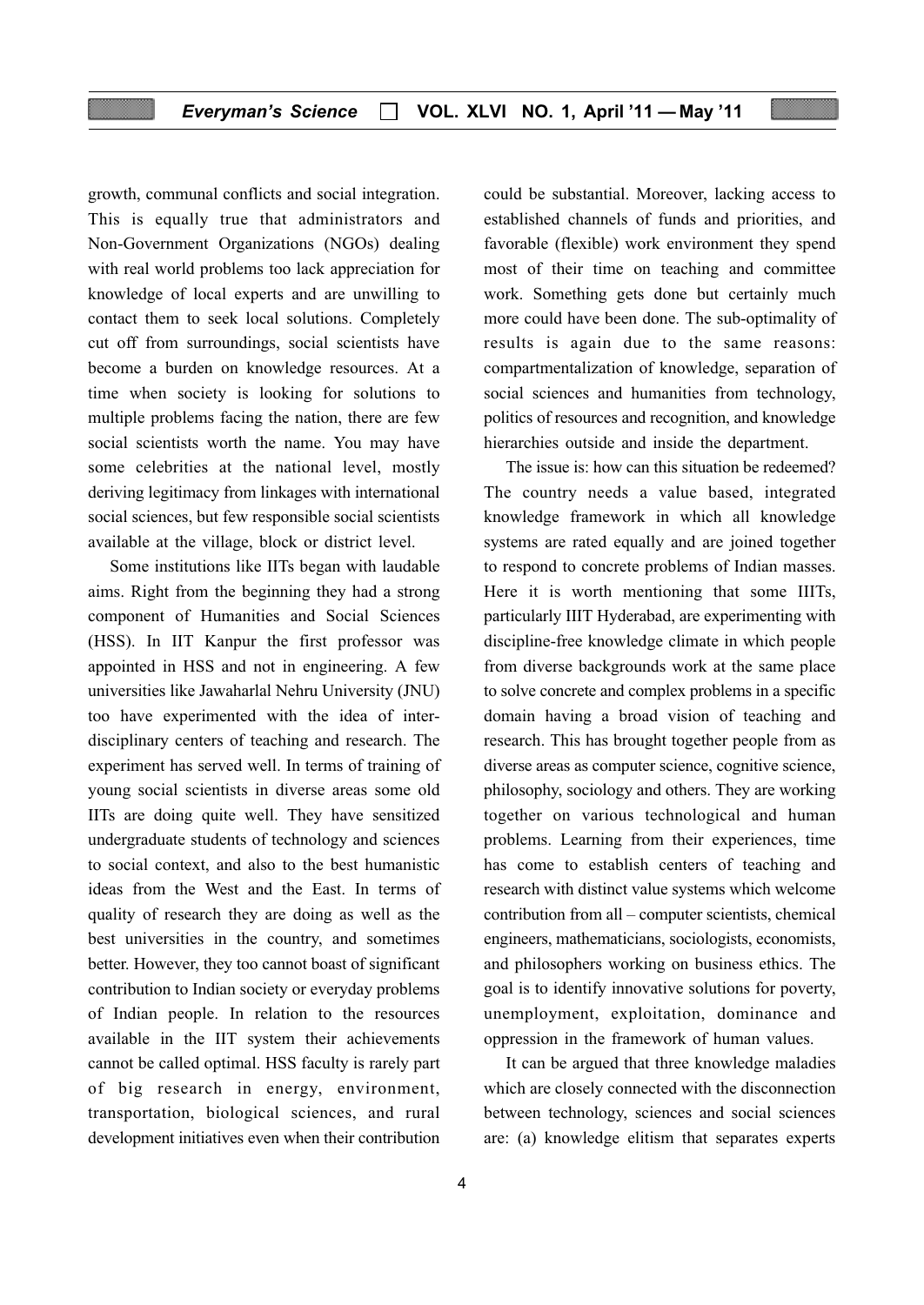from laymen in social relations as well as in social representations; (b) lack of self confidence in identifying innovative and relevant research problems and pursuing them devotedly for a long time; and (c) a feeling of alienation and marginalization. In social matters it is difficult to identify unique and asymmetrical relationships as all system variables affect each other simultaneously in complex ways, yet the differentiation and stratification of knowledge systems seem to be a significant cause of each of the above three

problems. It is time that we wake up to take a few bold steps: (a) make the young scientists interiorize the values of equality and humanism; (b) give them confidence and resources to work on their own (relevant) problems for a long time; and (c) train them to work in teams. Let the traditional divisions of departments and schools go and new centers of excellence be created to provide opportunity to younger generation to solve problems of Indian society and to solve their own problems.

A. K. Sharma

Science belongs to no one country.

— Louis Pasteur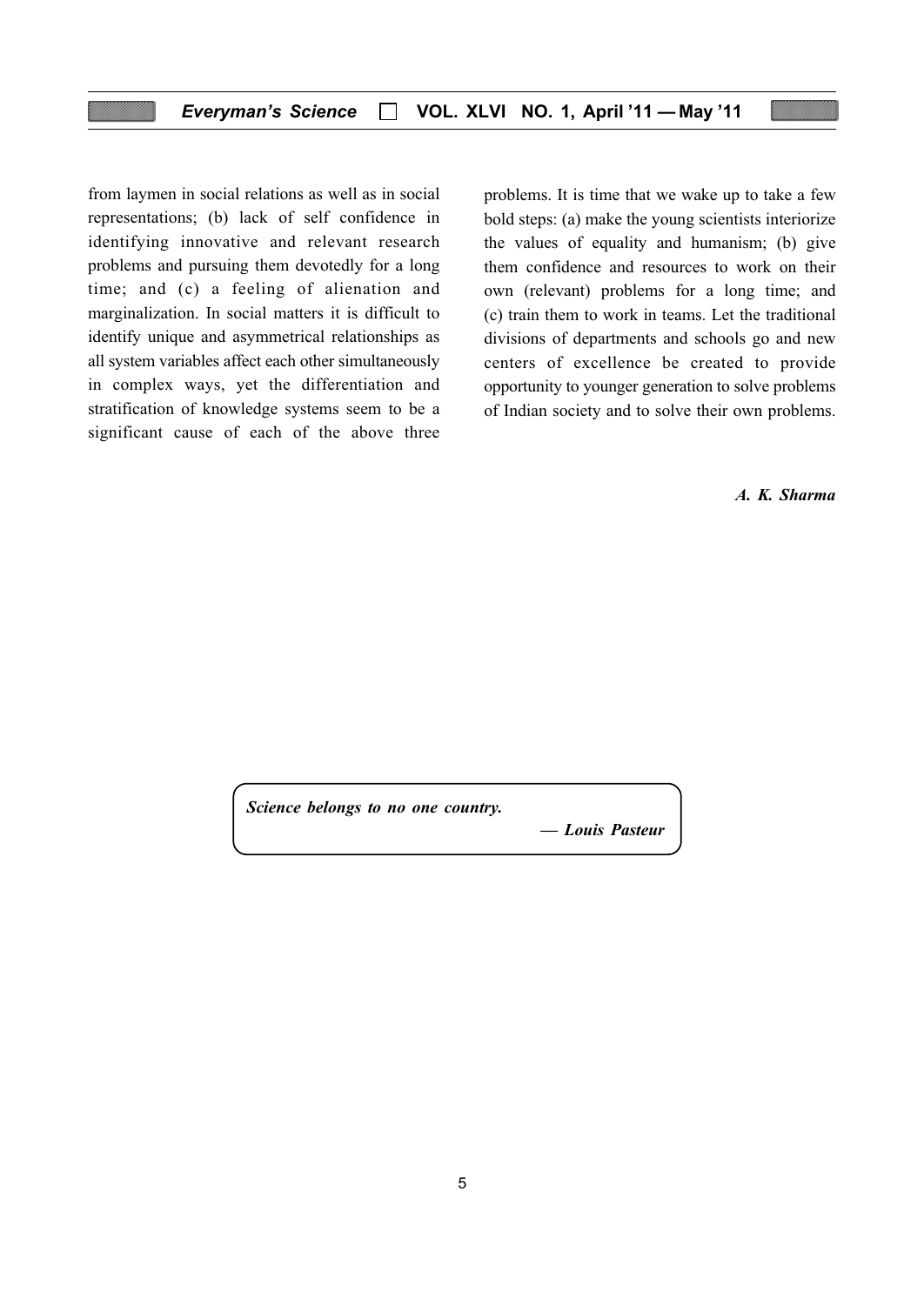# PRESIDENTIAL ADDRESS

# SCIENCE IN INDIA — SOME ASPECTS

DR. ATMA RAM, D.SC., F.N.I.

efore sharing some thoughts with you, may I express my gratitude to the members of the Indian Science Congress for having elected me as their President. I am, at once, conscious of the high honour bestowed on me by the largest body of scientists in this country and the heavy responsibility associated with it. While fully aware of the responsibility, the confidence you have reposed in me arms me with courage and strength to face a task which would have normally filled me with diffidence especially as my predecessors in this high office have been great men of Science.

The historic city of Varanasi is an attraction to any one. To millions it is a place of pilgrimage. To me it is homecoming; it is an opportunity for me to draw fresh inspiration from my alma mater which owes so much to the great and noble son of India, Mahamana Pandit Madan Mohan Malaviya. Pandit Malaviya, well-versed in the scriptures, was a great patriot and he realised that the study of Science and technology was essential for the progress of the country. With foresight, he established a number of departments of technology and engineering in this University at a time when emphasis was on arts and humanities. His note of dissent to the report of the Indian Industrial Commission (Holland Commission) of 1916 showed how conscious he was of the need to develop

Science and technology in India. Let us revere his memory.

I have been thinking of what is expected of the Indian Science Congress. As you are aware, this Congress follows the pattern of the British Association for the Advancement of Science. Like that Association, we also aim at establishing live contact between scientists and the people. The general image of scientists that they are far from the understanding of the common people working in some sort of ivory tower should be erased if this live contact is to be established. As Science and technology affect lives of ordinary men and women, it is essential for scientists to put across to the people what they are doing and also get to know the thinking and viewpoint of the people. This, in my opinion, is one of the primary functions of the Science Congress. On the eve of one of the early sessions of the British Association, a leading British newspaper asked the question "When shall this monstrous bubble burst?" The very same Daily became in due course an ardent supporter of the British Association. We too have our critics and supporters.

The Indian Science Congress is about 55 years old. It is time we reflected on what we have been doing and how well. The need for introspection was stressed by my distinguished predecessor, Prof. T. R. Seshadri at the last session. It is already engaging our attention and some reorientation of the activities of the Association has taken place. I hope from this session, some newer and fresher

General President, Fifty-Four Indian Science Congress held during January, 1968 at Varanasi.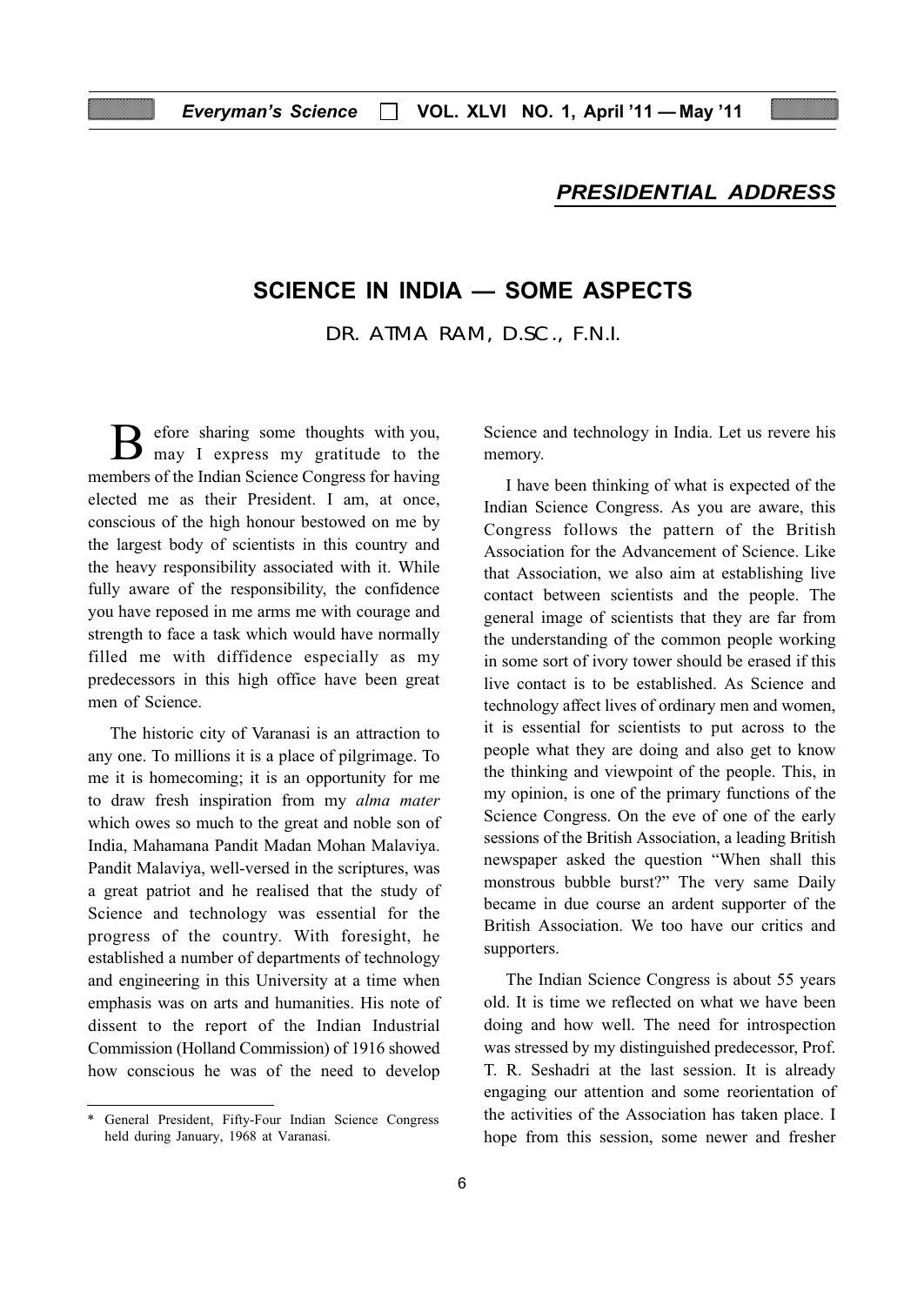ideas will emerge which will aid the direction of our activities into fruitful channels.

# ROLE OF SCIENCE IN A DEVELOPING **SOCIETY**

Ever since independence, this Congress was fortunate in having Shri Jawaharlal Nehru inaugurate and participate in almost all sessions. We also had the privilege of having him as one of our Presidents. His enlightened leadership accelerated the pace of scientific progress in this country by moulding the attitude of the Government and the people to Science. At one session he said.

"My interest largely consists in trying to make the Indian people and even the Government of India conscious of scientific work and the necessity for it".

His constant reminders for the need of scientific temper leave us with a sense of gratitude to him.

It is our good fortune that Mrs. Gandhi also has deep interest in Science and the scientific method. We are beholden to her. With her abiding interest in Science and technology, I am sure, these will take long strides and play their part in the life of the country. It is significant that she should have chosen one of us, Dr. Triguna Sen, as Union Minister to look after scientific affairs. Coming with a sense of fulfilment from this University, he has already aroused great hopes of fulfilment in a wider field. We look forward to his continuing support and encouragement. We are indeed happy that Dr. A. C. Joshi, also one of us, is the Vice-Chancellor of Banaras Hindu University at this time. I must thank him for the personal attention he has given to make this session a success.

We are meeting at a time when Science is on the threshold of a very exciting era. Last year, for the first time, the opaque atmosphere of Venus was pierced and man-made instruments were landed on it. This achievement is indeed exhilarating and the Indian Scientists will no doubt join me in congratulating the fellow scientists responsible for

this historic achievement. This however strikingly reminds us that whereas the problem in the developing countries is how to make man walk well on earth.

Why did Nehru give so much importance to Science in India ? Why are we making substantial investment in scientific and technological research? And why are we encouraging more and more scientific endeavours ? In short, what are the objectives in our support to Science ?

The consideration of these questions brings two aspects to the fore; firstly, the value of Science in developing rational thinking and widening knowledge so essential for a society in transition; and secondly, its economic and social significance. Science, and technology which is sustained by Science, provide us means for development of industry and agriculture, give us knowledge and ability to improve communications, endow us with better health through eradication of disease and, in short, give us a better standard of living. Science in the contemporary world is an important tool of human well-being even as capital, labour and enterprise were in the world of yesterday. Never before had man so much knowledge and technique at his command for his well-being. It is this promise which Science holds for the people that makes it important. Indian scientists, therefore, have the inalienable responsibility to contribute to the good of the community. What else could be the function of scientists in a developing society ? The question we should ask ourselves is, "How near are we to our people, and how relevant is our work to their hopes and aspirations ?"

Our research and development should be closely linked and contribute to economic growth. Prof. P. M. S. Blackett, President, Royal Society, London, in his recent Nehru Memorial Lecture has very appropriately said, "The present poverty is so great and the task of dealing with a rapidly rising population is so formidable that almost everything must be sacrificed to economic growth. Economic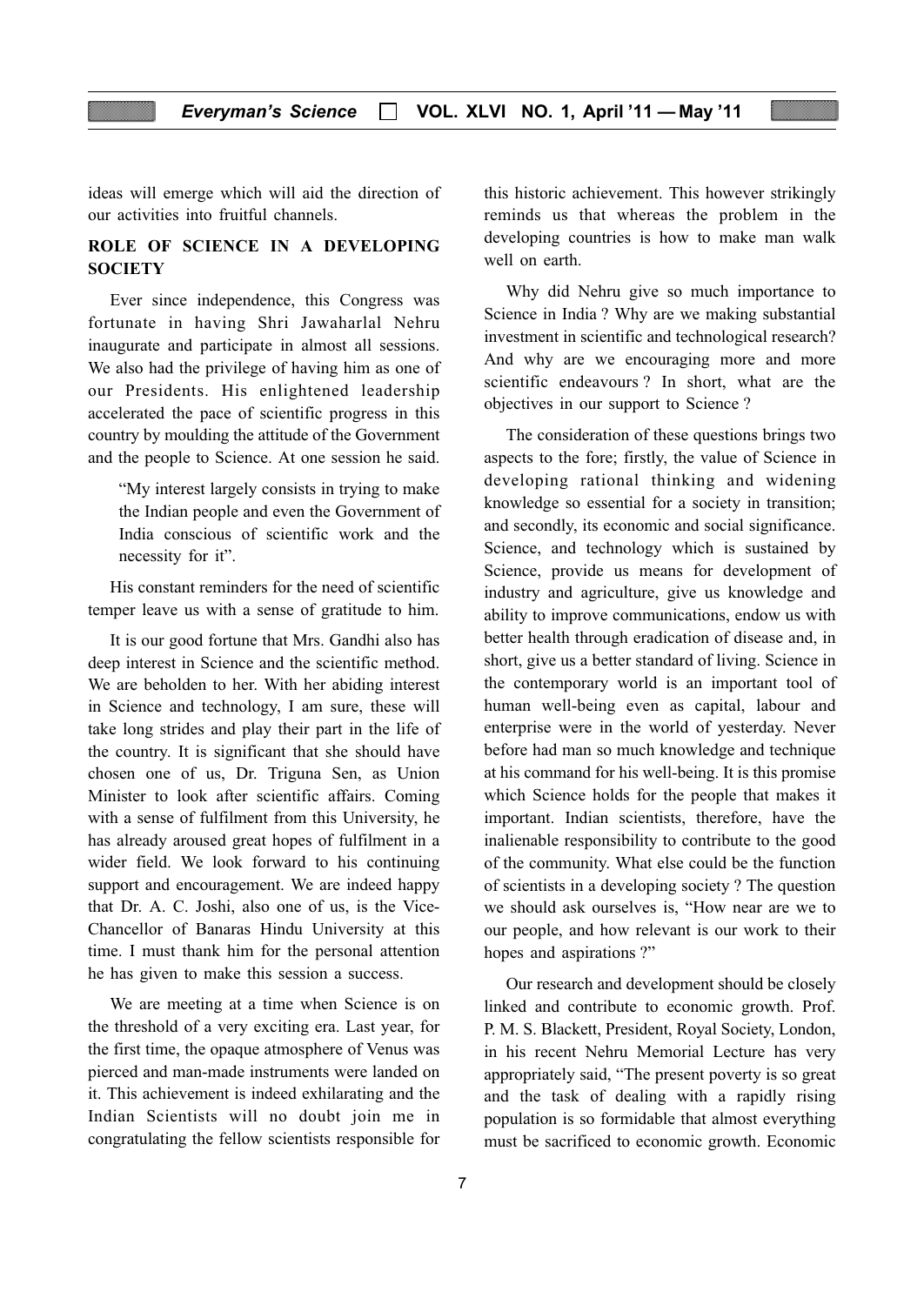growth is not everything; but today in India, it is almost everything". I am in full agreement with this view. In this context, the test for research and development is the extent to which it is put to use in productive enterprise. In India, where research and development is mostly confined to Government sponsored establishments and utilisation of results has to be in industry in public or private sectors, there is a hiatus. This is understandable as even when both are under the same auspices, there is usually resistance to innovation from the shopfloor. This dichotomy of research and production is a weakness. The best disposition is research by industry in industry. In spite of tax incentives to industry to undertake its own research and C.S.I.R's offer to contribute towards industrial research associations on a cooperative basis, research by industry has not been growing sufficiently fast. In this year's budget, the Deputy Prime Minister Shri Morarji Desai has enhanced the concessions on taxation on moneys spent for research by industry. I hope, industry will take full advantage of these opportunities. It will help them as well as the country. Research not only in our national laboratories and other research institutions but also in our universities should desirably be relevant to the country's needs. For, as Sir Francis Bacon pointed out, "The true and lawful goal of Science is that human life be endowed with new powers and inventions and be operative to the betterment of man's life".

For centuries, technology and Science remained and developed independent of each other. Technology, known as industrial arts, was essentially empirical and provided little interest to the intellectual classes who generally looked down upon it. As an offshoot of organised human thought, Science appealed to the intellectual classes and remained their preserve and pass time. It was only about the middle of the nineteenth century that Science and technology came closer to each other and it was realised that each stimulated the growth

of the other. With the progress of organised knowledge in many areas, Science and technology have lost much of their distinctiveness. Technology is now more Science-based than ever before.

I think, it will be of some benefit to us in this country to appreciate the distinct roles of Science and technology. Though in a well-developed economy this distinction is not of great significance, in the present stage of our nation's growth, it is important. For, it is on this distinction that we have to base our strategy of development of Science as well as technology. Our present need calls for greater emphasis on technology.

As today's Science may lead to tomorrow's technology, we must promote and sustain Science in all its aspects. Those with a vocation for Pure Science must be able to pursue it. To apply Science, one must first know it. Hence, pursuit of Pure Science must be encouraged in all its varied branches. But in doing so, the highest international standards should be observed. It is essential to have a healthy growth of basic Science and research should be conducted at the very frontiers of knowledge. For this reason, the universities which are the principal centres of basic work must be strengthened. One of our primary aims in this regard should be the development of what I would term "scientific capabilities".

In passing, I wish to mention that the experimental aspect is not sufficiently emphasised in our Science teaching. Cultivation of experimental ability need not solely depend upon sophisticated equipment or ready-made apparatus. Improvisation is what should be encouraged; it is this which leads to innovation and often to discoveries. In any case, it develops skills and machine sense. This will also help in orienting our education system to production.

Our country had had a great tradition of intellectual activity; in many fields of Science our forefathers made some great contributions to the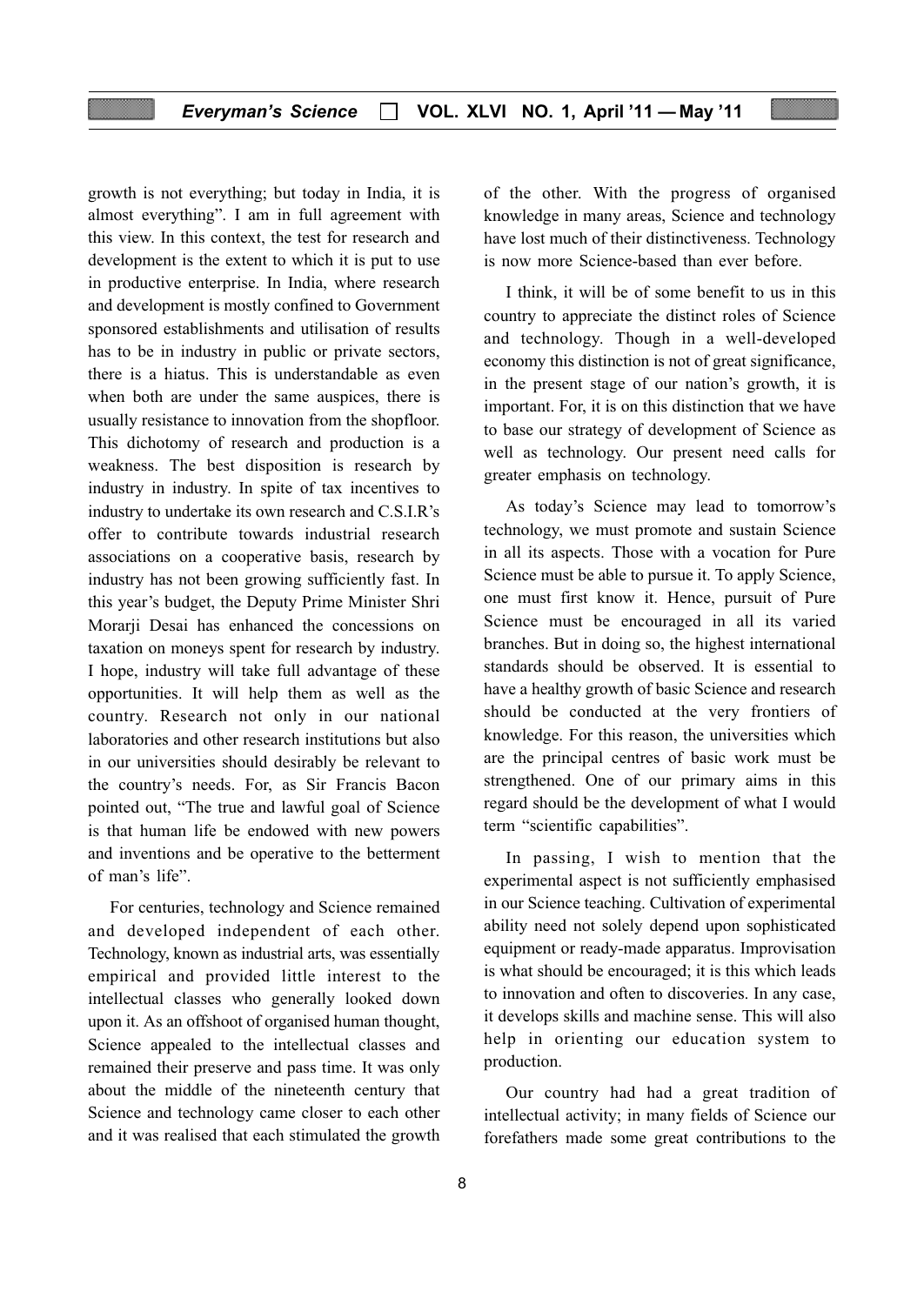growth of knowledge. But such knowledge mostly remained unrelated to social needs. Later, in Science, as in many other fields of creativity, a stasis set in. Several historical forces made us, along with other oriental peoples, backward. Science and technology became almost foreign to us. The Indian renaissance in the latter half of the nineteenth century, which began with the pioneering efforts of Raja Ram Mohan Roy, caused a literary and cultural upsurge in the country motivated by the desire of a subject nation to attain intellectual equality with their masters. This movement which reached its height in Rabindranath Tagore also re-established the scientific tradition in India throwing up many distinguished scientists, pure and applied, around whom centres of excellence grew. This gave the lie to the view, popular in the West, that the eastern mind was essentially metaphysical and unsuited to Science and technology. With independence, public support was ensured for rapid institutional growth and heavy investments were made up the Government whose policy in relation to Science was most ably put forward in the famous Scientific Policy Resolution of 1958.

While we have a Scientific Policy Resolution, is there a national resolve of dedication to Science ? How is it that the fire and enthusiasm, which produced outstanding men who could walk shoulder to shoulder with their compeers elsewhere, have dampened ? Before independence, we had a goal. What is the goal now ? Are we now resting on our past laurels ? How is it when insignificant sums of money were available compared to what we get now, we did so well ?

At a juncture when emphasis is on technology, we do not have a clear statement of technological policy as we have of Science and industrial policies. A technological policy statement which will link our Science and industrial policy is vitally necessary. This will give practical shape to many aspects of our scientific policy and provide guidelines for our

industrial policy. Such a statement would have to consider, among other things, the following.

- 1. Modern technology is capital intensive and labour saving. Conditions in India are just the opposite; capital short, labour afficient. She is particularly short of foreign exchange. The question would be, what technology should be selected ? The test should be suitability to our needs than superiority, so as to avoid creating social imbalances and unemployment. In adapting technologies considerations of prestige should have no place. Contrary to general belief, Japan has shown that non-automatic technologies are not necessarily primitive nor that sophistication need necessarily be automatic.
- 2. In what fields should the country seek and obtain know-how ? And what are those in which our institutes could be assigned the task of developing know-how and processes ? In obtaining know-how there are many aspects which are interrelated and which need careful consideration. For producing consumer goods, we should rely more on labour intensive technologies.
- 3. What should be the degree of sophistication in relation to our needs? In certain fields, such as steel-making, basic chemicals, defence and health, we must have the very best, and economy of scale must be ensured.
- 4. The relation of technological policy with the availability of raw materials is important. In international commerce, we should identify those items where we can enjoy competitive advantage and in such cases we should use the best techniques. For instance, we should have given concentrated attention to research related to jute, tea and textile industries which have been our major foreign exchange earners.

There may be other similar questions. These should be carefully considered and should form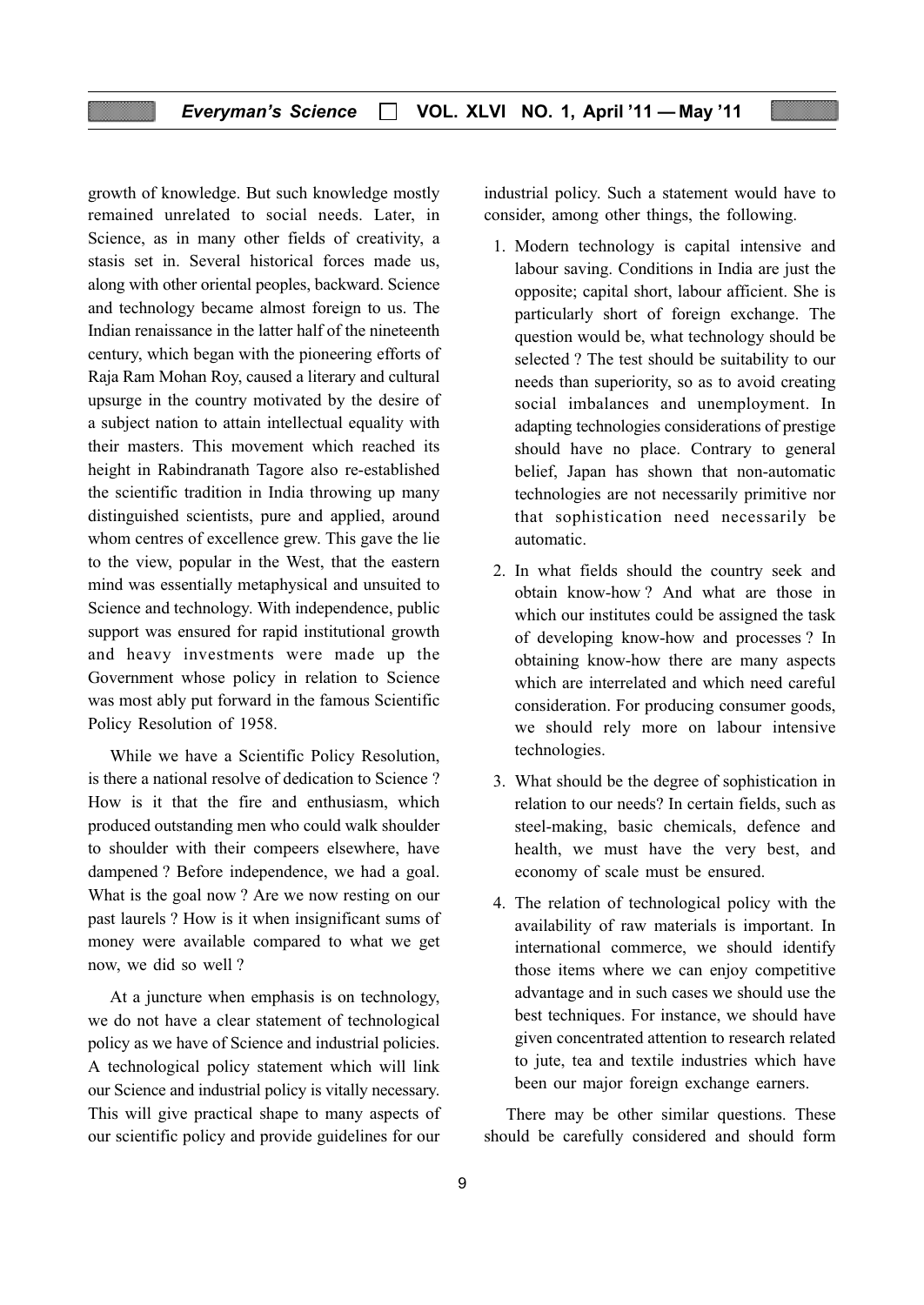part of a statement of technological policy. There has been some thinking on these issues and policy decisions have been taken in regard to some of them. But a look at the problem in its entirety is needed to bring them together within the ambit of an integrated national policy statement on technology.

# IMPORTANCE OF DEVELOPMENT OF HUMAN RESOURCES

The Scientific Policy Resolution is a well-drafted statement of intentions. We are yet to work out a strategy of development. One often hears the description of India as a poor rich country; we are rich in our resources and potentials but our people are poor. A developmental strategy for India would consist of three essential elements; comprehensive survey of our physical resources and their exploitation, encouragement to capital formation and enterprise; and development, of human resources. It is a simultaneous progress in all these three fields which can make our country really rich.

Of these, the development of human resources is pivotal. Economic growth needs capital, technological and economic know-how, managerial ability, modern industrial skills and the will to work hard. Except capital, all these relate to human resources. We know of countries with inadequate capital having made remarkable progress on the strength of their human resources. No country in the world can be self-sufficient in its physical resources. History provides instances where unwise human activities have rendered otherwise prosperous countries barren.

The development of our country can only come the hard way. Inflow of capital and assistance from abroad in various forms can at best be a catalyst. Unless forces are generated within the country based on scientific and technical skills, entrepreneurial talents and forward-looking social attitudes, we will not be able to have the proper infrastructure of development. How are these growth forces to be generated ? Obviously, by developing human resources. If investment in physical resources pays off, investment in human resources pays off many times over. Human resource development is not merely education, though education plays an important part. Education provides the base on which we have to build a superstructure of skills and capabilities which transform physical resources into wealth. The training of scientists, technologists and engineers, technicians and craftsmen, managerial and administrative personnel and a host of professional and non-professional men of skills is essential for the growth of the nation. Have we adequately tackled the problem of development of skills, competence and capabilities which produce wealth ?

While dealing with skills, I would like to mention the continuing neglect of technicians in our country. More sophisticated the production, the more its dependence on technicians and scientifically trained workers. Industrial production which is becoming increasingly mechanised and elaborate, needs a highly skilled work-force to operate, maintain and repair equipment, test and inspect raw-materials and products, design and construct new machines and develop new products. These highly technical tasks of industry need men with wide and deep technical training. Our society has not given the technicians the recognition they deserve. Their contribution to economic and social progress is as significant as that made by other professional groups of the community.

# PLANNING AND ORGANISATION OF **SCIENCE**

Since we began to organise and expand Science in a big way, problems relating to organisation and planning of Science have held our attention. These are : How should Science be organised ? What is the position of individual scientists in such an organisation ?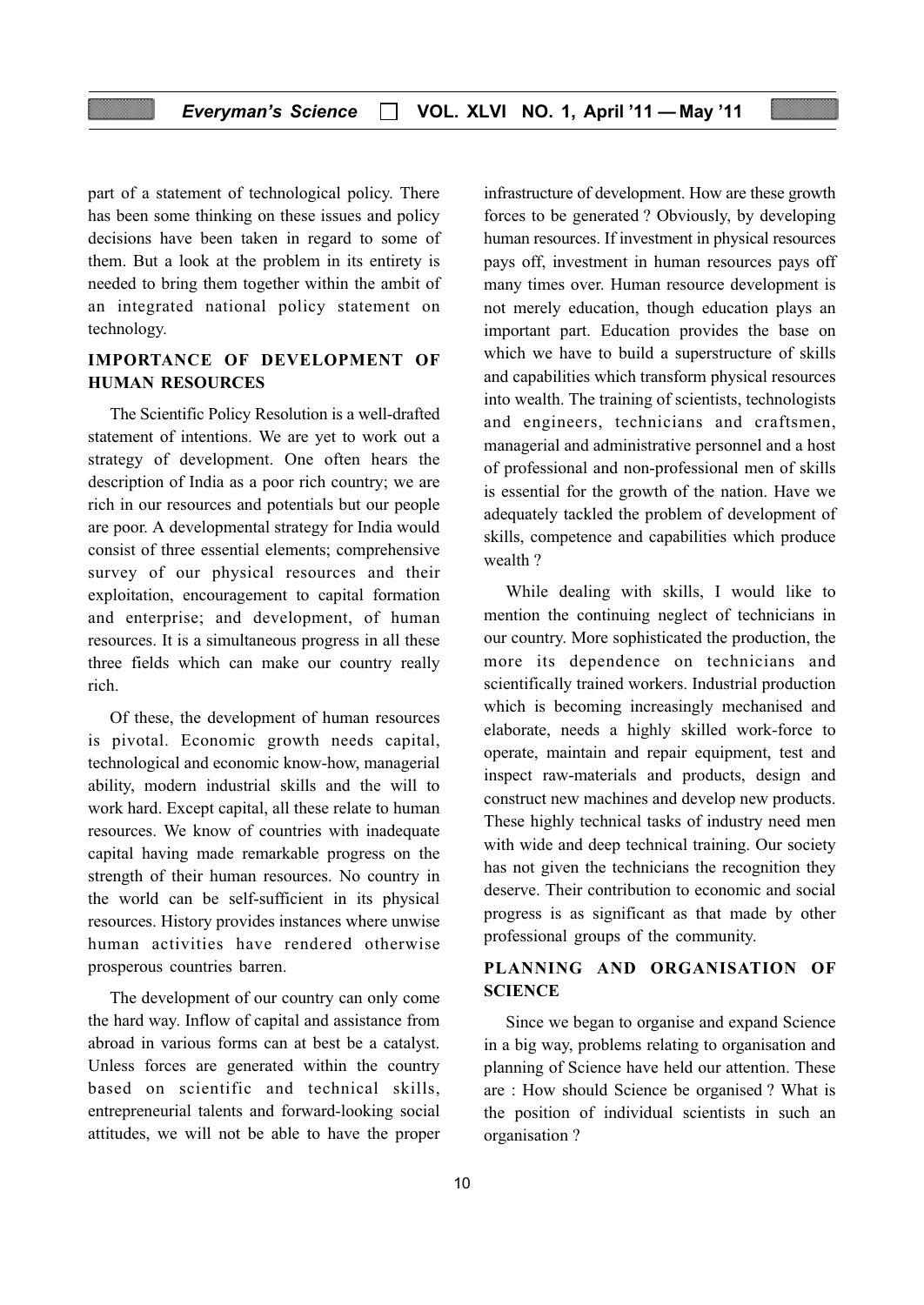### Everyman's Science  $\Box$  VOL. XLVI NO. 1, April '11 - May '11

A certain minimum organisation is necessary in any human effort. In Applied Science directed towards the solution of specific problems which need large resources of men and material, organisation is inevitable. But organisation of work alone does not always lead to creativeness. Great discoveries are as unexpected as unplanned. Development which has very specific objectives should be as fully organised as possible. Applied research laboratories fall between these two extremes and organisation of their research does not conform to a fixed pattern. It varies from laboratory to laboratory depending upon to which end of the spectrum it is close.

In modern research laboratories, management is considered an important aspect. There are no wellrecognised or standard methods of organising or managing industrial research. Yet, industrial research has been a great success and has progressed very far. There is a view that the relatively unsuccessful attempts to work out satisfactory formulae for organisation of industrial research have, ironically, contributed to its success. We should, nevertheless, be aware of our problems and constantly endeavour to improve our methods of organising research. But to think of straight-jacket methods and to expect to find solutions made-to-order will be expecting too much. While books, seminars and symposia will continue to pour out thoughts and theories on the management of research, the very dynamism of Science makes its management a continuing problem. All methods evolved have to be tentative and tested in the crucible of experience. In any case, in our country we should spend less time organising and more time doing research.

The next question is "What should be the place of the individual scientist in this age of team work?" The popular belief is that modern research is a team work and the days of individual accomplishments are over. Whether it is a team or a committee that functions, ideation is essentially the result of individual intelligence. It is the sudden

gleam in the laboratory of the human mind that generates ideas which lead to basic contributions. Committees did not discover penicillin or invent the jet engine. The emphasis on team work and committee work inevitably leads to overall organisation and planning. It is doubtful if one who is busy organising and planning has the time to think Science. A team of scientists can be guided and inspired only by an active scientist intimately in touch with and participating in the work at the bench. These views may not be to the liking of Science planners who are deeply worried to find the ideal way of organising effort, avoiding overlapping, preventing duplication and similar other problems.

After completing my university career under the affectionate guidance of Prof. N. R. Dhar, I came under the spell of Prof. Meghnad Saha. I was privileged to collaborate with him in the work of the National Planning Committee. In recent years, Dr. Shanti Swarup Bhatnagar planned and organised Science in a big way and I was associated with him for fifteen years. Later, I came in contact with Prof. P. G. Mahalanobis in matters of planning. My experience has made me a strong believer in the essentiality of planning for development. After having spent 36 years of my life in research I have been a recruit to Delhi for about a year. I have watched and participated in numerous meetings and committees. If one kept a record of the terminology used in many of these discussions, one would come across phrases like long-term, short-term, phased programme feedback, crash programme, spill over, and infrastructure. But where do they lead us to ?

In those aspects of Science where planning is important we have hardly begun. We have not yet evolved a method of working out priorities or a system for the allocation of funds. At present, work programmes are formulated by institutions and a collection of such programmes becomes a plan. There is no scientific body to determine the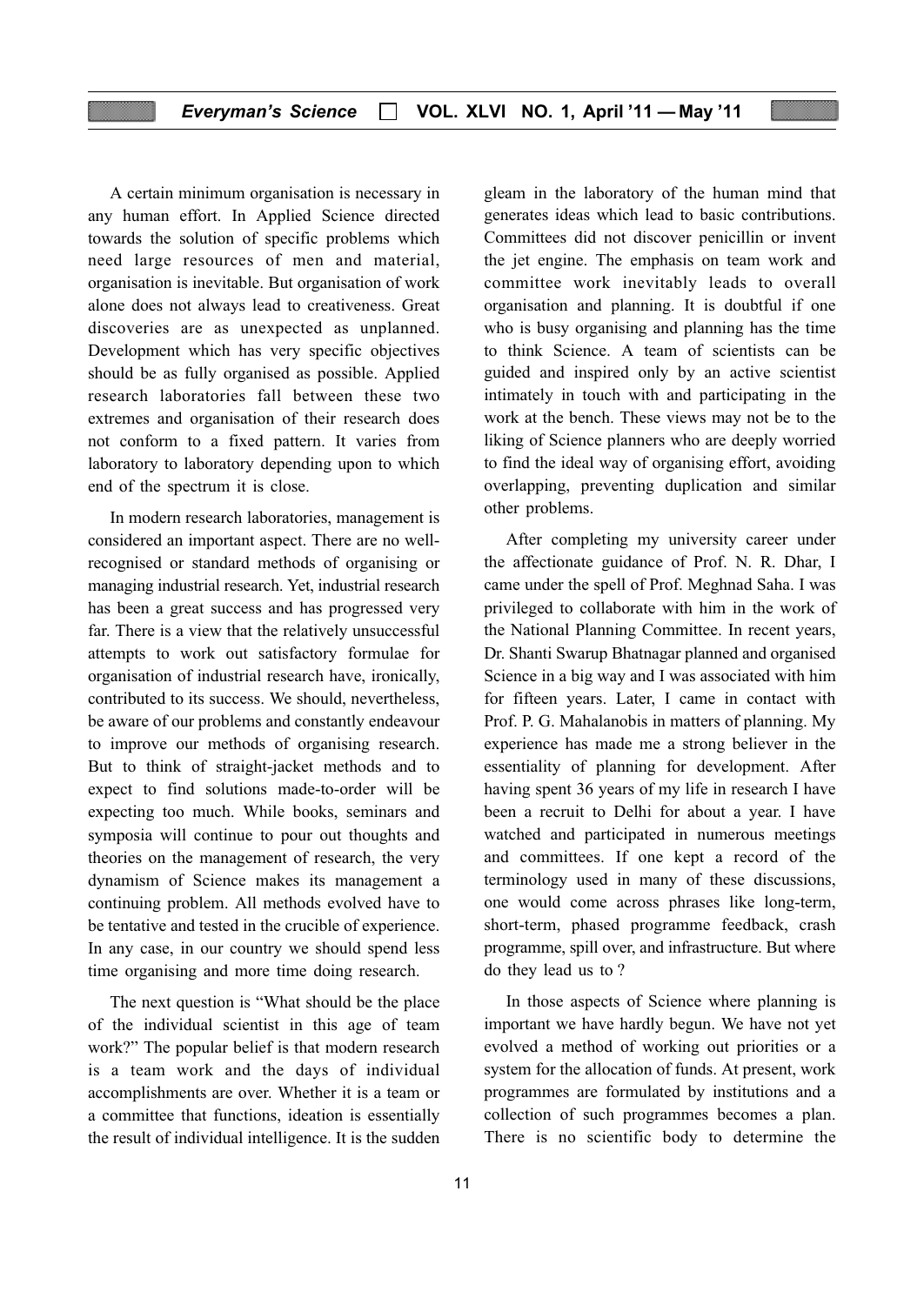priorities or to lay emphasis on various areas of research or to frame guidelines for allocation of funds. It is important that some mechanism should be established to ensure that the total amount of money invested in scientific research in our country is so laid out as to yield the maximum benefit to the country. This will ensure that money is not diverted to prestigious projects or to projects of lesser social and economic importance at the expense of some vital needs of the country.

The increasing tendency in laboratories to "democratisation" is a direct outcome of and reaction to the concept of planning and organisation. Each worker in a laboratory wants to have a say in decision-making. What is the extent to which democratic process can be applied to the functioning of a laboratory ? It is in inverse proportion to the stature and respect the leader commands among his fellow scientific workers. Various democratic departmental procedures have been evolved in many laboratories. Any number of committees and panels are appointed for every conceivable purpose ; for library, for workshop, for stores, for purchase and even for space allotment. Various forms and proformae are devised and scientists at the bench have to spend time filling them in. Excessive departmental democracy can be time-consuming and may, in effect, impede research. What is needed really is an intelligent appreciation of the views and needs of the research worker at the bench. In all our discussions on organisational problems of scientific research in India, the point of view of the research worker at the bench is sadly neglected. All other points of view are amply and vociferously put forward, particularly the point of view of the men at the top.

Before I take a different tack, I may refer to the relation of administration and Science. It has been taken for granted, it appears, that scientists and administrators lack sympathy for each other's point of view. Our present administrative system was

devised by a ruling class for a subject people. Since independence, this system has undergone some changes but not radical enough to satisfy the yearnings of an independent people. But the system has permeated deep. A rapid change will not be free from pangs. I think what ultimately matters is not so much the system of administration but the man behind it. In the hands of an enlightened and competent administrator, even an inadequate system can work to advantage. Impediments cannot deter one who wants to accomplish. No administrative manual can shape the behaviour or skill of an administrator. Under an indifferent administration wrongs can persist as procedurally correct. In the hands of the incompetent, the right can go under. I, therefore, attach far more importance to the choice of proper men in administration. As days go by, the generalist administrator will be replaced by technocrats; a new system and a new relationship are bound to emerge and with them new stresses and strains.

Often, the question of autonomy in scientific institutions is raised. The stress has generally been on autonomy for spending. But, I would prefer to emphasise intellectual autonomy, and it is this autonomy that I would like scientists to be assured of. Throughout my career starting as a Research Assistant, I have not had any interference in the operational freedom to handle scientific problems as I liked to. This is what I would consider intellectual autonomy. Autonomy particularly in the mission-oriented institutes has to be viewed in the context of the objective of the institutes and the country's needs. It also does not mean that he is free from accountability for the financial and other resources placed at his disposal. On the contrary, scientists should be paradigms of discipline and accountability for the financial and other resources placed at his disposal. Administrative rules, regulations and procedures are man-made and can be changed: genuine difficulties in the way of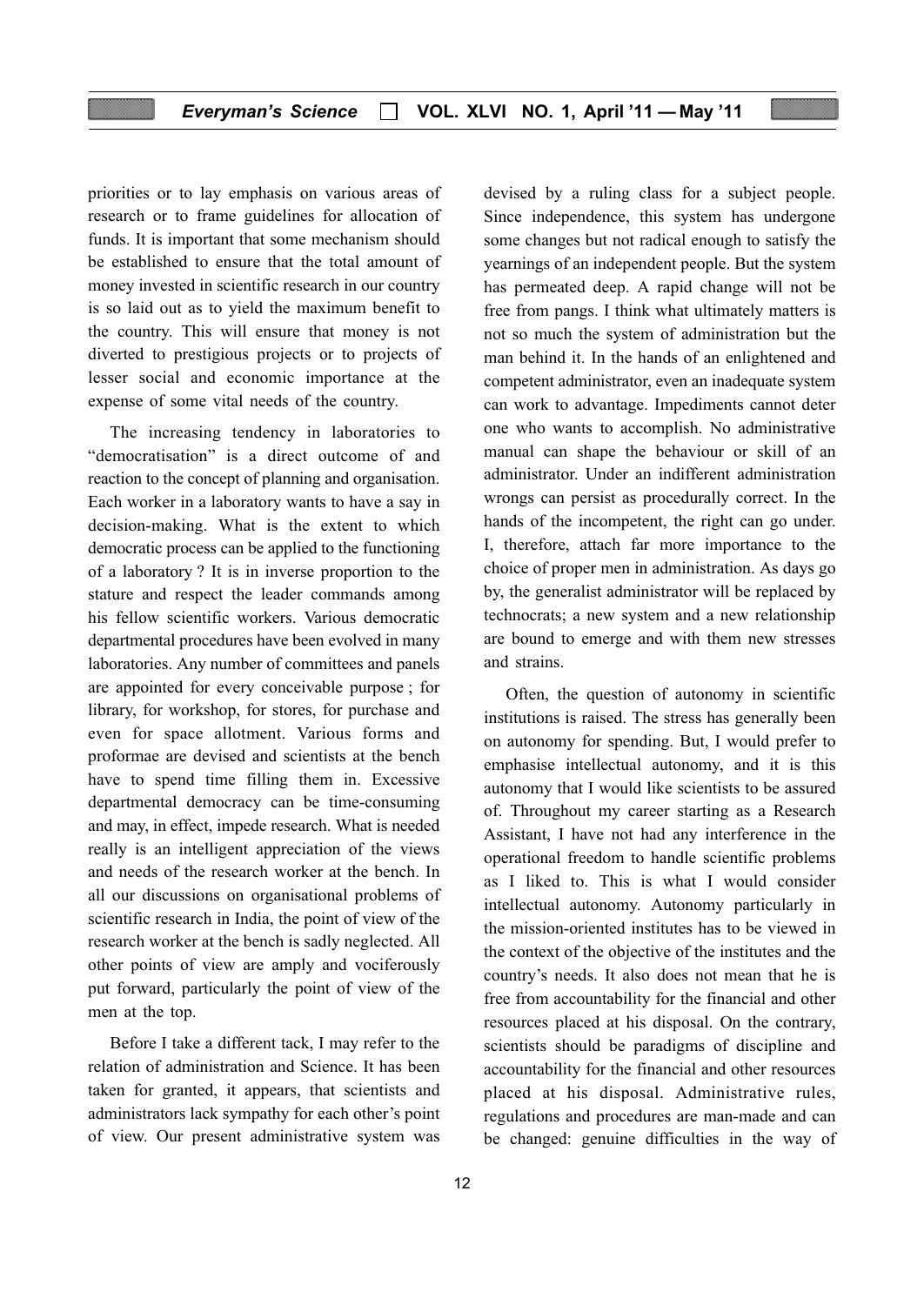pursuit of scientific research should be removed. So long as finances are derived from public funds, the scientist is as responsible as any one else spending public funds to account for them.

The problem of autonomy has a twin brother, i.e., the hierarchy. Here again, I think, there is considerable misunderstanding. Science recognises no intellectual hierarchy. Wherever it exists it must be completely inhumed. But in a research laboratory where a few hundred scientists make the staff, there will be a sort of disorder if all of them begin to feel that they are not answerable to anyone. In such a situation, indiscipline and irresponsibility would breed. Have we taken care that this does not arise ?

# THE NEED FOR HEALTHY ATTITUDES — ROLE OF SCIENTIFIC SOCIETIES

The emergence and development of scientific organisations on a large scale in the wake of independence have also widened the scope of and opportunities for scientific careers. A number of problems have arisen the most noteworthy of which is the growth of careerism in Science. From savants scientists have now become "scientific personnel". Before independence, only those interested in scientific work took to it; a few made a comfortable living out of it, but, by and large, scientific career did not offer much in terms of money and material acquisitions. But, science now offers a career and social position too.

Careerism in Science brings mixed results. On the one hand scientists as a group have developed greater social awareness. On the other Science-forcareer attitude is apt to make a scientist emotional or subjective in his approach to scientific work and life. Quite a few scientists nuture the feeling that the very fact of their being scientists entitles them to special rights and privileges in society. A new class-consciousness reminiscent of the privileged priestly class of medieval India is discernible. One viewpoint is that because Science helps improve

material life, it is loftier than other forms of knowledge. Nothing can be more erroneous than the belief that a particular kind of knowledge is superior to others. Knowledge is varied and integral to progress. A balanced blend of human talents is what ultimately makes a healthy society. Unless scientists are tempered with humility and with the knowledge that they are but one of the many who contribute to the growth of society, they are likely to fail to make an impact on society and earn its confidence.

Learned societies and professional bodies should provide leadership to the scientific community and create and mould public opinion by example and precept. With such a lead, possibilities of unhealthy tendencies in the body politic of Indian Science can be curbed or at least contained. With diversification and growth of Indian scientific institutions, there is a growing number of young men and women engaged in scientific careers. They are easily susceptible to influence due partly to economic reasons and partly to the lack of proper understanding and appreciation of the true role of Science. They are likely to become easy victims of shibboleths and slogans and their careeristic attitude may sometimes lead them into wrong thinking and action. The spectacle of a large body of such talented people adrift should be a matter of concern. I appeal to the learned societies to give serious consideration to this problem. Societies should provide leadership to the large body of impressionable young minds.

The Government has a vital stake in this matter. It should encourage scientific societies and consult them on matters of moment. The Government of India has long been thinking of setting up a single national academy of Science for the country. I might mention that as early as 1945, the Government had declared the National Institute of Sciences of India as the premier scientific society in the country. There are well-organised professional societies in most branches of Science and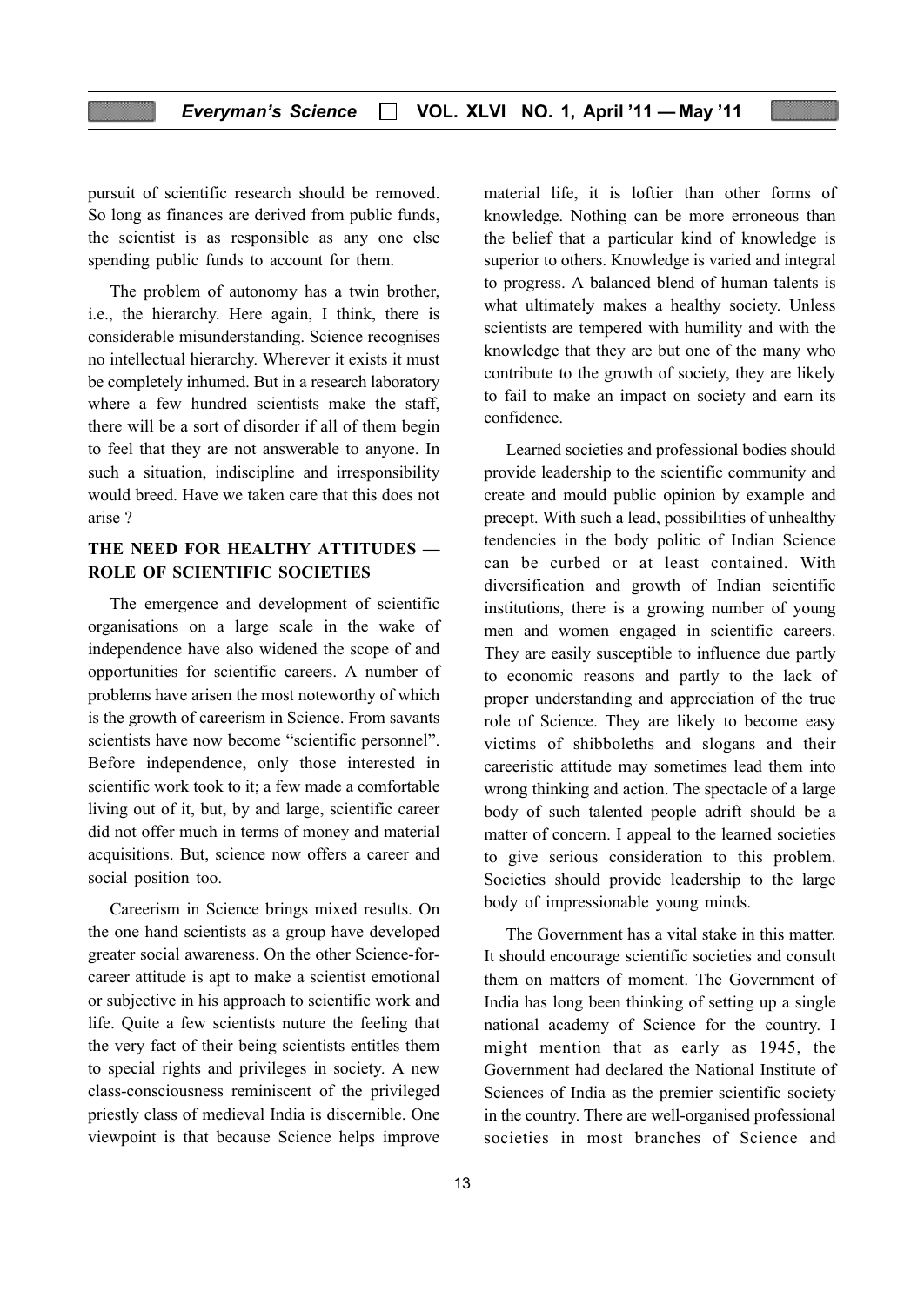technology whom the Government could call upon for advice. What is needed is for the Government to cultivate the habit of consulting such societies.

#### SCIENCE AND SOCIAL FORCES

Another important duty of the learned societies is to bring about greater understanding between scientists and society. The scientific point of view alone can neither explain nor deal with the dynamics of society. Such a view would presume social forces to be simple, which they are not. Even in highly developed industrialised societies based on Science and technology complex social forces are at work. Some intellectuals feel that a deep cultural crisis has overtaken humanity and that individual freedom and human dignity are at stake. Others stress the need to re-establish spiritual values. While scientists may claim to be the new humanists, there are others who feel that the changes brought about by the scientific orientation of life and the industrialisation of societies are not all for the good.

Science and technology are only a part, though an important part, of a complex set of forces moulding society. While Science and technology should become an essential and integral part of our culture, we cannot ignore other aspects. It is naive to assume that because it contributes a great deal to material well-being and physical comfort, scientific and technological progress automatically results in human progress. Behavioural Sciences as applied to human and social functioning are still in their early stages of development. Perhaps, with the development of these Sciences, we may have a deeper understanding of the individual and society. I am no expert in social Science. The point I wish to make is than an industrialised society based on Science and technology is not an unmixed blessing. For, how else can the mental stresses, strains and ailments caused by them in highly industrialised western societies be explained ?

The limitations of Science are better appreciated today than ever before. Seemingly, great truths of Science pale off both at the macrocosmic and microcosmic levels. The principle of uncertainty shows that Science is confined to the limits of observation. Relativity, on the other hand, has established that what a scientist deals with are not actual events but observations of the events and, thus, is subjective. The philosophical import of these two discoveries has been stupendous both on scientific and non-scientific thought. The true scientist is humble enough to realise this situation.

Acharya Vinoba has been saying that Science and spirituality have taken the place of politics and religion in the modern world. It is a profound statement. Nehru saw its implications in a society such as ours. One often hears it expressed as the viewpoint of scientists and also the scientific viewpoint that religion has acted as a drag on the advancement of the country ; it is also said that religion in Indian society has acted as a counterweight against rationalism, as a force against the spirit of Science. It is advocated by some that unless religion is relegated we are not likely to make much progress.

When we refer to religion, what do we have in mind — dogmas or spirituality ? If by religion we mean dogmas, superstitious and obscurantism, we should shed it off most determinedly. The Indian mind has the subtlety to distinguish between spirituality and religion. Some spiritual content in human life is essential for its sustenance. The basic irrational forces at work in man and society cannot be easily explained. Sigmund Freud proved in a systematic manner how profoundly irrational forces and hidden motives shape human behaviour. These forces should not be allowed to take better of us humans but should be reined in and channelised. Perhaps, religion has been aiding man to achieve this essential task. It has also satisfied the urge in man for social cohesion. Science is yet to prove its value as a cohesive force in society. Spirituality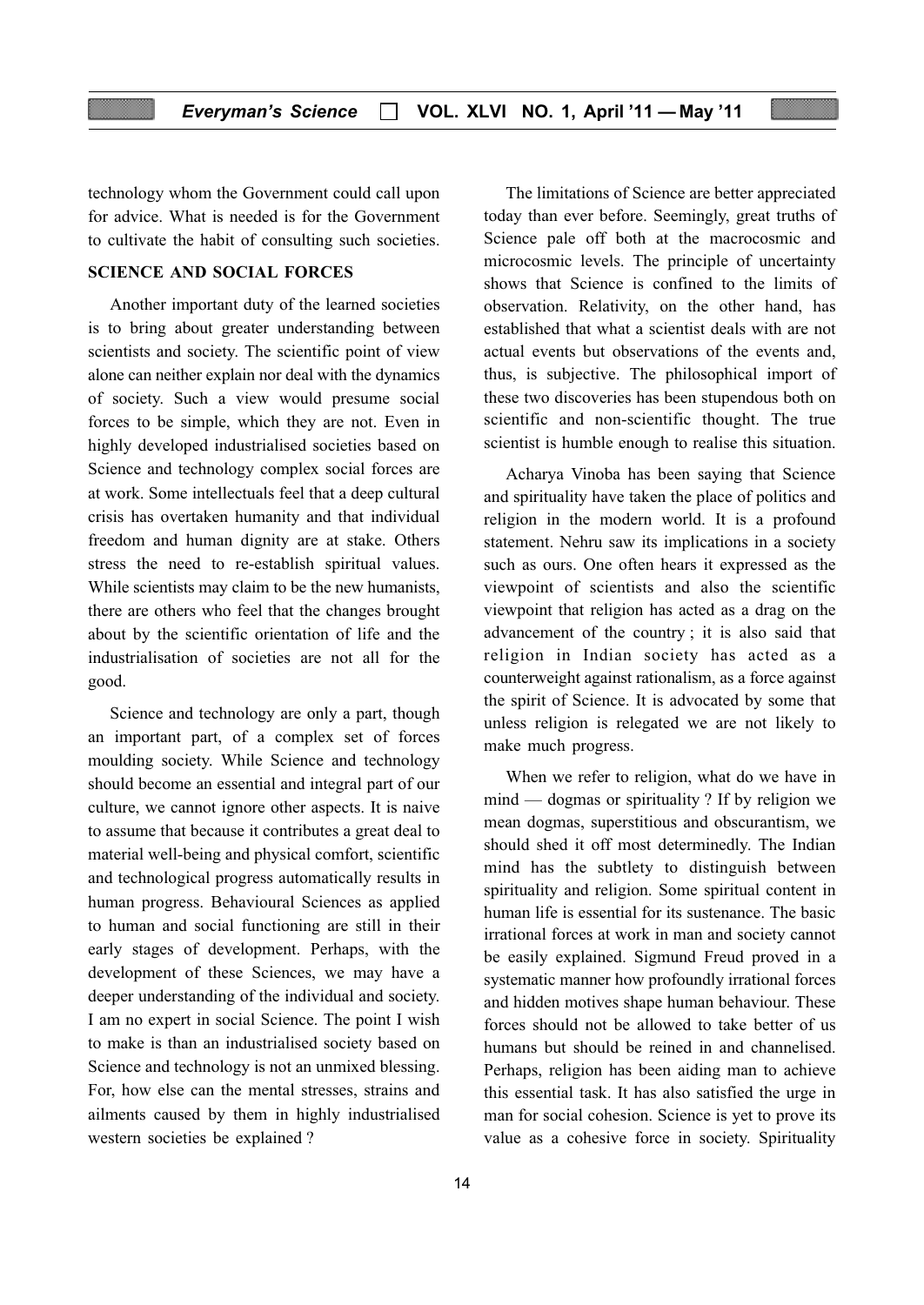perhaps has a greater potential in this regard. Science has not discovered a chemotherapeutic agent which can induce virtues in man nor has it produced an antibiotic which can fight bigotry. Religion without the temper of Science is superstitious. Science untempered by spirituality can be dangerous.

Human society is basically conservative — slow to change and evolve. Science, on the other hand, is basically revolutionary and upsets status quo by making unknown known. Modern technology which is continuously changing the material and social conditions of man intensifies the challenge of Science to society. Older the society the more conservative it tends to be. Ours is a society with centuries of history behind it and so are our people steeped in tradition. In dealing with the problems of an ancient society such as ours we come across innumerable difficulties. But our approach to the problems should be pragmatic. Let us avoid the futile exercise of finding faults. Instead, we should demonstrate by constructive endeavours the positive benefits of Science and technology. The vast masses of our people take succour in fatalistic beliefs, and religion appeals to them for the promised better things in the next life. Mahatma Gandhi used to say, "To the poor, God can only appear as bread or a bowl of rice". Before we expect people to break away from traditions and develop a scientific attitude, we might as well ask ourselves, whether we have provided them even the elementary benefits of Science — food, shelter and clothing; in short, economic security. Instead of giving our people more Science and the accruing material benefits, are we justified in giving them ideology and the conflicts attendant to it ?

# SOME PROBLEMS OF SCIENTIFIC TALENT AND MANPOWER

We frequently hear of our difficult manpower position, particularly about the shortage of able people and the problem cryptically described as "brain drain". It may be conceded that there is a

shortage of able people. This bad situation is made worse due to two reasons. One's reputation, prestige and influence are determined by one's ability to move in the right circles and to have the right contacts. It is often difficult to withstand temptations and stay on in a laboratory to struggle with one's problems. The lure of opportunities does not always have healthy influence. The size of our country adds to the difficulty. It is not easy to know all the talented individuals spread over 70 universities and nearly two hundred scientific and academic institutions scattered over an area of above three million square kilometres. This results in two consequences. The few who are identified are sought after again and again. They soon lose their bearings in the area of Science which once was their forte. As a result, a few individuals tend to feel disproportionate importance in the community and develop tendencies akin to "mathad-hipatis". Others, many of them young, remain unrecognised. Since they are unable to enjoy the opportunities that frequent the fortunate few, they become disenchanted, critical and even cynical. Often this cleavage assumes the controversial tinge of young versus old. In absolute terms, I do not think the nation is short of talent. Rather, the fault seems to lie, first in the defective methods of locating talent and, secondly, in the overuse and diffusion of talent. Government's method of consultation should not unduly distract scientists from creative pursuits, nor should they be neglected.

Another related topic which comes to my mind links creativity with age. In absolute terms, creativity has little to do with age. Relatively speaking, however, at young age, the propensity to discovery is sharper. This is a statistical statement. Because the young mind is not loaded with knowledge and its sense of wonder is still keen, it proceeds unfettered by preconceived ideas. It is able to hazard hypotheses which may seem too bizarre to minds saddled heavily with preconceptions. Such strides of the young mind sometimes make significant discoveries. This theory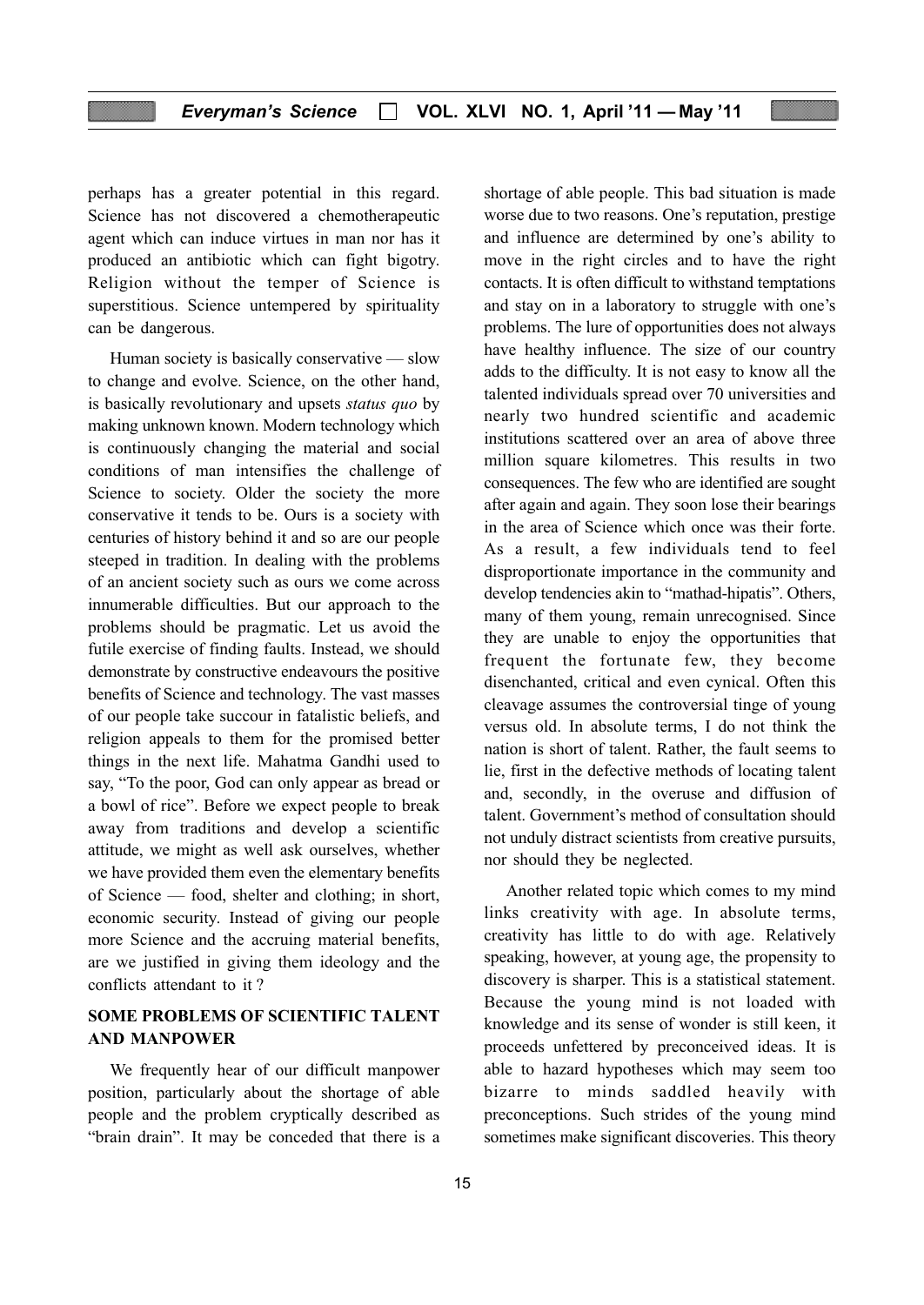### Everyman's Science  $\Box$  VOL. XLVI NO. 1, April '11 - May '11

young.

is not peculiar to Science alone. William Wordsworth seemed to feel that infants had spiritual knowledge and the shades of the prison house close upon the growing mind. When a young scientist makes a significant discovery, he becomes a celebrity and has to give of his time receiving awards, addressing meetings, discussing in committees and so on. Circumstances tear him away from creative scientific work. He may yet obtain plenty of equipment and money, acquire status and security but he does not have the time or the moorings for creative work anymore. May be, in this manner, we might have lost quite a few who might have blossomed to distinction.

The essentially statistical theory of creativity and age is often strained to extreme lengths. The theory bears relevance to discoveries and may, therefore, be applicable in the Pure Sciences. It is not of much value in the application of knowledge as in technology, engineering, industry, agriculture and medicine. In these spheres accumulated knowledge and experience weigh much. Competence is and should be the only test in any area of human endeavour.

While every one should warmly endorse the view that the young should be encouraged, the temptation to make another generalisation should be resisted. If one studies the lives of eminent Indian men of Science, who may now be put in the category of the old, one will notice that most of them achieved distinctions while they were young. One might recall that during early days heads of several national laboratories were appointed in their thirties and forties. Old order changing and yielding place to new is but a natural process. The process thus goes on and will continue to operate for all times to come. Does this process which is obvious and inevitable really need a push? Although it is often said that the young are exploited by the old, I have yet to come across a single case of anybody being penalised for this. Specific cases of

Much is being said and written about "brain drain". There have been discussions on this problem all over the world. Many have described the phenomenon just as it has appeared to them, they have diagnosed the causes for what they consider

exploitation should be identified and the wrong doer dealt with. It is most important to remember that in our enthusiasm to encourage the talented, we should not support mediocrity in the name of

a disease and have suggested various remedies. I have also made a little contribution to this discussion and quite a few interpretations to what I said have been tossed about. I must confess that some of these interpretations have amazed me. For some people have even gone to the extent of saying that I was closing down the Scientists' Pool. I must emphatically say that this is totally incorrect.

The problem of brain drain is not peculiar to India. No country in the world except perhaps the United States is free from it. In the so-called "brain drain", the treak seems to be towards the United States. To some extent, the other developed countries in Europe serve as an interface between the developing countries of Asia and Africa and the United States; but the ultimate receiver is the United States.

I would like to deal mainly with two facts of the problem. The first is the fact of migration. Since the last world war, mobility of scientists and other skilled persons has considerably increased throughout the world. Apart from the fact that the language of Science and technology is universal, the increasing use of English as the common medium of communication among scientists and technologists has made mobility easier. Skills always seek opportunities and the United States provides today those opportunities which give satisfaction, both ephemeral and real. It is difficult to stem the flow of scientists, but we should take more steps to lessen the number to ensure that it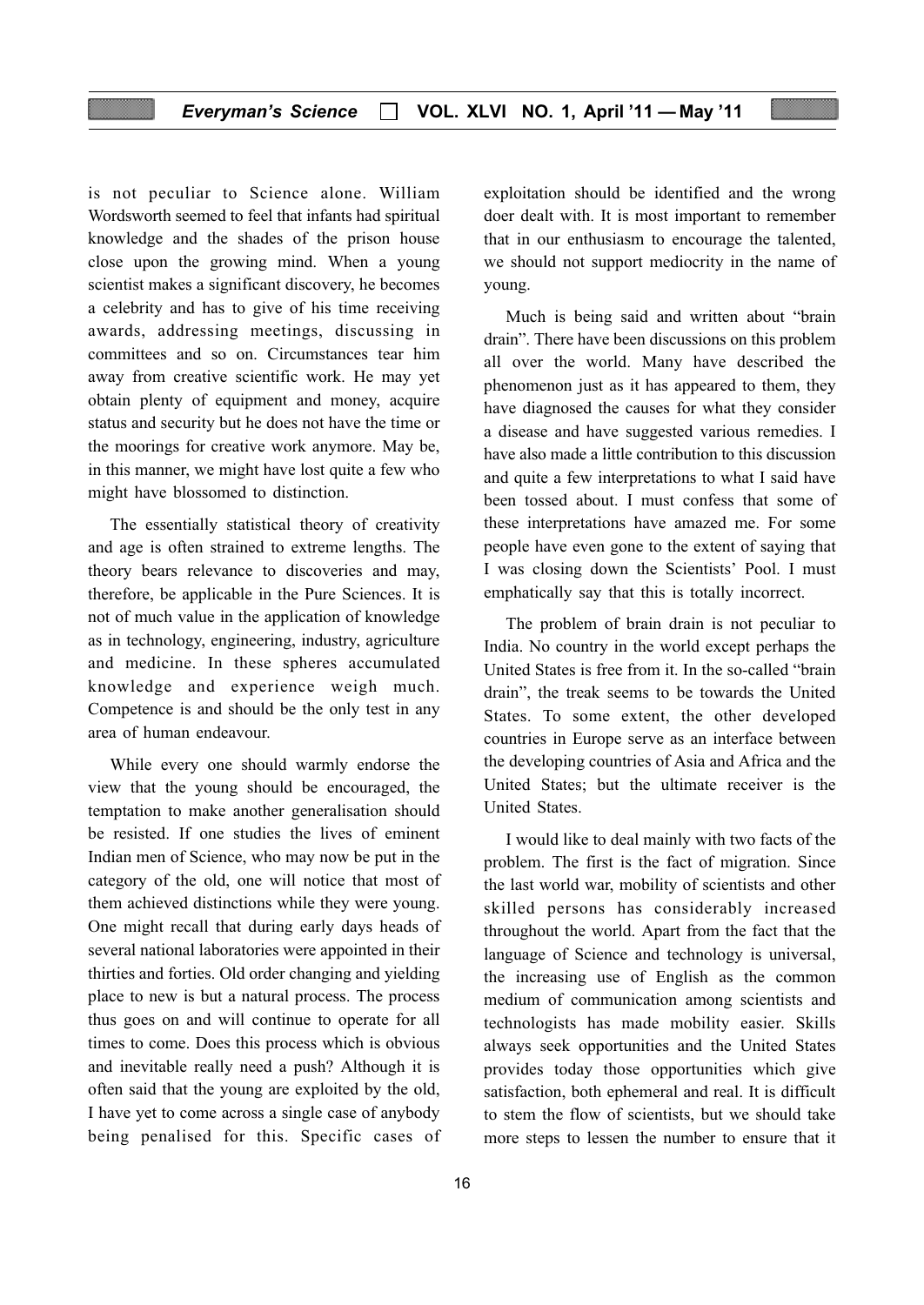does not work to our disadvantage. But for the measures taken in this country to induce scientists to return or stay at home the outflow of scientific talent from India would have been much greater.

The second aspect of this problem is what precisely can be done to get the foreign-based Indian scientists and other qualified persons back to our country. Here again, we tend to become emotional and subjective in our approach and even forget those who are already in the country. Are we doing enough to recognise and satisfy the competent and the good who have chosen to stay home? A general call for return of scientists abroad is no remedy. The Scientists' Pool, the creation of supernumerary posts in Government establishments and other palliatives barely touch the fringe of the problem. Unless the growth of our economy is such that it can absorb them fruitfully, the return of a large number of skilled and qualified men and women will only add to the prevalent atmosphere of frustration and resentment in our intellectual life. Those who can be absorbed in the growing economy should be encouraged to come back. They would find satisfaction for themselves and give satisfaction to the nation. Any other step unrelated to the needs of the country will not help, it may only worsen a problem already bad enough. Ultimately, the real solution lies in the economic growth of the country, on the basis of which industry will develop and wealth produced. This is turn would sustain the creation and growth of social institutions and generate multifarious other activities needing the services of qualified men of various types. The point becomes clearer by the fact that it is becoming increasingly difficult to provide employment even to engineering graduates. With the relatively meek economic growth compared to our progress in education, the exodus of scientifically and technically qualified young persons may increase. Most of them are patriots but we cannot expect them to live by patriotism alone.

# THE PROBLEM OF KNOW-HOW AND FOREIGN COLLABORATION

Foreign collaboration and import of "knowhow" is another subject on which strong views are often expressed. Whatever may be the views of scientists and technologists, let us not make any mistake about the general psychology influencing the policy of foreign collaboration and technical "know-how". Since 1947, our country has registered a fairly good economic growth. By and large the growth is based on foreign collaboration and imported "know-how".

The government has adopted a fairly liberal policy towards foreign investment and remittance and repatriation by foreign investors. There is a feeling that foreign collaboration has been permitted even where "know-how" was available in the country. Some say that laboratory scale operations are mistaken for technical "know-how". An investor invests for profit. Altruistic motives play little part in this matter. Unless we are able to give the investor the whole "package offer" consisting of technical and economic "know-how", plant and machinery, managerial and marketing techniques, technical "know-how" alone will not interest him. The research scientist cannot offer the whole gamut of expertise and "know-how" to make an industrial enterprise. No where is it so. Lack of appreciation of the role of the research scientist can cause much wastage of time effort and unnecessary recrimination.

Industrialisation in the modern sense has brought with it new techniques of management of high sophistication. Such responsibilities as the following, which now devolve upon large industrial management, were mostly unknown before:

- 1. choice of product;
- 2. design of operation for production;
- 3. securing and using the necessary materials, machines, power and labour;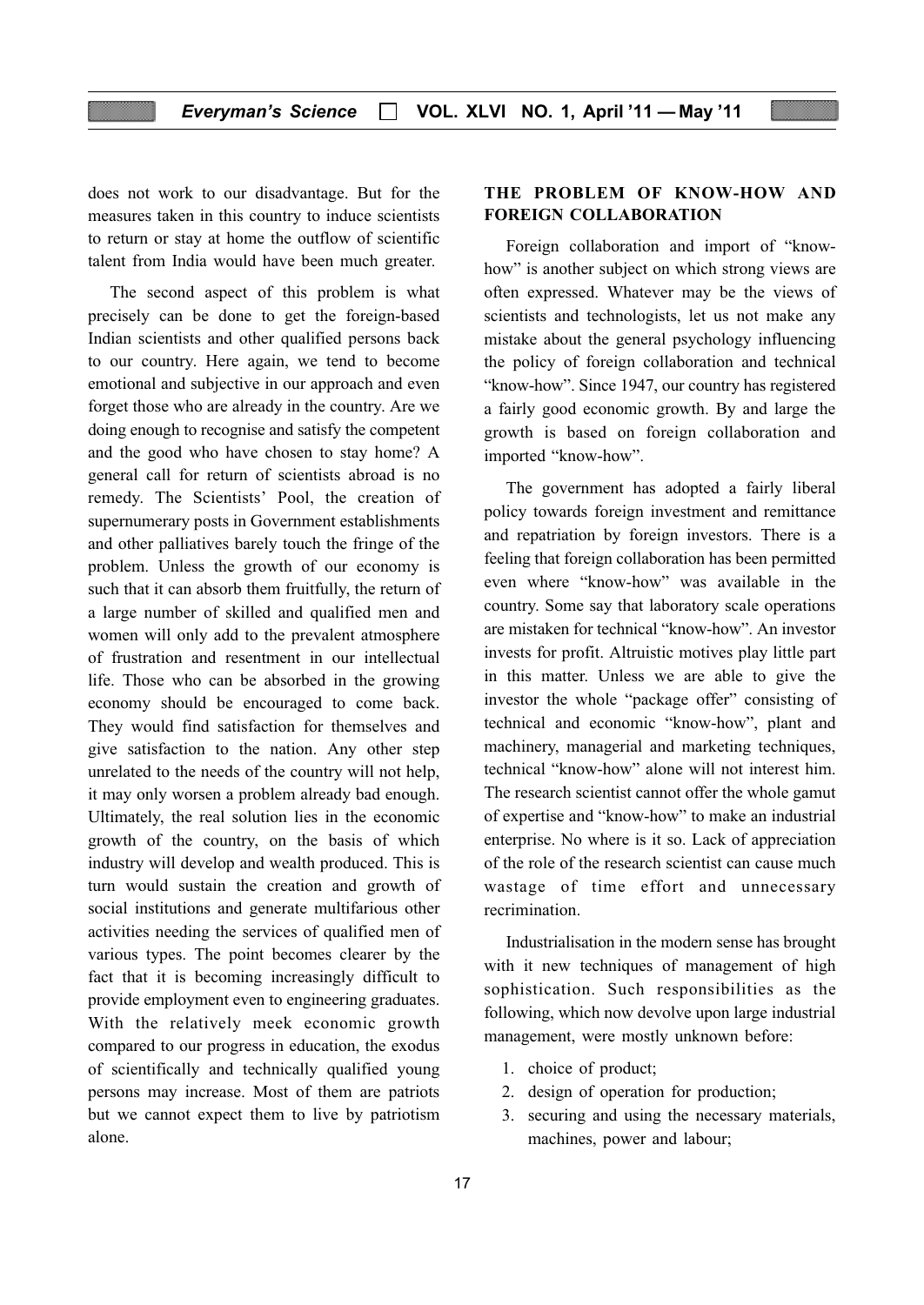- 4. merchandising and marketing of the products;
- 5. financing the operations; and
- 6. building and maintaining a large network of functional set up.

All this requires management skills with quite involved and complex procedures. If we are to be in the forefront of the industrial and commercial world, trade with other countries and keep our balance of payment position sound, we need all these skills. An institutional structure for fostering such activities and working in close integration with research institutions is the crying need of the hour.

There is also the psychological aspect of the widespread felling prevailing in the country that anything foreign is superior to anything Indian, which pervades even our intellectual life. It is also discernible in our Science and technology. In industry, nothing ensures the success of a product better than a foreign name tagged to it or its association with a foreign firm. Gone are the days of Swadeshi spirit. It may need a Gandhi to propagate a new wave of confidence in our efforts and in our achievements.

While we should develop confidence in our own efforts, we should not in the name of "Swadeshi" re-invent what is known, unless we are denied the use of technology available abroad. When technology can be purchased from others without compromising national interests and crippling local efforts, we need not take a doctrinaire view of things. It may be asked if technology can be purchased from others, where do Indian scientists come in? It is well-known, that even where technology may be available from outside, large amount of work has to be done to adapt it to local needs and conditions. Therefore, in developing countries high priority must be given to adaptation work. Technological independence, though a desirable goal, is not easy to achieve. Not even the USA, which is perhaps the only country which has a positive balance of technological payment is technologically independent. She pays about 70 million dollars per year to others. We should develop technological competence rather than strive after technological independence.

#### SCIENCE, GOVERNMENT AND POLITICS

The prosperity and security of nations are determined largely by their scientific capability and industrial strength; hence, the tremendous growth of patronage of government extended to Science and the spectacular outlay which governments make on scientific progress. Scientific activity is assuming an increasely important part in the functions of our government. This is bound to grow further.

The place of the scientist in government is now taken for granted and to some extent he participates in decision-making and discharging executive functions. This situation is not without its sideeffects. The possibility exists of individuals assuming roles far beyond their competence or their jurisdication. Such instances are not wanting. I think two safeguards must be ensured. One is, the right man must be in the right place. The other is that the machinery of consultation should be such that no single individual should be privileged to give advice and take decisions of importance merely by virtue of his position. There is, therefore, a good case for making consultation by government more effective by widening its scope through scientific societies.

Science places immense power in the hands of the State. Scientists are the instruments for wielding this power. This throws scientists into the arena of politics. The example of Lord Cherwell and several others illustrates this. The scientist today finds immense scope and opportunities to assume overlordship over considerable areas of governmental activity. This is a matter which needs the attention of the scientific community, and measures should be evolved to ensure that ultimately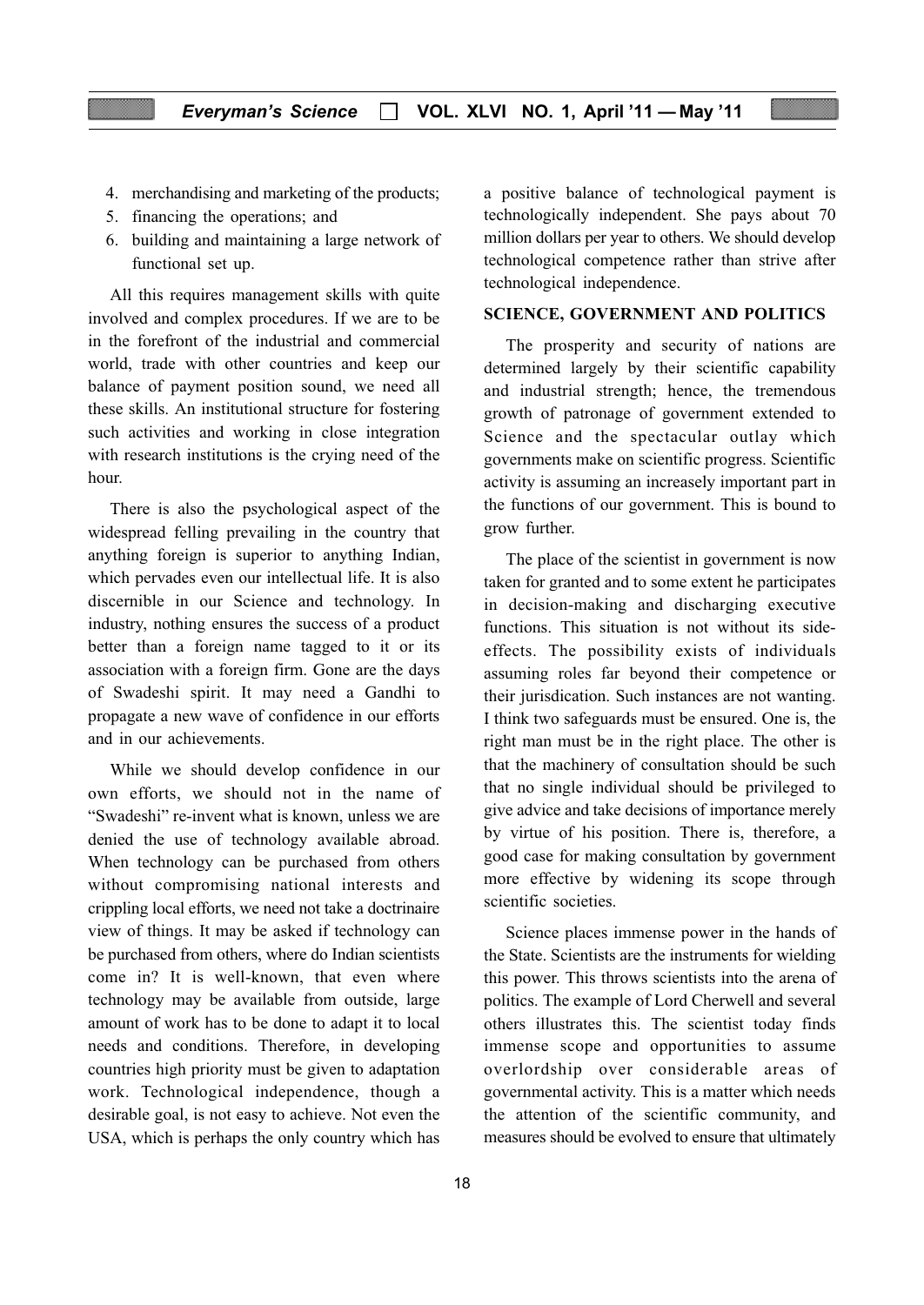tendencies do not overwhelm scientists. Unless the scientific community is alert, its very integrity may be put in jeopardy.

In a parliamentary democracy where development of Science is a cardinal principle of State policy, it is but natural that parliamentarians should get increasingly involved in affairs of Science. It is a matter of gratification that we have an Indian Parliamentary and scientific Committee consisting of Members of Parliament and representatives of scientific institutions. It is desirable that parliamentarians and scientists should come in close contact so that the former may also appreciate the methods of Science and their application for the welfare of the country. To enable parliamentarians to obtain authentic, objective and up-to-date information on scientific matters, it will be useful if a Scientific Information Unit is established in the Parliament Secretariat.

By virtue of the power and influence scientists command today, they have attained a high place in political decision-making. In certain matters they play the crucial role in the West. It will not be long before the scientists will be called upon to assume such roles in this country also. The fact that Science is universal in character and does not recognise national boundaries makes it an important vehicle for fostering international understanding. In matters connected with modern defence and armament policy and in similar other issues scientists have come to occupy a special and significant position. In a world becoming increasingly dependent on Science and technology, scientists must clearly undertstand their responsibilities. I am not stating that scientists should go into politics. The point I wish to make is that problems in the modern world cannot and should not be left to the politicians alone. Scientists and technologies have a vital and active role to play and are not merely to act as advisers.

Ladies and Gentlemen : I have covered rather a wide canvas. I have deliberately raised some questions not so much with a view to offering immediate solutions but with the intention of evoking the interest of the scientific community in these matters and provoking discussion thereon. It is desirable that members of the scientific community should interest themselves in problems around them and bring to bear upon them the scientific aproach. Likewise they should shape their own attitudes to their scientific work, society and other fields of knowledge so that they view these problems in a proper perspective. Issues unrelated to Science should be kept off discussion. The quality of scientific approach endows scientists with the ability to think and act objectively and we should preserve this quality at all costs. The need for creating a healthy scientific public opinion in this country is greater today than ever before. Far too much of scientific matters is conditioned by official dom. In a democracy, people mould government policies; unless the scientific community in the country is able to shape and influence government policies through healthy, objective and strong public opinion, Indian Science may suffer. Scientists should be aware of the snaring charms of "organisation". Just as Science is no magic wand, so also is organisation which too cannot perform miracles. I cannot refrain myself from making an earnest appeal, particularly to young men and women, that they should not fall a prey to cliches and catch phrases. There is no substitute for hard and devoted work. We should develop the will to work hard; for nothing but diligence and dedication can bring rewards commensurate with the aspirations of the young minds.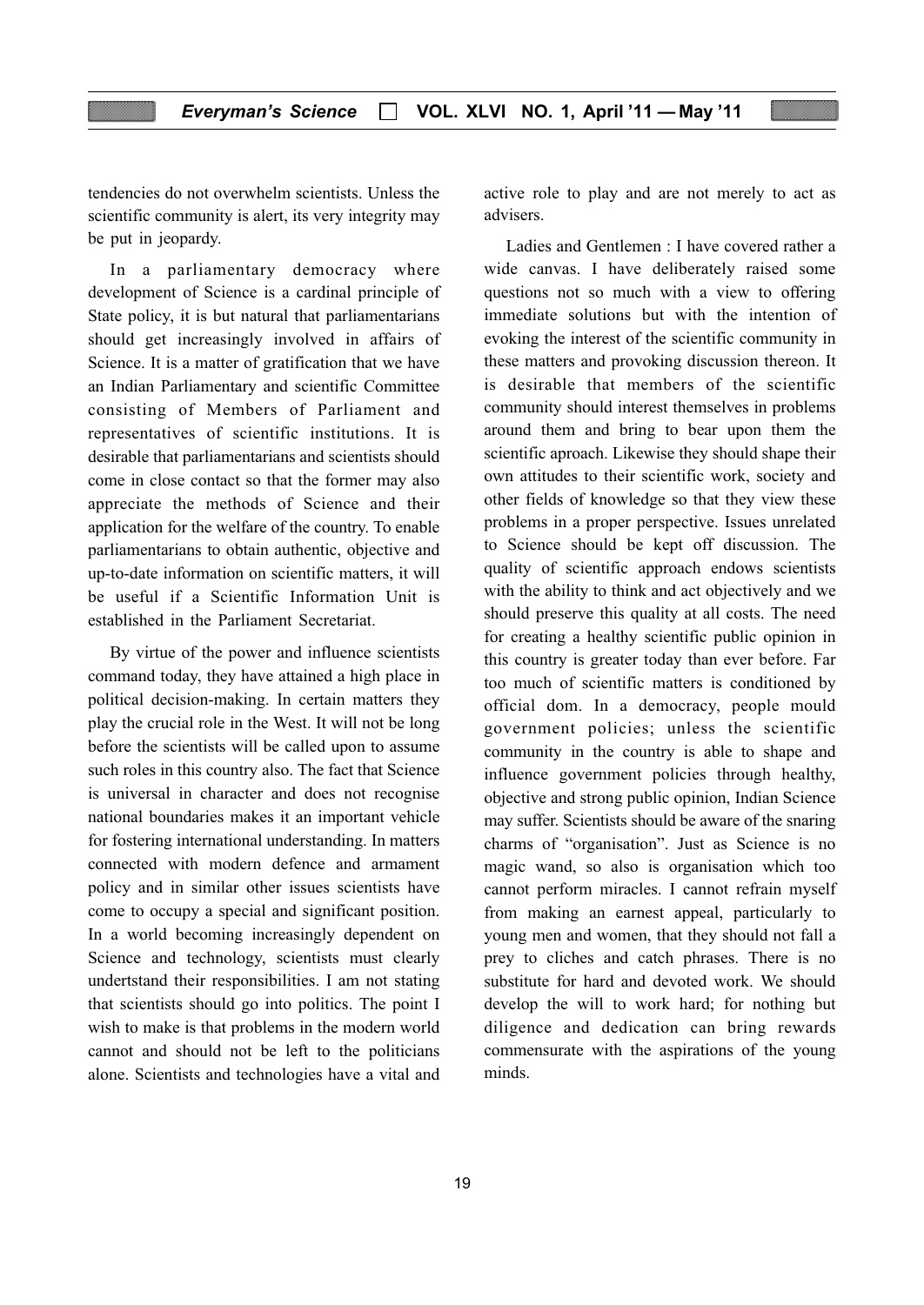# ULTRASONIC TECHNOLOGY FOR FOOD INDUSTRY

Krishna Murti Raju, Ritesh Prajapati and Rudra Kant Srivastava\*

Ultrasound has been used for processing purposes in industries and now it is emerging as a perspective technology in different segments of food industries. This potential technology is gaining rapid momentum in food processing organization. Earlier, ultrasonics was used for cleaning purposes in food sectors. The range extends from the cleaning of nozzles used in breweries to the cleaning of bread pans in bakeries. Besides cleaning, it has also proved its significance and potential for the extraction of juice, concentration of thixotropic composition, homogenization and emulsification, improving crystallization rate and drying. This broad spectrum of application can safeguard its use as a valuable technology in the  $21<sup>st</sup>$  century.

#### INTRODUCTION

 $\overline{I}$  ltrasonics as a technology can probably be said to have valuable position from its birth during World War I in a laboratory in Toulon (France) when Prof. P. Langevin designed and built a high power ultrasonic generator which used quartz crystals as active elements. Today, the number of ultrasonic processing devices in commercial use is in lacs. The two main mode of ultrasonic production are the piezoelectric effect and the magnetostriction effect. By the piezoelectric effect, we can produce ultrasonic frequency around 540 kHz by quartz crystal and around 1.5 MHz by tourmaline crystal. By using Magnetostriction effect, we can produce ultrasonic waves of frequency 8-20 kHz for nickel tube and can be extended from few hundreds to 300 kHz changing dimensions and mode of vibrations.

The application of ultrasound within the food industry has been a subject of research and development for many years. Many laboratory studies of the potential applications of this energy

have been performed; however, little of this work has been reported in depth. The sound wave in which, the frequency is above the limit of human audibility i.e. greater than 20 kHz referred to as an ultrasonic wave. The upper frequency limit is indefinite since it is continuously increasing as new techniques are discovered. It is now 10 GHz in laboratory applications. The reason why frequencies above, rather than below, the audible range are used is that the people who have to be in the vicinity of the equipment are more comfortable because there is less noise. Another reason is that many processing applications require high acceleration and it is easier to get this high acceleration by high frequencies. Ultrasonic vibrations can be produced in any sort of materialsgaseous, liquid or solid. It is important to realize that the passage of sound wave through some materials does not produce any net displacement of the material around their equilibrium position<sup> $1-2$ </sup>.

# APPLICATION OF ULTRASOUND IN FOOD INDUSTRY

In 1920, it was reported that the bacterial effect in foods can be reduced using ultrasound. As a general rule, small microorganisms are less easily

<sup>\*</sup> Department of Physics, Bipin Bihari P.G. College, Jhansi-284 001, Uttar Pradesh.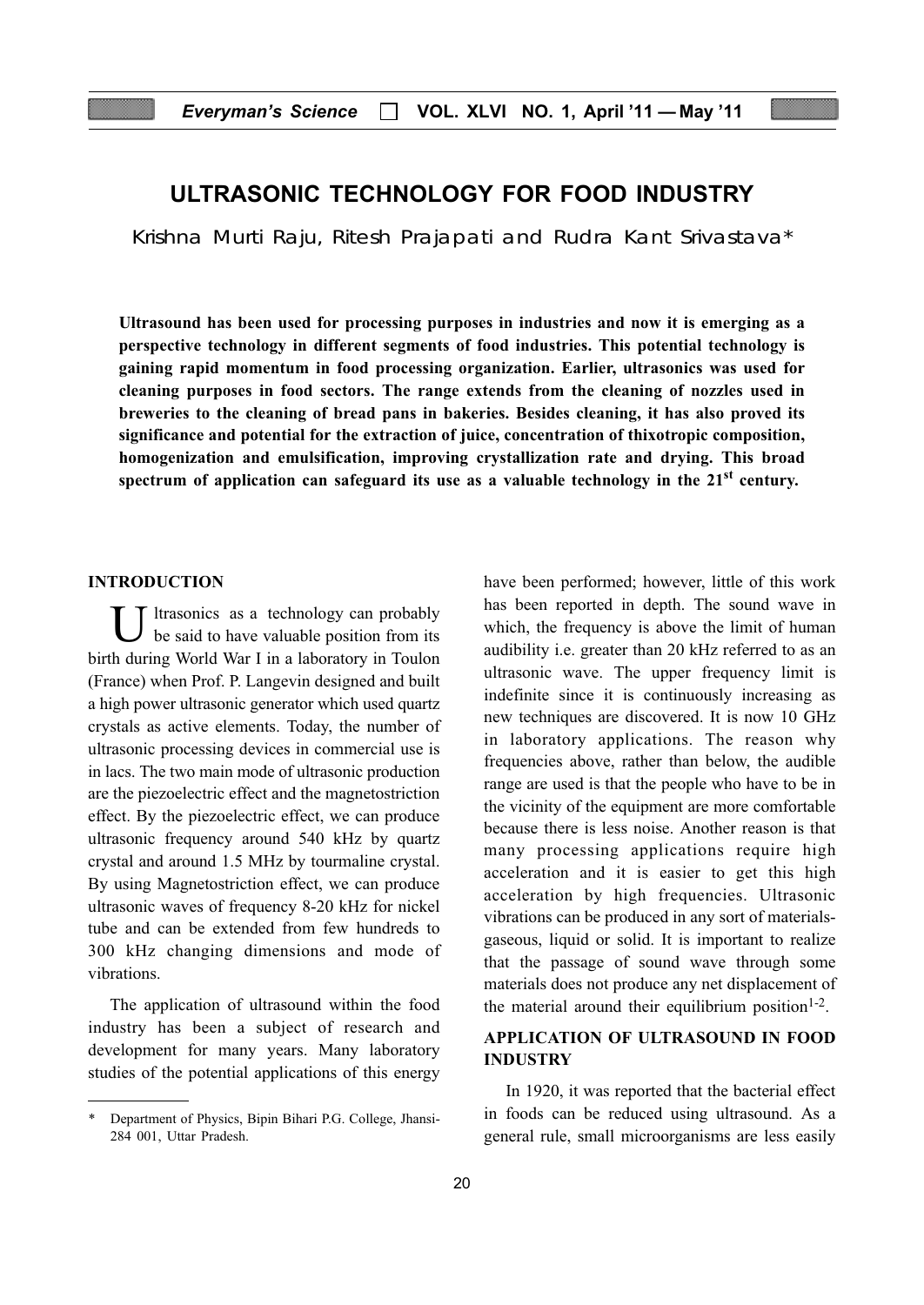damaged than larger one. At low intensity, the tendency is for growth to be stimulated because individual member of a colony is dispersed. If ultrasonic power is increased at a certain threshold; destruction of microorganisms sets in and with further increase, the rate of destruction increases. The bactericidal effect is reduced due to mechanical disruption of cells by very intense currents generated within the media by ultrasound. The main lethal effect is due to cavitation. Highly reactive chemical radicals and reaction product e.g.  $H_2O_2$  of well known lethal capacity are liberated in the aqueous media during cavitations. Also there is extreme pressure variation caused by implosion which generates very high temperature. It has been observed that microorganisms can withstand high pressures but they are incapable of withstanding the quick alternating pressures produced during cavitation. Presently, some problems are still to be cleared and explored but it is definitely and reasonable to presume that ultrasound could be applied to the pasteurization or sterilization of fruit juices, milk or other liquid products within the next twenty years. Other applications may also include its minor use in 'fobbing' of carbonated beverages, particularly, beer. In the production of bottled beer, it is important to remove all air from the bottle above the beer surface. If this is not done, then some bacteria present in air can produce certain reactions that will give taste to the beer. The use of ultrasound in the plastic packaging of foods where plastic welding is necessary for sealing has been reported<sup>1</sup>. Ultrasonic plastic welding of containers is excellent for heat sensitive foods, since the heat for welding occurs only into the food being packaged. The applications of ultrasound in food industries are summarized as follows $3-5$ :

# CONCENTRATION OF THIXOTROPIC **COMPOSITION**

Recently<sup>6</sup> a process has been developed to preserve the citrus fruit juice. Using high frequency vibrations, the likelihood of impairment of flavour is minimized. This process is carried with continuous recycling of the product withdrawn from the evaporator back through the ultrasonic treatment unit into the evaporator. In this manner the concentration is increased gradually up to the desired level. Fruit juice of a concentration of 75° to 85° Brix can be prepared. The preparation of juices of purees of such a high concentration is very desirable since at this level of concentration no special measure for preservation such as pasteurization or freezing have to be taken. All that is required with such a product is stored under refrigeration so as to prevent non-enzymatic browning. Such a degree of concentration could not be achieved even with modern evaporators containing heat exchangers designed to cause high turbulence of the concentrate. The highly concentrated juices obtained by this process are considerably less viscous than would be the case if concentration of the same degree were prepared.

### HOMOGENIZATION AND EMULSIFICATION

A treatment of a two-phase liquid system by ultrasonic cavitation can be readily accomplished either on a continuous basis in a tank. The mechanism that is effective in homogenization and dispersion is the extremely high instantaneous localized pressure pulse that results from the cavitations process. They propel minute droplets of one phase into the region of other. The droplets are very small hence they are more apt to be stable. In a system consisting of two immiscible liquids if cavitations occur at the interface between the liquids, one phase become dispersed in the other. The emulsions are often more stable than those produced conventionally and generally require little, if any, surfactant. The applications for ultrasonic homogenizers in the food industry include the manufacture of salad creams, ice-cream mixes, cream soups, essential oil emulsions, covertures chocolate, artificial creams, baby foods, beverage emulsions, beverage flavours, chocolate syrup, chocolate drinks, condensed milk, ice cream etc.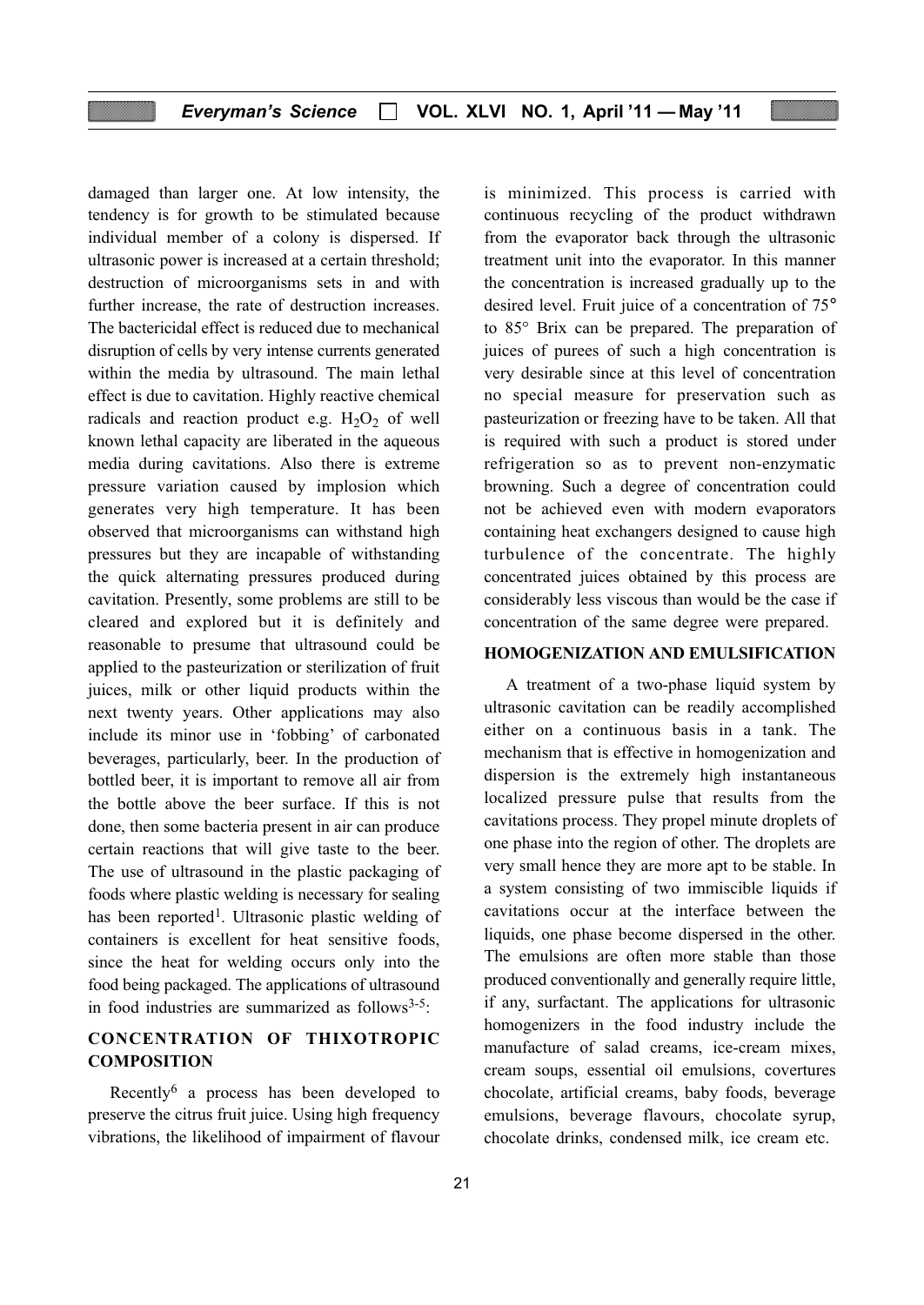#### CONCENTRATION BY CRYSTALLIZATION

Ultrasound ranging from 20 kHz to 100 kHz is extremely useful in crystallization processes. It serves a number of roles in initiation of seeding and subsequent crystal formation and growth. New researches5-7 have reported a method for concentrating an aqueous solution by crystallization where by the aqueous solution is contacted with carbon dioxide to form a slurry of ice crystals in mother liquid and the slurry is passed to a crystal growth zone. The process using beer as the representative aqueous solution can be cited as an example.

#### EXTRACTION OF JUICE

The mechanical effect of ultrasound provides two major benefits which increases the extraction rates :

- (i) Improved mass transfer to and from interfaces
- (ii) The disruption of biological cell walls on the surface and within the plant material to facilitate the release of contents.

A mechanical orbital mass type of sound wave generator is used which produces sonic waves of relatively low frequencies as compared with the audible spectrum typically from hundred Hz to an order of 20 kHz. The process is mainly used for fruits and vegetables. The vegetable or sugarcane is first chopped up into fairly small pieces. The chopped material is then placed in a treatment chamber and covered with a small quantity of liquid such as water to serve as an acoustic coupling medium within the treatment chamber, the one wall is sound wave radiating surface. The sound wave is transmitted viz. liquid to and through the pieces of vegetable substance or sugarcane. The sonic wave energy has an action on the vegetable substance, which results in a differential vibration of the fibre and juice. Due to difference in densities, elasticity and frictional resistance, the acoustic impedance of fibres and juice is different in magnitude and phase angle. Thus fibres and juice

substances must vibrate at different amplitude and in different time phase in response to transmission of sonic waves. Also, sound wave transmission results in the juice and fibres ingredients vibrating with different accelerations and to different maximum velocities. Further, the velocity of sound in fibres differs from that in the juice<sup>8</sup>.

### DRYING

Acoustic drying is of potentially great commercial importance. Sonically enhanced drying can be carried out at lower temperatures than by conventional methods, which reduces the probability of oxidation or degradation in the material. The high particle velocity that exists in a sound wave can be used to promote drying of various materials in powder, sheet and fibre form. This is also an extraction process and involves the change of moisture concentration gradient near the surface of the material being dried. The gradient is modified by the vigorous agitation of the air by sound wave. This method of drying has an advantage in the case of heat sensitive material and where high velocity steady air current might blow away or damage the product. Another reason is that it can penetrate around and behind particle and reshape by echoing.

#### CLEANING

An application of ultrasonics outstandingly successful is in cleaning processes. This has been proved to be more efficient technology than any other conventional method. Ultrasound is particularly useful in surface decontamination where in the rush of fluid, which accompanies the collapse of cavities near a surface. With proper solvent, wetting agent and proper temperature, the efficiency can be increased. The task is simpler if the contaminant is brittle. Viscous insoluble films that wet the surface are somewhat difficult to remove. Root vegetables can be ultrasonically cleaned although the continuous removal of dirt from the cleaning solution and pre-washing is usually desirable. Dirt trapped in holes or crevices is rapidly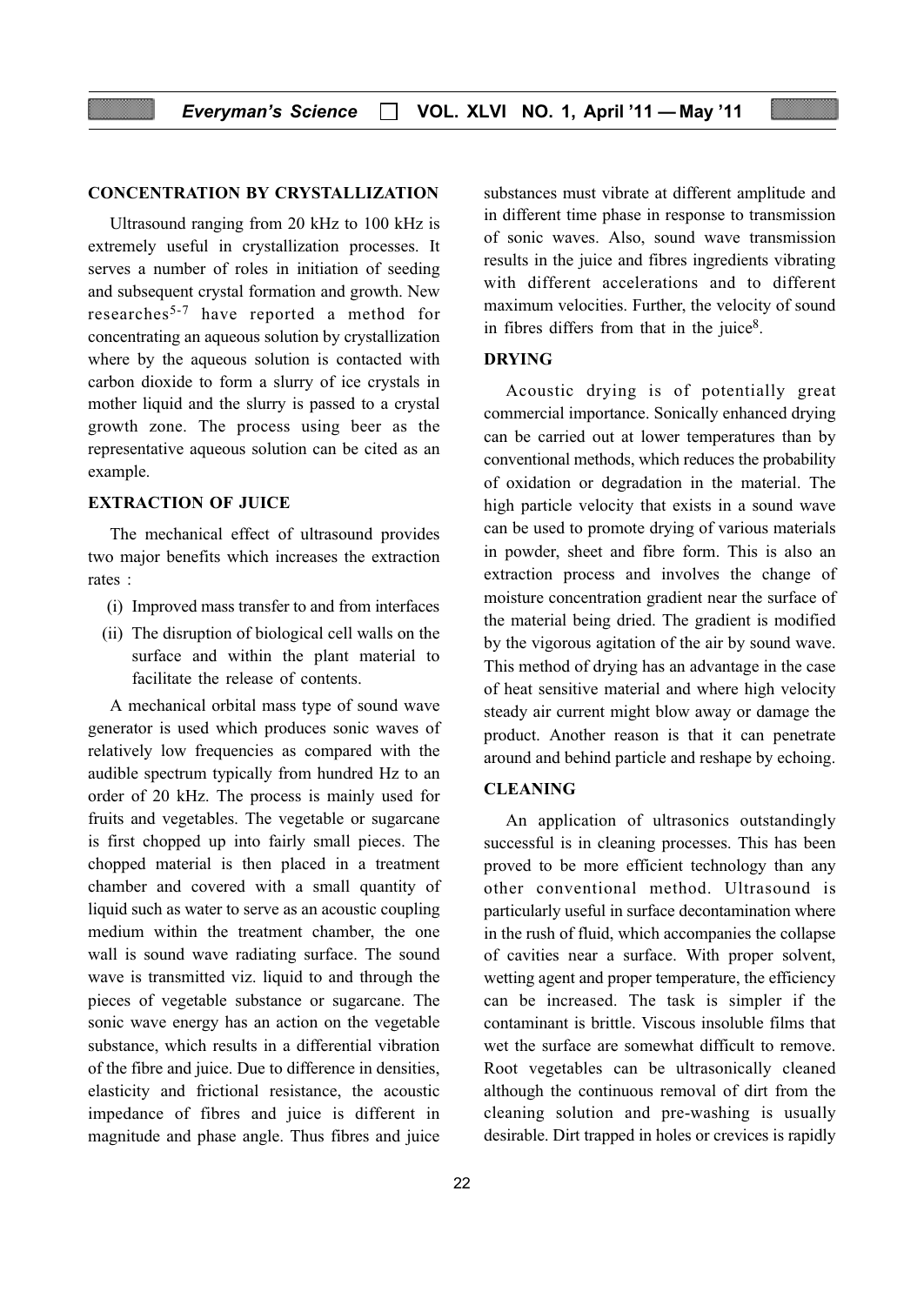removed. It also extends from the cleaning of nozzles used in breweries to the cleaning of bread pans in bakeries. It is perhaps interesting to note that ultrasonic cleaning used in bakery is the only effective technique. Any spongy bread or cakes tends to absorb sound and prevents cavitations, therefore, the soft material must be removed first by soaking and brushing4.

#### SAFETY PROBLEMS

The effect of ultrasound on the operator is a major concern. The ill effects that may result from the operation of ultrasonic equipment might be hearing loss and other physiological effects such as: fatigue, nausea and pain etc., due to air borne noise radiated by equipments and the local damage resulting from direct contact with an ultrasonically vibrating device. The following safeguard can be taken against unnecessary exposure to air born noise from ultrasonic equipment while locating the equipment in an area where personnel who are not working with the equipment do not construct an enclosure around the equipment leaving one side open, if necessary, compel workers who are in high noise region; to wear devices to keep an excessive amount of sound away from reaching their ear and making no contact of any part of the body with any ultrasonically vibrating device. Though, there has been no proven medical evidence that industrial ultrasound has had any effect on the operators of equipment and use of ultrasound in food industry has not proved to be dangerous in any way.

#### CONCLUDING REMARKS

The growth of ultrasonics is following a natural pattern for any fledging field $9-10$ . Initially, ultrasonics was found to be extremely efficient for the production of an oil and water emulsion. Its applications have broadened considerably and now it is believed that ultrasonics is set to make a considerable impact on the food industry over the next decade. Several factors viz. new materials which can reduce the cost of ultrasonic equipment, methods for producing vibrations of sufficient intensity and consequently, more powerful sources of vibrations, improvement in basic designing and finally the availability of trained personnel, have to be explored in depth to make the application of ultrasonic more meaningful and significant in food industries.

#### **REFERENCES**

- 1. K. M. Raju, IAPT Bulletin, 3, (72), 2011.
- 2. Leif Bjorno, Physics Procedia, 3, (5), 2010.
- 3. J. Benedito, J. V. G. Perez, M. C. Dobarganes and A. Mulet, Food Reasearch Inter., 40, 406, 2007.
- 4. Ultrasonic Cleaning, ASM Handbook of Surface Engineering, ASM International, Materials Park, 5, (44), 1994.
- 5. J. D. Heffington, J. P. Chambers and B. Goodwiller, Meeting Proceedings, 6<sup>th</sup> Meeting of the MidSouth ASA Chapter, Arkansas, 2010.
- 6. M. J. W. Povey and T. J. Mason (Eds.), Ultrasound : A new opportunity for food preservation, 1998, Blackie Publication, New York.
- 7. P. Shallenbergar, Encyclopedia of Nutrition, Food Science and Food Technology, 1993.
- 8. J. K. Paul, Fruit and Vegetable Juice Processing, Noyes Data Corporation, New Jersey, 1975.
- 9. Kailash and K. M. Raju, Everyman's Science, XLI, 52, 2006.
- 10. K. M. Raju, IAPT Bulletin, 24, (285), 2007.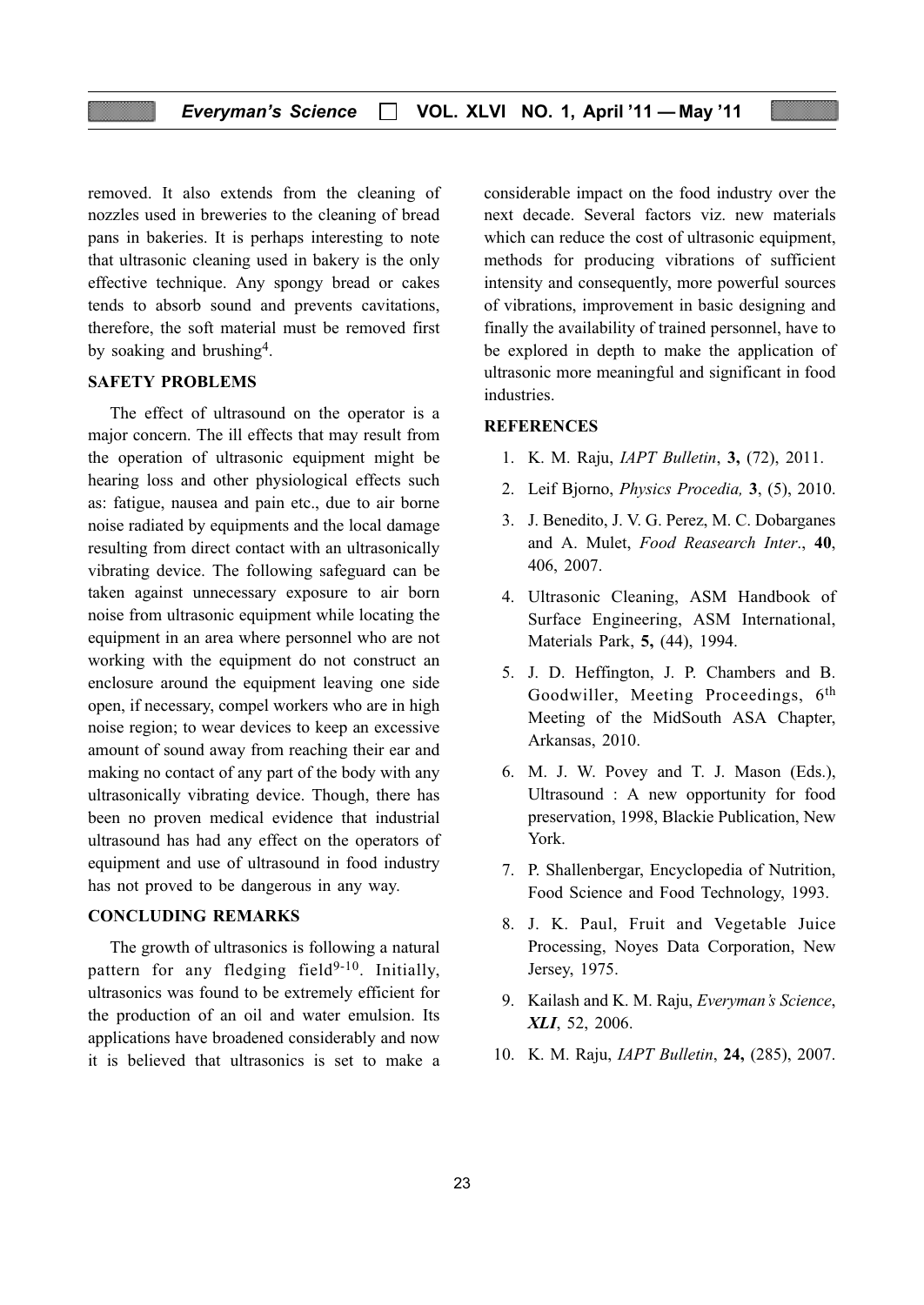# SWINE INFLUENZA – A GLOBAL THREAT

S Parthiban\* and H. K. Mukhopadhyay

This article gives an insight to the probable source of origin, evolutionary progress, the current scenario and the possible measures that may be explored to further strengthen the war against pandemic swine influenza. The ability of viruses to adapt themselves to the changing environment has made it possible to inhabit itself in this vast world for the past millions of years. Current infections were found to be caused by a new strain of influenza type A H1N1 virus which is a re-assortment of several strains of influenza viruses commonly infecting human, avian, and swine population. Pigs have receptors to both avian and human influenza virus strains. Consequently, they have been considered a possible "mixing vessel" in which genetic can be exchanged, with the potential to result in novel progeny viruses to which humans are immunologically naive and highly susceptible.

S wine influenza is a contagious respiratory disease that normally only affects pigs. Swine influenza viruses are influenza A viruses, and classified into subtypes based on two surface antigens, the hemagglutinin (H) and neuraminidase (N) proteins. These two proteins are involved in cell attachment and release from cells, and are also major targets for the immune response. There are several subtypes and variants of these viruses which are circulating in pigs throughout the world. Currently, the most common subtypes are H1N1, H1N2 and H3N2. Swine influenza viruses cause acute respiratory disease in pigs. Complications may include secondary bacterial or viral infections. Although the morbidity rate is high, the case fatality rate usually varies from less than 1% to 4% in uncomplicated infections. Human infections with swine influenza viruses are occasionally reported, and may resemble human influenza. In April 2009, a novel H1N1 virus began circulating in people. The genetic analysis of this virus suggests that it originated from one or more swine influenza

viruses. Pigs are susceptible to the novel H1N1 virus, and precautions should be taken to prevent infection of swine herds. One herd in Canada was apparently infected via contact with an infected person.

#### EVOLUTION OF NOVEL H1N1 STRAINS

Influenza A viruses change frequently. Strains evolve as they accumulate point mutations during virus replication; this process is sometimes called 'antigenic drift'. A more abrupt change can occur during genetic reassortment. Reassortment is possible whenever two different influenza viruses infect a cell simultaneously; when the new viruses (the 'progeny') are assembled, they may contain some genes from one parent virus and some genes from the other. Reassortment between different strains results in the periodic emergence of novel strains. Reassortment between subtypes can result in the emergence of a new subtype. Swine influenza viruses can recombine with human or avian influenza viruses, and probably with influenza viruses from other species. This type of reassortment can result in a 'hybrid' virus .An abrupt change in

<sup>10/442, 1</sup>st Cross, Thulukathamman Nagar, Murungapakkam Post, Pondicherry-605 004. Email : parthis17@gmail.com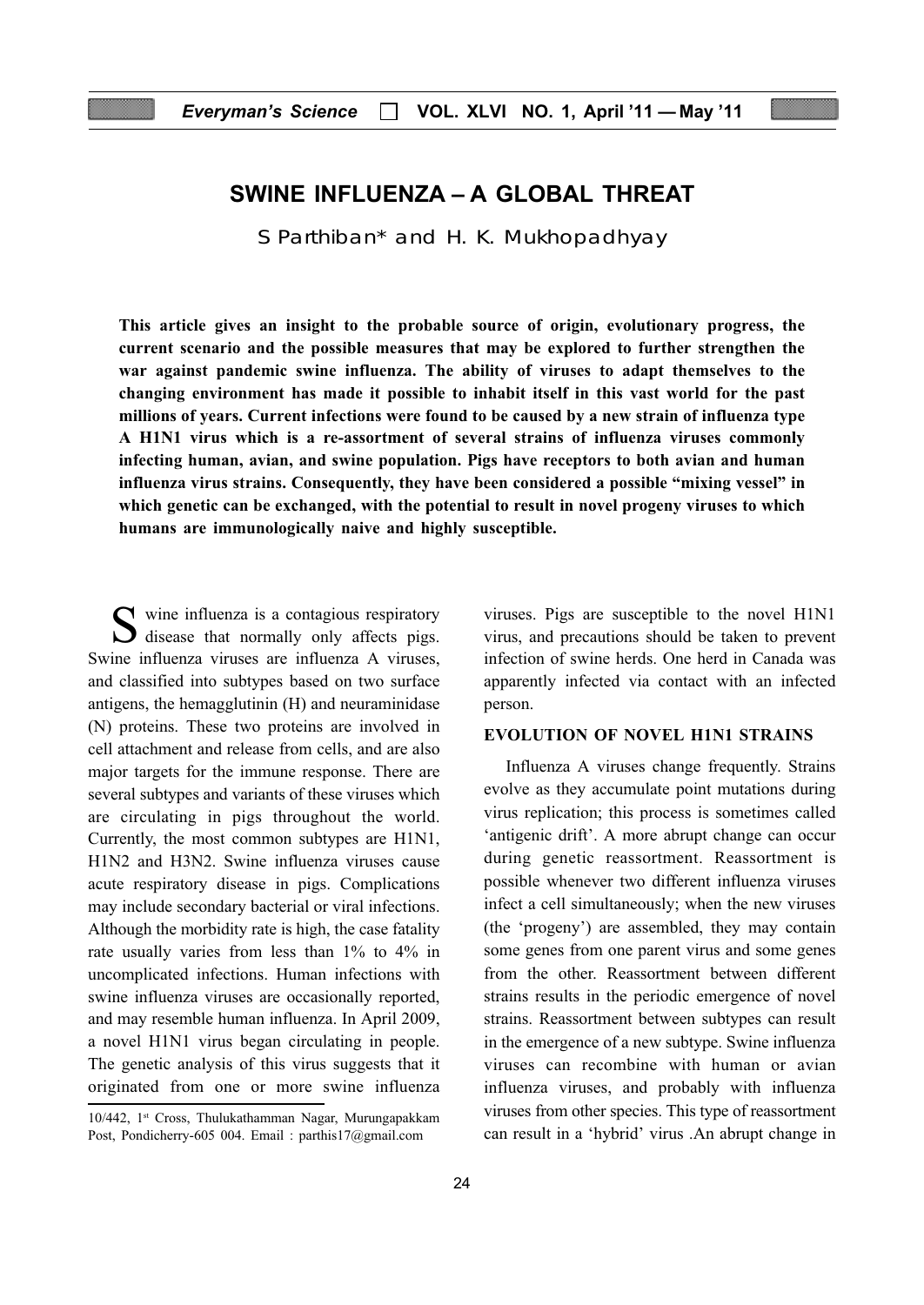the subtypes found in a host species is called an 'antigenic shift.' Antigenic shifts can result from three mechanisms : (1) genetic reassortment between subtypes, (2) the direct transfer of a whole virus from one host species into another, or (3) the re-emergence of a virus that was found previously in a species.

Swine influenza viruses are occasionally found in other species including humans. In most cases, people are infected by direct contact with swine, and the virus, which is poorly adapted to humans, is transmitted to only a few people before disappearing. In 2009, a novel H1N1 virus has emerged in humans and is being transmitted from person to person. The genetic analysis of this virus suggests it originated from one or more swine influenza viruses. Although the subtype is H1N1, this virus is not one of the H1N1 viruses that normally circulates in pigs in either the Eastern or Western hemispheres; instead, it appears to be a reassortant between a "North American virus and an Eurasian virus. In two isolates from human cases in California, the novel H1N1 virus contained a hemagglutinin gene that is most closely related to swine influenza viruses in "North America, a neuraminidase gene that is related to swine influenza viruses in Eurasia, and internal genes from both viruses.

#### **TRANSMISSION**

In mammals, influenza viruses are transmitted in aerosols created by coughing and sneezing, and by contact with nasal discharges, either directly or on fomites. Close contact and closed environments favor transmission. Mammalian influenza viruses are relatively labile, but can persist for several hours in dried mucus<sup>4-5</sup> Swine influenza viruses are inactivated in untreated pig slurry in 1-2.5 hours at 50-55°C, two weeks at 20°C, and 9 weeks at 5°C. Ordinarily, swine influenza viruses circulate only among pigs, equine influenza viruses among the Equidae, avian influenza viruses among birds, and human influenza viruses among humans.

Occasionally, these viruses cross species barriers. Recent serologic evidence suggests that swine influenza infections may occur regularly in people who have contact with pigs. Pigs are readily infected with human influenza A viruses, but most strains do not spread widely. Rarely, transmission between species results in an epidemic in the new host. Generally, this requires a novel hemagglutinin and/ or neuraminidase protein to evade the immune response, together with viral proteins that are well adapted to the new host's cells. In 2009, sustained transmission of a novel H1N1 virus with genes of swine origin has been reported in human populations.

#### DESTRUCTION OF VIRUS

Influenza viruses are susceptible to many common disinfectants including sodium hypochlorite, 70% ethanol, oxidizing agents, quaternary ammonium compounds, aldehydes (formalin, glutaraldehyde, and formaldehyde), phenols, acids, povidone-iodine and lipid solvents. They can also be inactivated by heat of 56°C  $(133°)$  F) for a minimum of 60 minutes (or higher temperatures for shorter periods), as well as by ionizing radiation or low pH (pH 2). For disinfection of the swine origin H1N1 virus in laboratories, the CDC recommends 70% ethanol, 5% Lysol®, or 10% bleach.

#### INFECTIONS IN HUMANS

Influenza infections generally become apparent within a few days of exposure in all mammals. The incubation period for the novel H1N1 virus circulating in humans appears to be 2 to 7 days. Human infections with swine influenza viruses have been recognized for decades. Serologic evidence suggests that these infections may be relatively common among people who are occupationally exposed to pigs. Some viruses found in people are common strains that circulate in swine, but novel viruses apparently generated by the reassortment of two swine viruses have also been described. Reported cases of swine influenza include the following: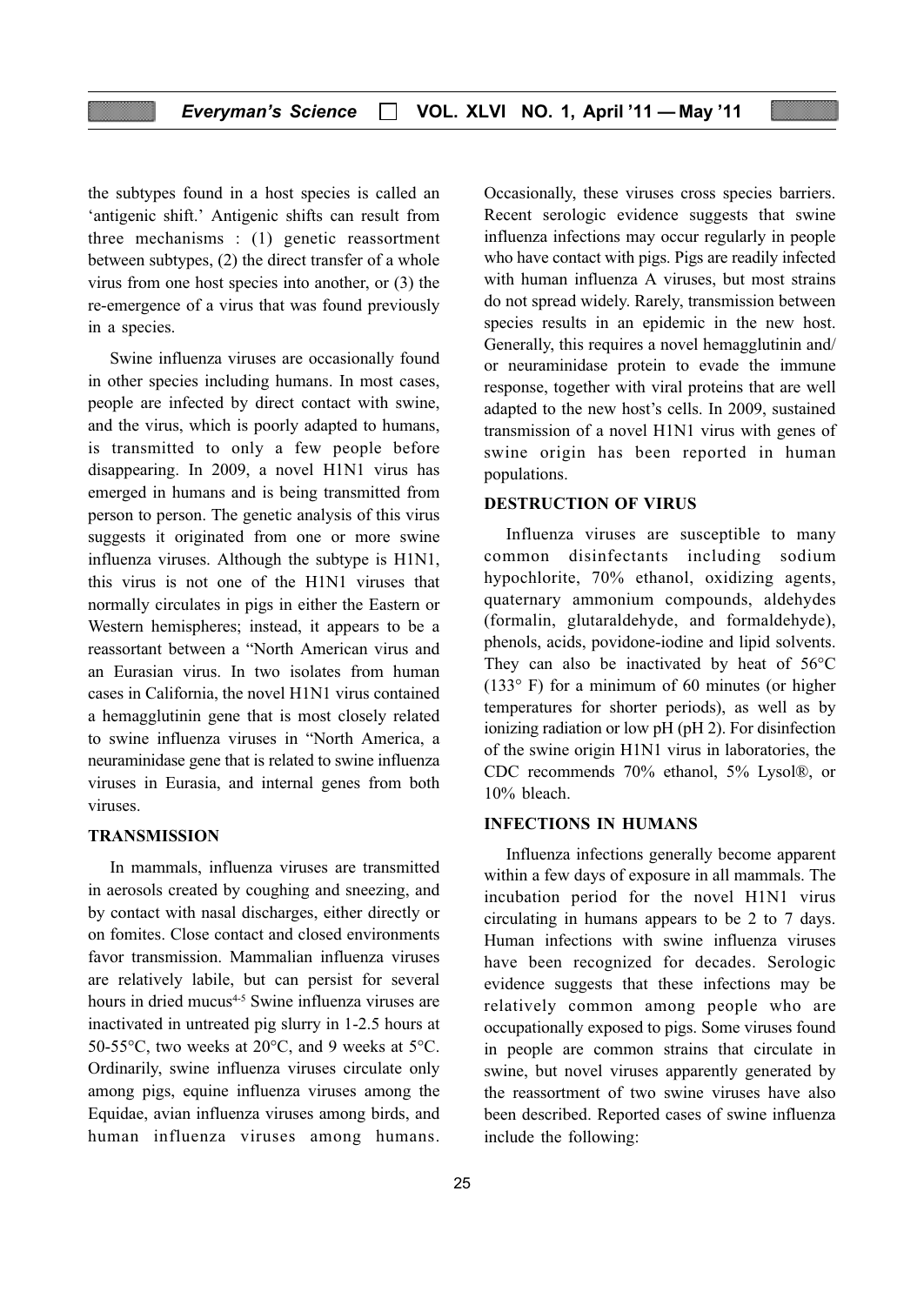A self-limiting illness with flu symptoms was reported in a college student. There was evidence that his room mate had been infected but remained asymptomatic. An infection with flu symptoms including diarrhoea was reported in a young boy, who recovered. There was no evidence of spread to his family. Swine influenza virus was isolated from an immunocompromised child with pneumonia who died. Serologic evidence of possible infection was found in five contacts, but the infection did not spread further. In 2009, a novel H1N1 virus with genes of swine origin began infecting people. Infections in humans appear to resemble human influenza, and may include fever, chills, cough, sore throat, rhinorrhea, headache and myalgia. Vomiting and diarrhoea have also been reported in some cases. In Mexico, some patients have developed rapidly progressive pneumonia and acute respiratory distress syndrome; some cases have been characterized by respiratory failure severe enough to require mechanical ventilation.

#### COMMUNICABILITY

Person-to-person transmission occurs with the H1N1 virus that is currently circulating in humans. For this virus, the estimated period of communicability is from 1 day before the symptoms appear, to as long as 7 days after their onset. Children, who can shed human influenza viruses for at least 10 days after the onset of disease, should be considered infectious for this long. It is possible that people may shed the virus for as long as they are ill.

#### DIAGNOSTIC TESTS

Diagnostic laboratory workers should work with clinical samples from suspected swine influenza cases in a BSL2 laboratory, and a biosafety cabinet should be used for all sample manipulations. Virus isolation should be carried out under enhanced BSL2 conditions (BSL3 practices in a BSL2 laboratory). Influenza A infections can be diagnosed by virus isolation. These viruses can be isolated in cell lines or chicken embryos, and are

identified by hemagglutination inhibition tests. The hemagglutination inhibition test, which is subtype specific, is most often used. Nucleic acids can be detected in respiratory secretions by Reverse Transcriptase Polymerase Chain Reaction (RT PCR) assays, and antigens can be detected in respiratory secretions by immunofluorescence or Enzyme-Linked Immunosorbent Assays (ELISAs). Infections can also be diagnosed retrospectively by serology with a fourfold rise in titer.

#### TREATMENT

Supportive care for swine influenza in human includes fluids and rest, as with human influenza. Outside Mexico, most patients infected with the 2009 H1N1 virus have had relatively mild disease and have usually recovered without treatment. However, severe cases are also expected to occur. Four antiviral drugs are available for influenza treatment in the U.S. Amantadine and Rimantadine (adamantanes), as well as Zanamivir and Oseltamivir, are active against some influenza A viruses, if treatment is begun within the first 48 hours. When used against human influenza viruses, treatment usually results in milder symptoms and recovery, on average, one day sooner. Side effects, including neuropsychiatric events, may occur. Drug resistance develops rapidly in human influenza viruses exposed to Amantadine and Rimantadine, and may emerge during treatment. Testing must be done to determine each swine influenza virus's susceptibility to antiviral drugs. The novel H1N1 viruses circulating among humans in 2009 appear to be sensitive to Oseltamivir and Zanamivir, but resistant to Amantadine and Rimantadine. The CDC has issued interim guidance for the use of antiviral drugs in treatment and prevention. Although these drugs work best if begun during the first two days of illness, they may also be used later in some cases.

#### PREVENTION

Preventing infection with swine influenza viruses normally found in pigs. Good hygiene and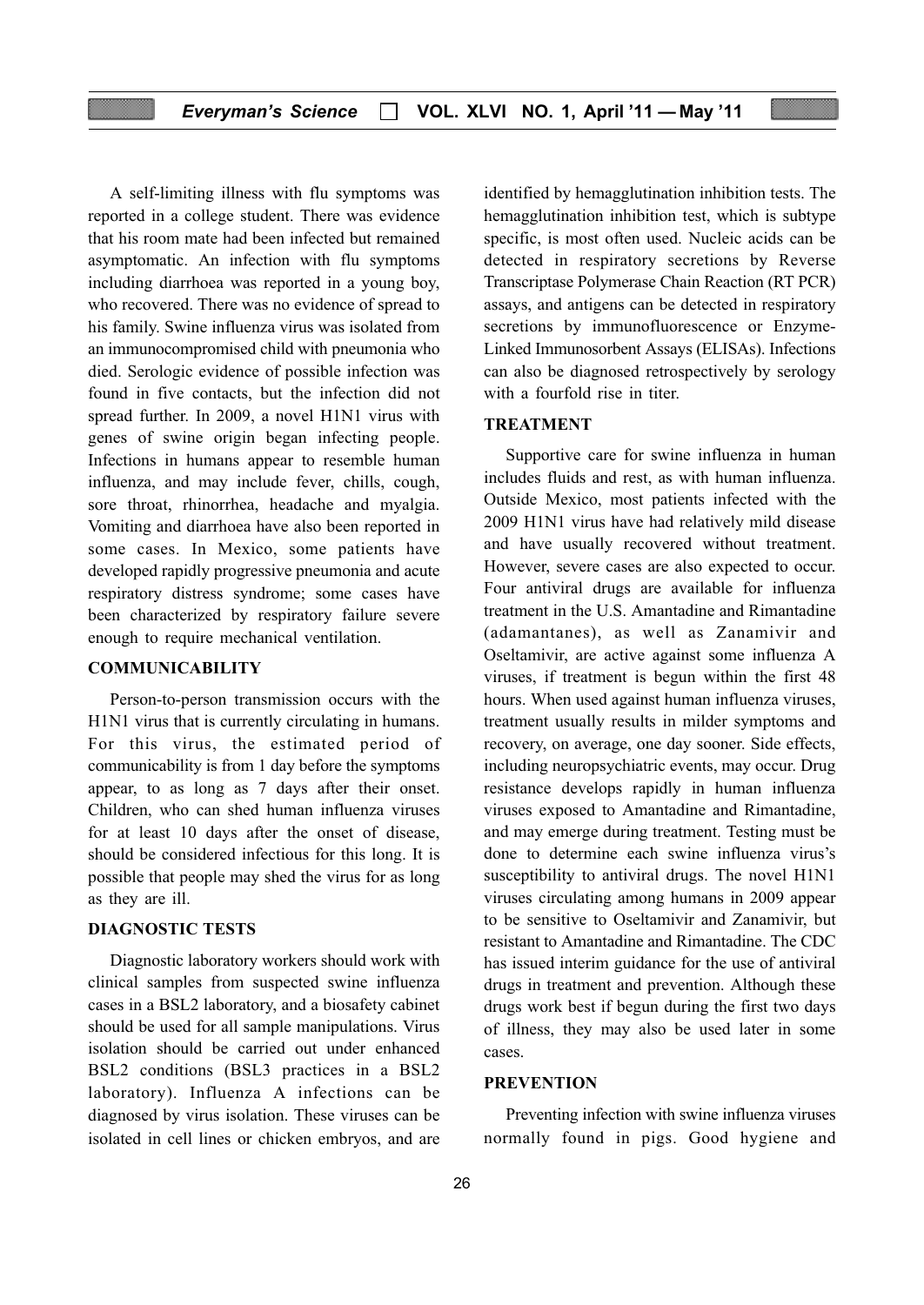sanitation, including frequent hand washing, can help prevent human infections with swine influenza viruses. Protective clothing, gloves and other personal protective equipment also reduce exposure. When investigating a possible outbreak with the novel 2009 H1N1 virus, the Canadian Food Inspection Agency (CFIA) recommends that veterinarians use N95 masks, eye protection, gloves, impermeable coveralls, and protective clothing and footwear, in addition to using good hygiene and sanitation. There is no indication that any swine influenza virus can be acquired by eating wellcooked pork. Normal food safety precautions including hand washing before and after handling raw meat, the prevention of cross-contamination of foods or surfaces used for food preparation, and the use of hot soapy water to wash contaminated surfaces are protective for swine influenza viruses.

# PREVENTING INFECTION WITH NOVEL H1N1 VIRUSES CIRCULATING IN **HUMANS**

Preventative measures include avoidance of contact with people who have flu-like illnesses, as well as frequent hand washing, avoidance of unnecessary hand contact with the eyes, nose or mouth, and other common sense hygiene measures. The mouth and nose should be covered with a tissue when coughing or sneezing, and the tissue should be discarded into the trash. In areas where outbreaks have been reported, crowded conditions and close contact with other people should be avoided. The elderly, young children and people who have chronic illnesses or immunocompromising conditions, including pregnancy, should be particularly cautious. People who have severe illness or are at high risk for complications should contact their physician to see whether testing and/or antiviral treatment would be appropriate. Antiviral drugs can be used for prophylaxis in high risk populations. People who are not in high risk groups but are in close contact with swine flu cases may be given antiviral drugs under some conditions. For example, health care workers or public health workers who have had

unprotected close contact with a person shedding viruses may receive prophylaxis. Inactivated influenza vaccines are available for some influenza virus infections in pigs. These vaccines do not always prevent infection or virus shedding, but the disease is usually milder if it occurs. Influenza vaccines may change periodically to reflect the current subtypes and strains in a geographic area. In general, swine viruses display less antigenic drift than human viruses, and these vaccines are changed less often.

#### **REFERENCES**

- 1. Swine influenza, World Organization for Animal Health [OIE]. Manual of diagnostic tests and vaccines for terrestrial animals [online]. Paris; OIE, 2008
- 2. P. Heinen, Swine influenza: A Zoonosis. Vet Sci Tomorrow [serial online],2003
- 3. I. H. Brown, (OIE/FAO/EU International Reference Laboratory for Avian Influenza). Influenza virus infections of pigs. Part 1: Swine, Avian & Human influenza viruses [monograph online], 2006.
- 4. P. N. Acha and B. Szyfres, 580, 155-72, 2003.
- 5. F. Fenner, P.A. Bachmann, E.P.J. Gibbs, F.A. Murphy, M.J. Studdert, D.O and White. Veterinary Virology, 473-484, 1987.
- 6. K. P. Myers, C. W. Olsen and G.C Gray, Clin Infect Dis, 44, 1084-1088, 2007.
- 7. Centers for Disease Control and Prevention [CDC]. *HINlflu (swine flu)*, 2009.
- 8. Swine influenza , World Health Organization  $[WHO]$  2009.
- 9. H1N1 flu virus (human swine influenza) questions and answers, Canadian Food Inspection Agency [CFIA] 2009.
- 10. H. Yu, G.H. Zhang, R. H. Hua, Q. Zhang, T. Q Liu, M. Liao and G. Z. Tong, Biochem Biophys Res Commun. 356, 91-96, 2007.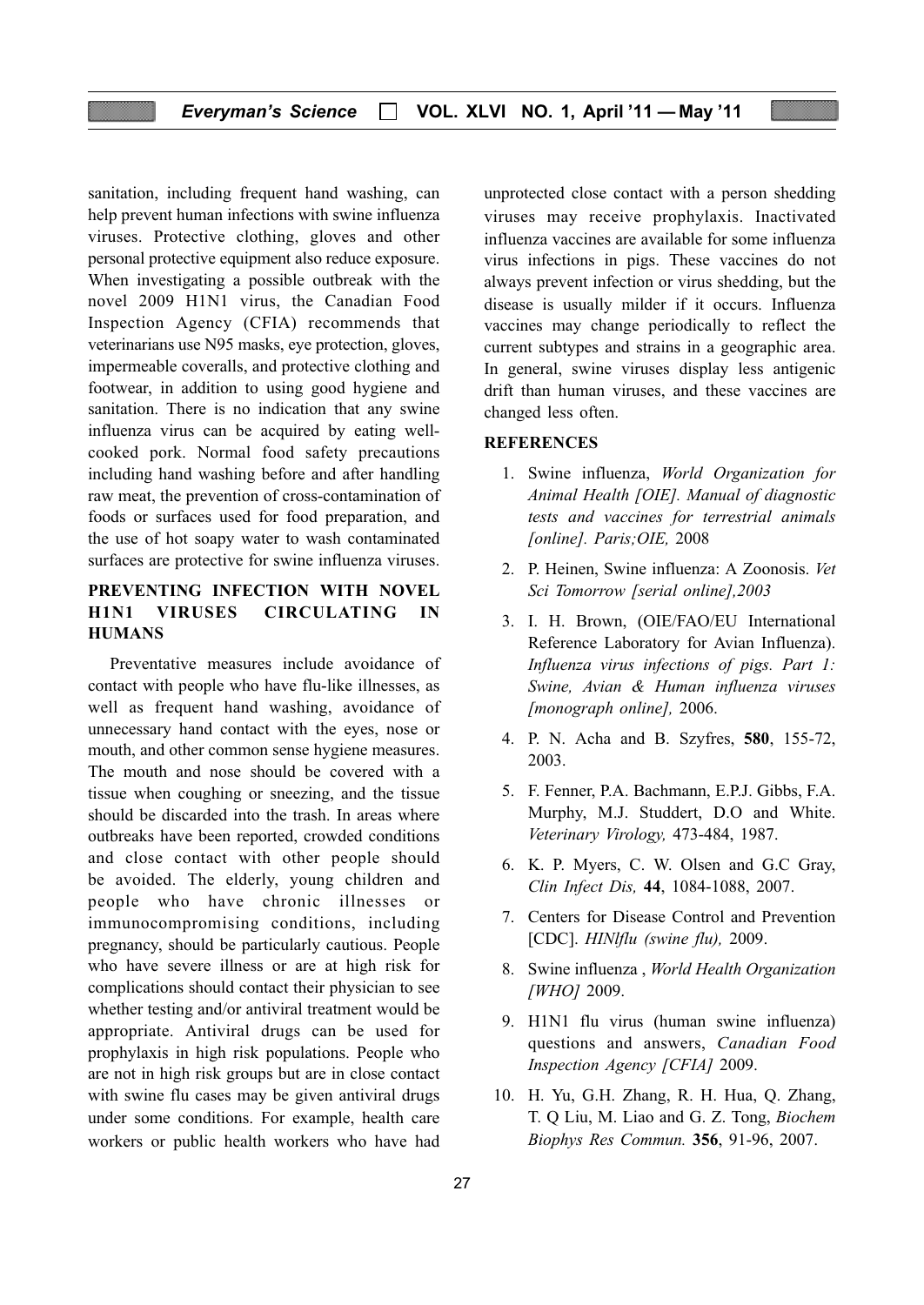# CHEMISTRY OF DENDRIMERS : NUMEROUS APPLICATIONS IN REAL LIFE

H. Shekhar

It is very tough to achieve 100% branching in monodispersed samples and macromolecules. The profound branching makes the materials unique for specialized applications. The objective of the paper is to highlight the different dendritic morphologies in different kind of materials.

#### INTRODUCTION

ow a day the molecular and macromolecular features based on dendritic structure are emerging in different disciplines. A new class of macromolecular architecture, dendrimers or dendritic polymers having nanostructure came into light in 1979 after the Ph.D. work of Donald A. Tomalia and later on the same research group was awarded the world's first dendrimer patents. These dendrimers heralded great promise for a wide range of real world application mostly notable in biotechnology and pharmaceuticals<sup>1</sup>. Recently, five generations of synthesized macromolecules of Dendri Graphated Lysine (DGL) have been reported<sup>2</sup>, and a supramolecular material<sup>3</sup> is prepared by glycosylated amino acid which is capable of acting as a carrier matrix for thermally controlled release of DNA. The term dendrimer refers to macromolecules having very high degree of branched architecture with molecular weights of several kilo Daltons and stay near spherical steps. The chemistry of dendrimer has gradually become popular due to real life application of dendritic macromolecules. The presence of numerous end groups and hyper branching in the macromolecule are the characterizing features, which shows

the potential applications<sup>4-5</sup> specially in drug delivery agents, catalysts, hybrid systems and nanotechnologies. Some novel materials not only differ in their chemical structures but do have a unique architecture to make it behave differently under any specific conditions. The highly hyper branched molecules show the differences significantly in their chemical property from the conventional linear and simple branched molecules and the profound branching make them unique for specialized applications. The mechanism of appearance of dendrites at material interface is very diverse and not so very clear. But the tree like branched is the compulsory propagation pattern in dendritic structure. The branched ordering schemes develop such a way where the dendrite emerges in spatial domain nucleation core centre, and known as primary arm, the first branch further becomes secondary and so on, with increasing order until the tips are reached. The enormous diversity in the structure, composition and plasticity of dendrites suggests that the functional contributions of these structures are enormously diverse. The diversity of structure of dendrites is due to different nuclei, sizes and shapes configurations and they are neighbours on the same parent dendrites. Several types of dendrites have been investigated earlier $6-8$ . These shapes look clear stubby, thin and mushroom Department of Chemistry, V.K.S. University, Ara, Pin- 802301,<br>Bihar, India Email: hshe2503@rediffmail.com variety but many of them are the intermediate

Bihar, India Email: hshe2503@rediffmail.com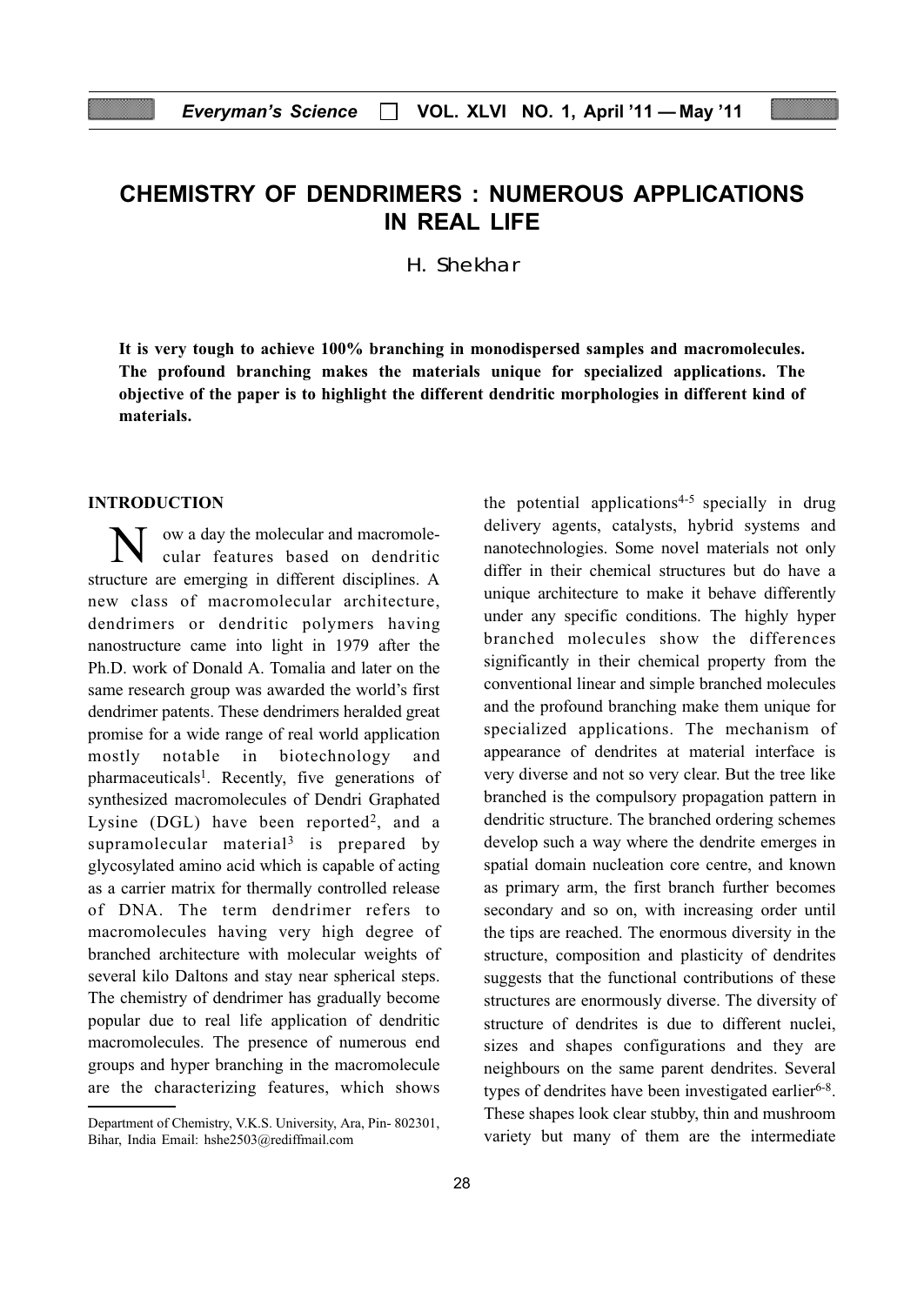between these shapes. For instance some dendrite has very long necks, while some have rather larger heads. The descriptive morphologies are spherical bushy, globular busy, stellate, bushy multipolar, octopous, crosslinked, hyper branched. The critical evidence for characterizing the evolution of mechanism of various dentric molecules has been investigated. For convenience the substances have been grouped as follows: (a) metals & alloys (b) inorganic compounds (c) organic compounds (d) polymeric materials (e) pharmaceuticals materials (f) spines.

Dendrimers are three dimensional macromolecules consisting of a nucleating centre, a chain propagating unit and terminal end groups. They have a large number of symmetric branches with uniform segments, monodisperse molar masses and regular tree like topology, resulting from repetitive reaction sequences, such as the convergent and divergent synthetic approaches<sup>9</sup>. Dendrimers have been extensively studied in both material sciences and biomedical areas, such as adhesive, additives catalysts, metal complexes; drug and contrast agent carries gene transfer agent, synthetic vacancies and spines. Their role in catalytic, electronic, nano synthesis, surface coating, cancer and HIV treatment and diagnostics are significantly insighted. Dendritic structure is a common pattern during melt solidification which influences the microstructure and mechanical properties of materials obtained in casting. Therefore the development of dendrite is a key problem in material science because of the observability property. When crystal nucleus is under the state of undercooling, tip velocity and morphology can reflect dendritic growth. Both two and three dimensional approach for the dendritic structures have been forwarded with crystalline anisotropy like conventional dendrites. Weakly anisotropic materials such as organic and metallic systems above critical undercooling give dendric growth. Morphology of pure succinonitrile (fig 1) on solidification has been appeared dendritically in a diffusive regime



Fig. 1. Microstructure of  $SCN \times 50$ .

in space. These days succinonitrile based binary organic materials have been used as model materials for binary metallic system because of low melting point and transparent characteristics in solid and liquid phase which is very important for unfolding the mysteries of dendritic solidification $10,11$ . Succinonitrile appears with a very good dendritic structure due to low enthalpy of fusion of the material. Various dendtritic morphologies in mono & macromolecules have been described in the present communication.

#### DENDRITIC ARCHITECTURE

Dendrimers are formed by the addition of shells of branched molecules to a central core. They are found nanoparticles and can be precisely designed and manufactured for a wide variety of applications. Numerous applications of dendrimers have been accounted due to different shape, size, configuration and different building blocks with different proportions. But always the most effort is being paid to begin the macromolecular substances with same building block in identical proportion. This may manifest the unique properties and macroscopic behaviour. Polydipersity is very usual in dendrimers and cause the bulk properties. But the creation of monodiperse materials is our best options. All the molecules in the sample are of identical size and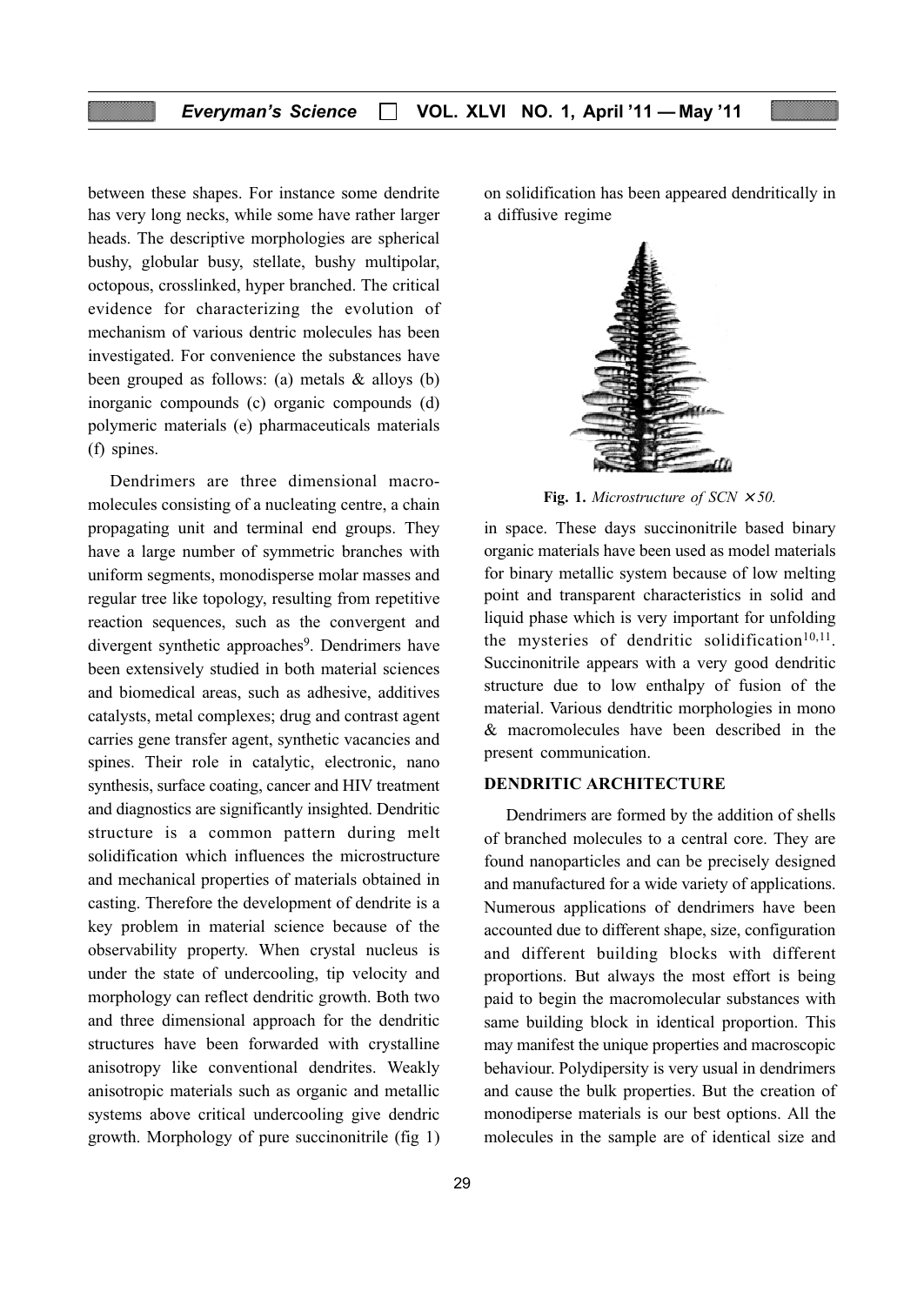shape. Monodisperse samples would offer distinct physical features that, in essence, would be difficult to achieve through other polydisperse samples. An easy method to achieve a monodisperse macromolecule is through the formation of branches-upon-branches architecture throughout the macromolecule. It is important task to achieve 100% branching, so that a perfect monodispersed material can be built up. The structure feature of macromolecule is unique in comparison to other commercial synthetic polymers. The geometric characteristics of dendrimers remain ongoing research topics within polymer sequence. Natural occurring glycogen, a slow active energy storage macromolecules in living organism has a dendritic structure .The natural dendritic architecture of starch is due to presence of amylopectin while amylase consists of conventional linear structure. Dendritic structures of pure carbon tetra bromide, little percent impurity with salol, cyclohexanol and neopentyl alcohol have been observed quite clearly by chemists, physicists, material scientists & metallurgists. It was found that dendritic side branching in pure material is suppressed beyond secondary & tertiary branches. In dendrites growing from binary systems the branching leads to fourth or higher order with the side branches move slender than the main stem. This is due to thermal and chemical diffusivity ratio  $(\alpha/\alpha)$  and the relaxation distance of the diffusion fields surround over dendrites during solidification. Direct observation of unidirectional solidification of 30 wt% ammonium chloride in water shows a streak like pattern visible on the side of the casting above the solidified zone which is jets of fluid forced up through the dendritic interface. Dendrites in Tin metal were observed the shape, tip radius and growth speed of slowly growing tin dendrite. It was found that tin dendrites grew with the speed range  $10^{-2}$  to  $3 \times 10^{-2}$  cm/sec and parabolic tip profile with radius of curvature between  $4 \times 10^{-3}$ and  $3 \times 10^{-3}$  cm respectively. During solidification

many of side branching and dendrites have remelted and have become detached from the main dendrites stems. The effect of remelting occurs much more rapidly in metallic systems than in organic materials, because of the large value of  $\alpha$ / $\beta$  in metals. Despite the transparent organic materials ammonium chloride a inorganic molecular substance also freezes in such a manner as metals do.

The chemical structure of secondary amine is at present the focal point for each dendrons, moreover different contents of urea and amide linkages are present in inward section and periphery dependency on the size of the dendron. These hydrogen bonding rich groups provide diversified associated chains, which would be the ideal candidates for the formation of supramolecular structures. A dendritic architecture could be described by three distinct components (fig 2); (i) the core, (ii) the interior branches and (iii) the exterior functionalities. The assembly of these three components creates a



Fig. 2. Dendritic architecture

dendritic structure, which is radially symmetric and expands multifold generation, a circle shape enveloped by a set of branch points located symmetrically around the core. The various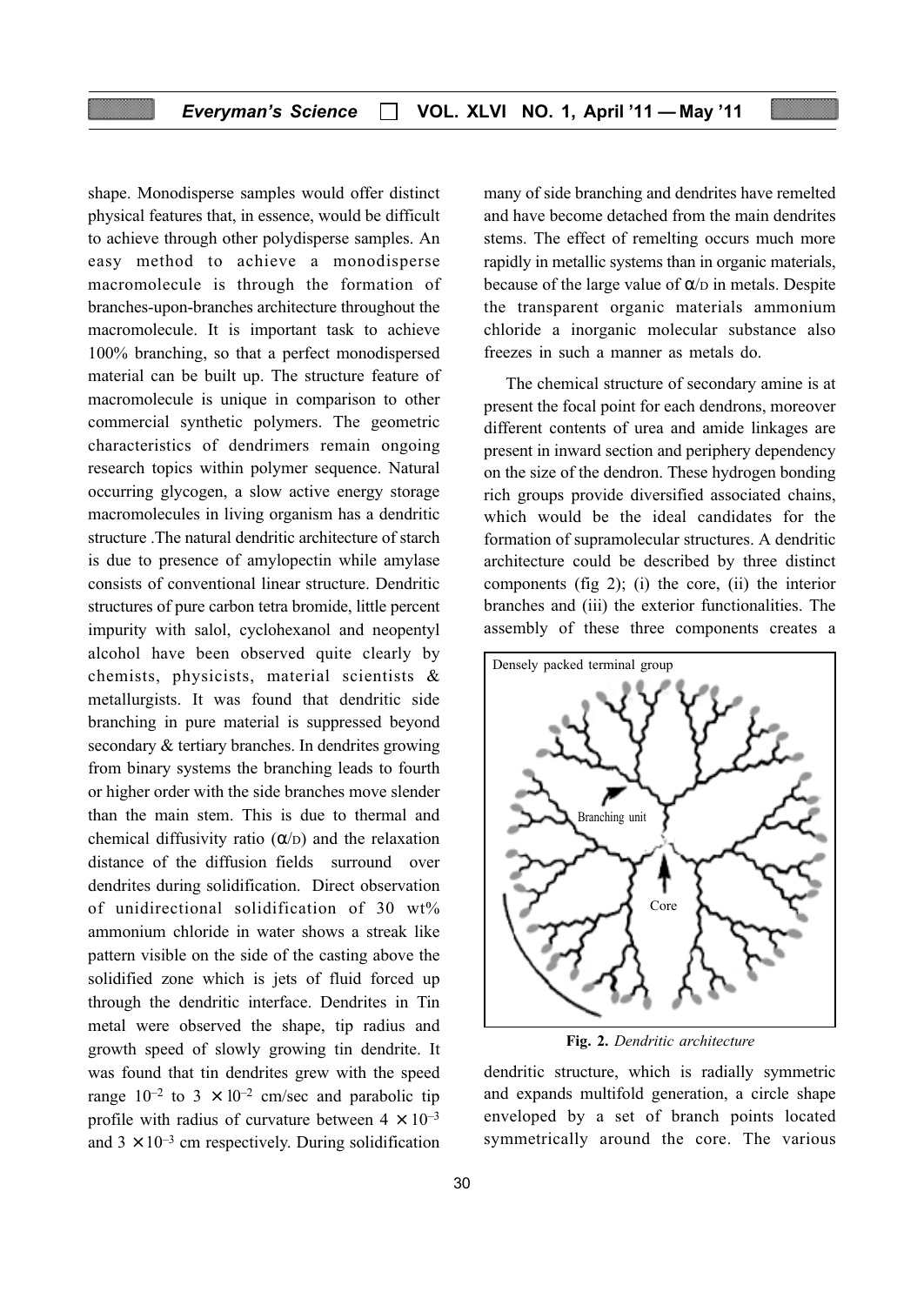generations of dendrimers are designed by the notation  $(G - x)$ nf, in which  $(G - x)$  is reffered to generation number  $(x = 0, 1, 2, 3, \ldots)$ ; n is the number of dendritic fragments connected to the core and f denoted the core moiety at the focal point. The symmetric branching results in (i) exponential growth of the dendritic structure leading to an exponential increase in the molecular weights with increasing generations, (ii) dense exterior regions and (iii) relatively less-dense interior regions. The growth proceeds to dense exterior and less dense interior regions within the structure, especially at higher generations. The structure of PAMAM (polyamidoamine) with ethylenediamine is shown in (fig. 3) while (fig. 4) shows the dendritic structure of polyurethane elastomers



Fig. 3. Dendritric structure of polyamidoamine branch with ethylenediamine core

through multi hydrogen bonded association and synthesized by convergent method<sup>12</sup>. At very high undercoolings dendrites are fragmentated and the dendritic trunk diameter becomes very fine and show the appearance of very fine-grained structure fragmentation leads when the characteristic for dendrite breakup is shorter than the post recalescence or platur time in overall agreement.

31

The fragmentation of dendrites is also induced by convection, diffusion, microsegregation, interface dynamics etc.



Fig. 4. Chemical structures of [G-1]-NH, [G-2]-NH and [G-3]-NH polyurea/malonamide dendrons

#### APPLICATION

The proper fitment of the chemical properties of their core, shells, and surface layer can tailor dendrimers to fit the needs of specific applications. Because of precise architecture and construction in dendrimers they possess inherently valuable physical, chemical and biological properties, uniquely suited to drug diagnostics and drug delivery. Dendrimers have demonstrated rapid transport capabilities across biological membranes. They branch out in a highly predictable fashion to form amplified three dimensional structures with highly ordered architectures. These structures can be used to carry and store a wide range of metals, organic or inorganic molecules by encapsulation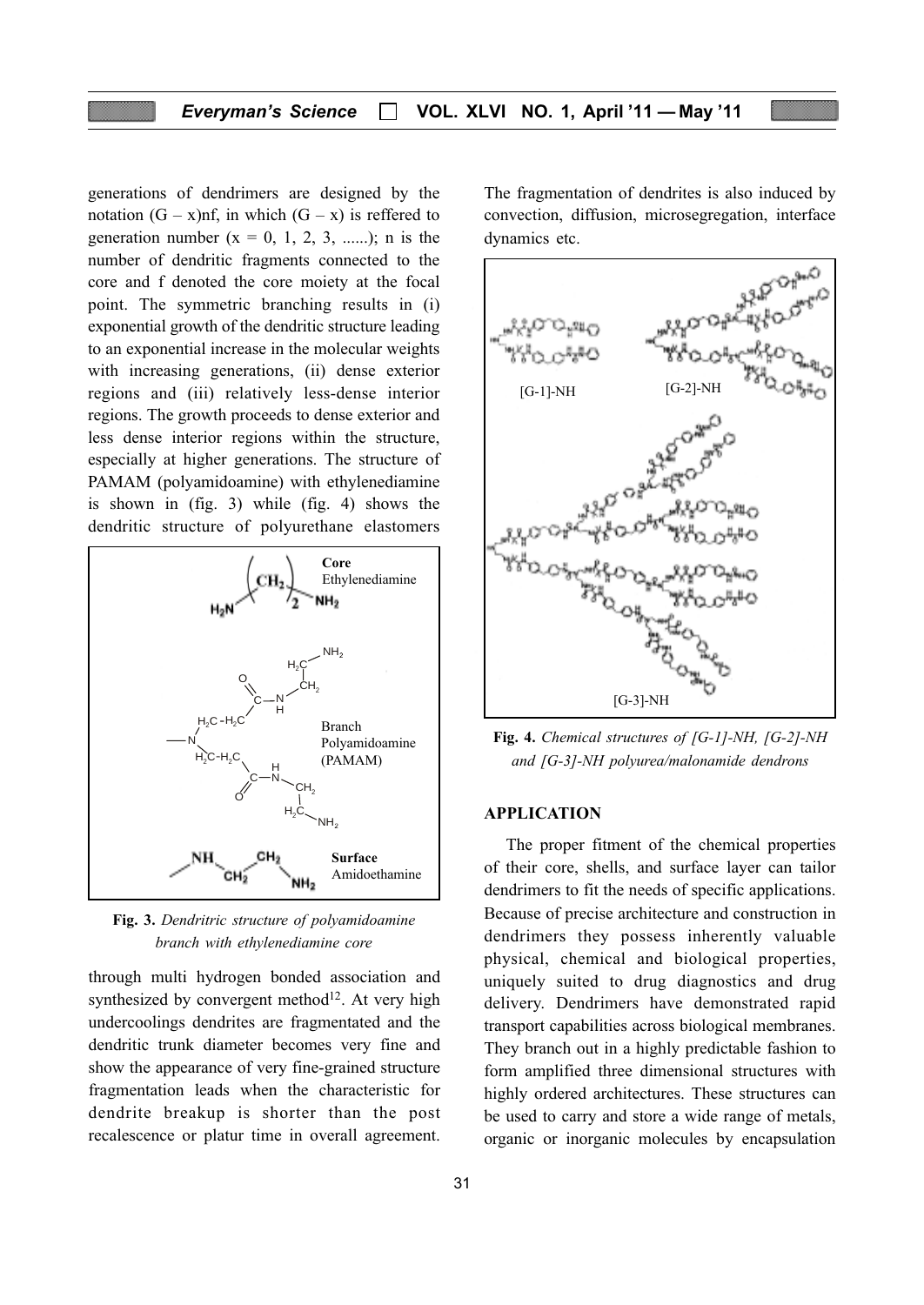and absorption. The synthetic process has been used to produce dendrimers with uniform sizes, precisely defined surface functionality, and very low impurity levels. Most dendrimer systems display very low cytotoxicity levels and commonly manifest a very low or negligible immunogenic response when injected or used topically. The high level of control over the dendrimer architecture makes ideal carriers for the active pharmaceutical ingredients in areas such as drug delivery, diagnostic/imaging and gene transfection and has demonstrated excellent potential as metal chelates. Analysis of dendrimer-chelate structure on retention and distribution has led to the discovery of the unique ability to control pharmacokinetic behaviour by tuning dendrimer size and surface functionality. Polyamidoamine (PAMAM) dendrimers, which have been used to deliver nucleic acids, a characteristic novelties associated with a superior, next generation transfection agent-characteristics such as amenability to nucleic acid complexation,



Fig. 5. Construction of dendrons

chemical modification and targeting, transfection enhancing, and/or fluorescent molecule conjugation. Dendrimers provide the necessary interface between chemistry and biology, possessing the unique traits to act as safe and effective drug-delivery vehicles as well as highly sophisticated diagnostic imaging agents. In the biotechnology and drug fields, these highly adaptable structures have finally taken nanotechnology from the theoretical into the practical. In fact, dendrimers have already been commercialized in products designed for HIV prevention, anthrax detection, cardiac-marker diagnostics and gene transfection. The direct application of drug dendrimers affects the drug to all sections. Drugs can be attached directly to the dendrimers. Alternatively, the drugs can be encapsulated into the dendritic structure, which can then be released at the required cellular site for pharmacological action by an applied stimulus.The high drug-loading capacity and abilities to optimize the dendritic components facilitate the needs of physiological requirements and flexibilities to incorporate specific targeting devices. The effect of enzyme or light or chemical action degrades the dendrimer structure so as to release the drug molecules.

Dendrite spines<sup>13</sup> have fascinated neuro scientists by their structure and their possible functional roles in human brain. Spines are swelling of the dendritic tree (0.5 µm in length) or protrusions emerging from the dendrite of neurons and represent the primary post synaptic targets of excitatory glutamatargic inputs in adult brain. The enormous diversity in the structure, composition, and plasticity of dendrites and their synaptic specializations suggests that the functional contributions of these structures to mind and brain are enormously diverse (fig 6) and so many brain arbitraries may be relaxed by controlling the dendrites in spines.



Fig. 6. Different directions of dendritic growth in spines

Dendritic branches of highly spinous multipolar neurons have been observed in the wulst of the Japanese quail. The moderately spinous multipolar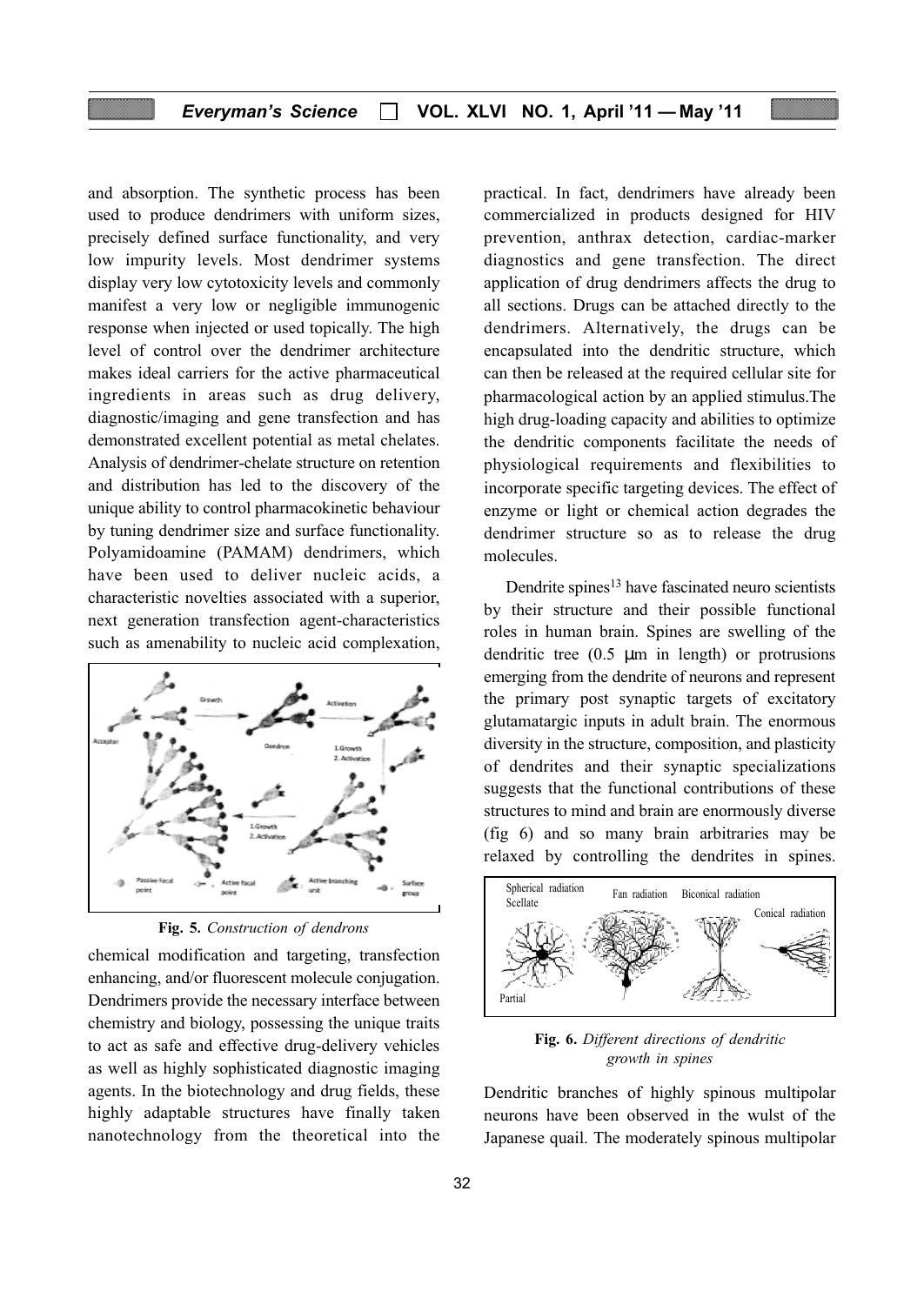neurons with dendritic architecture running in all directions and covered with small stalk spine like small head have emerged in the hippocampal complex and corticoid complex of zebra finch and strawberry finch<sup>14</sup>. Dendritic model has been extended to welding of materials. In this way critical growth conditions for single crystalline welding15 of single crystal gas turbine blades could be established and potentially interesting process for lifetime extension of these expensive components developed. Dendrite morphology was observed in bulk samples of iron and nickel base alloys under-cooled up to 300°C. The dendrite morphology of the alloy gradually changes with increasing under-cooling<sup>16</sup> from the usual dendritic structure to a structure composed of cylindrical dendrite arms. At a critical under-cooling of approximately 170°C in these alloys there is an abrupt transition to a fine-grained structure of spherical morphology. Final dendrites-arm spacing of melts nucleated at less than the critical undercooling decreases with increasing undercooling and with decreasing distance from a chilled surface. It is inferred that structure coarsening with reduction of surface area as driving force, is the principal mechanism for determining final dendrite-arm spacing in melts nucleated at small undercoolings and grain size in melts nucleated at large undercoolings.

# **CONCLUSION**

For curing a patient safely and painlessly from invasive surgical and painful treatments, the dendrimer nanoparticles may have great potential to destroy the diseased cells of the bodies and save their life. The microlevel dosage of the required drugs for the targeting diseases is the other significance of the macromolecular dendrimers.

#### **REFERENCES**

- 1. J. M. J. Frechet and D. A. Tomalia, Dendrimers and other Dendritic polymers, 2001, John Wiley & Suns, Chichester.
- 2. C. C. Lee, J A Mackay, J. M. Frechet and F. C. Szoka, Natural biotech, 23, 1514, 2005.
- 3. S. Kiyonaka, K. Sugiyasu, S. Shinkai and I. Himachi, J. Am. Chem. Soc, 124, 10954, 2002.
- 4. C. P. Chen, S. A. Dai. R. J. Jeng, W. C. Su and H. L. Chang, J. Polym. Sci., polymchem, 43, 682, 2005.
- 5. E. R. Callies and J. M. J. Frechat, Drug Discovery Today. 10, 35, 2005.
- 6. M. E. Glicksman, M. B. Koss and E. A. Winsa, Phys. Rev. Lett. 73, 573-580, 1994
- 7. S. G. Kim and W. T. Kim, J. Cyst. Growth, 275, 355-360, 2005.
- 8. Ajit K. Banthia, Proc. Int. Conf. Advancements in polymeric material 5, 2010.
- 9. N. Jayaraman, Resonance, Jan, 60-66, 2007.
- 10. U. S. Rai and H. Shekhar, Cryst. Res. Technol, 25, 1425, 1990.
- 11. E. Ustun, E. Cadirli and H. Kaya, J. Phys. Condens Matter, 18, 7825, 2006.
- 12. G. Coussot, E. Nicol, A. Commeyras, I. Desvignes, R. Pascal and O. V. Trambouze, Polym. Int. 58, 511-518,2009.
- 13. R. A. Mckinney, Biochemical Society Transactions, 33, 1299-1302, 2005.
- 14. P. Chand and U. C. Srivastava, Nat. Acad. Sci. Lett., 33, 377, 2010.
- 15. W. J. Boettinger, S.R Coriell, A. L. Greer, A. Karma, W. Kurz, M. Rampaz and R Trivedy, Acta,Mater, 48, 43, 2000.
- 16. C. B. Arnold, M. Aziz, M. Schwarz and D. Herlach, Phys. Rev., 859, 334, 1999.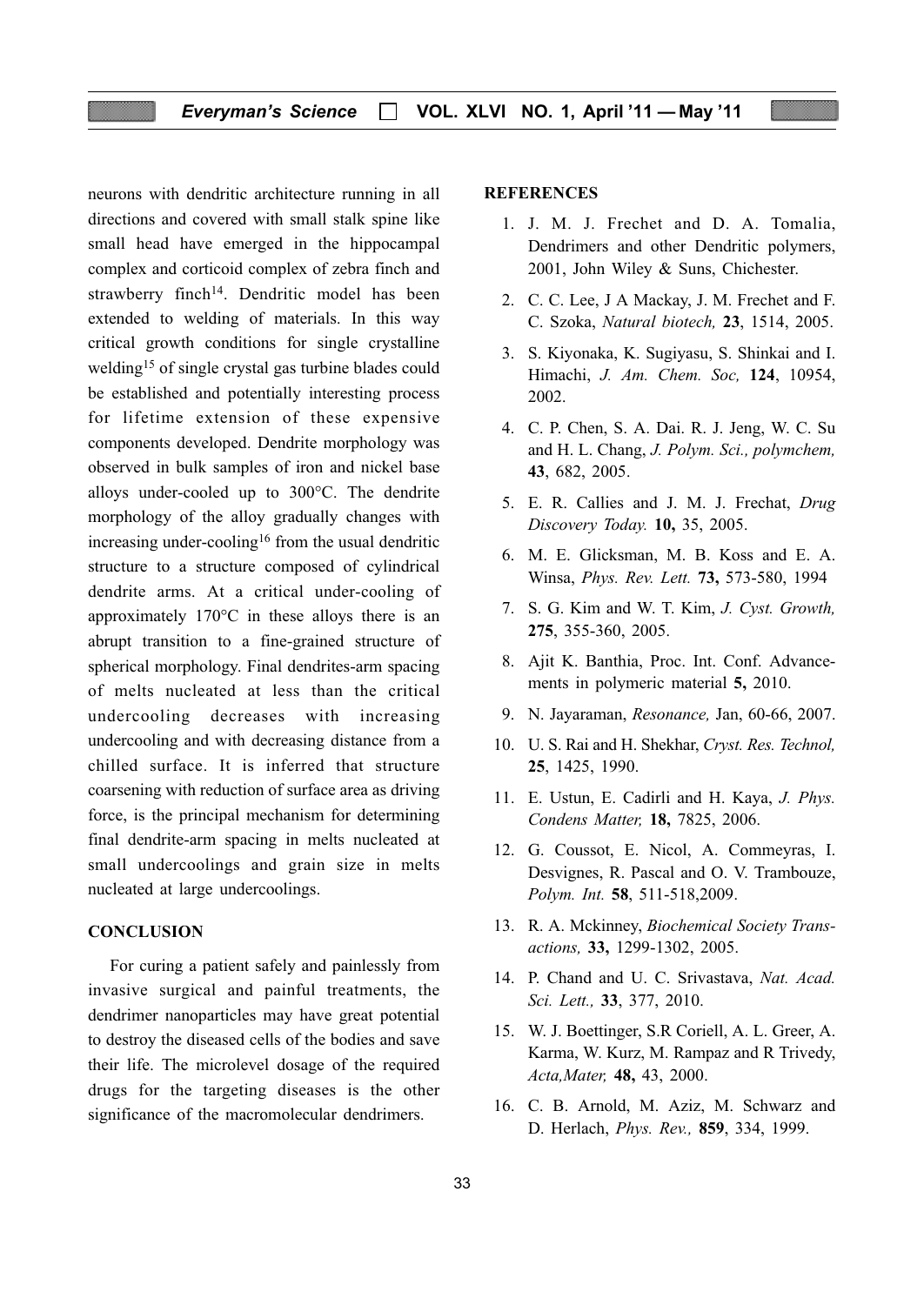# KNOW THY INSTITUTIONS



#### FOREST RESEARCH INSTITUTE, DEHRADUN

Forest Research Institute (FRI), Dehradun has its roots in the erstwhile Imperial Forest Research Institute established in 1906 to organize and lead forestry research activities in the country. Its history is synonymous with the evolution and development of scientific forestry not only in India but in the entire Indian subcontinent. The institute also administered training to forest officers and forest rangers in the country and after independence it was aptly renamed Forest Research Institute and Colleges. In 1988 FRI and its research centers were brought under the administrative umbrella of Indian Council of Forestry Research & Education (ICFRE) under the Ministry of Environment and Forests, Government of India.

The institute, set in sylvan surroundings of the Doon Valley, has a campus spread over about 500 hectares. The main building completed in 1929, is

34

an impressive edifice of the Greco Roman and Oriental architecture spread over a plinth area of 2.5 hectares, with the outer Himalayas forming its backdrop.

FRI is an ISO 9001 : 2008 certified organization and at the regional level is responsible for the forestry research needs of the States of Uttarakhand, Uttar Pradesh, Haryana, Punjab, Chandigarh, and Delhi. With its focus on the most populous and agriculturally most developed areas in the country, the institute is poised to achieve greater heights in finding solutions to forestry and environmental problems of the country. Its mandate includes research in ecology, regeneration, tending and management of forests, utilization of forest products including non-wood forest products, forest inventory methods, watershed management, environmental sciences, forestry operations relating to nursery,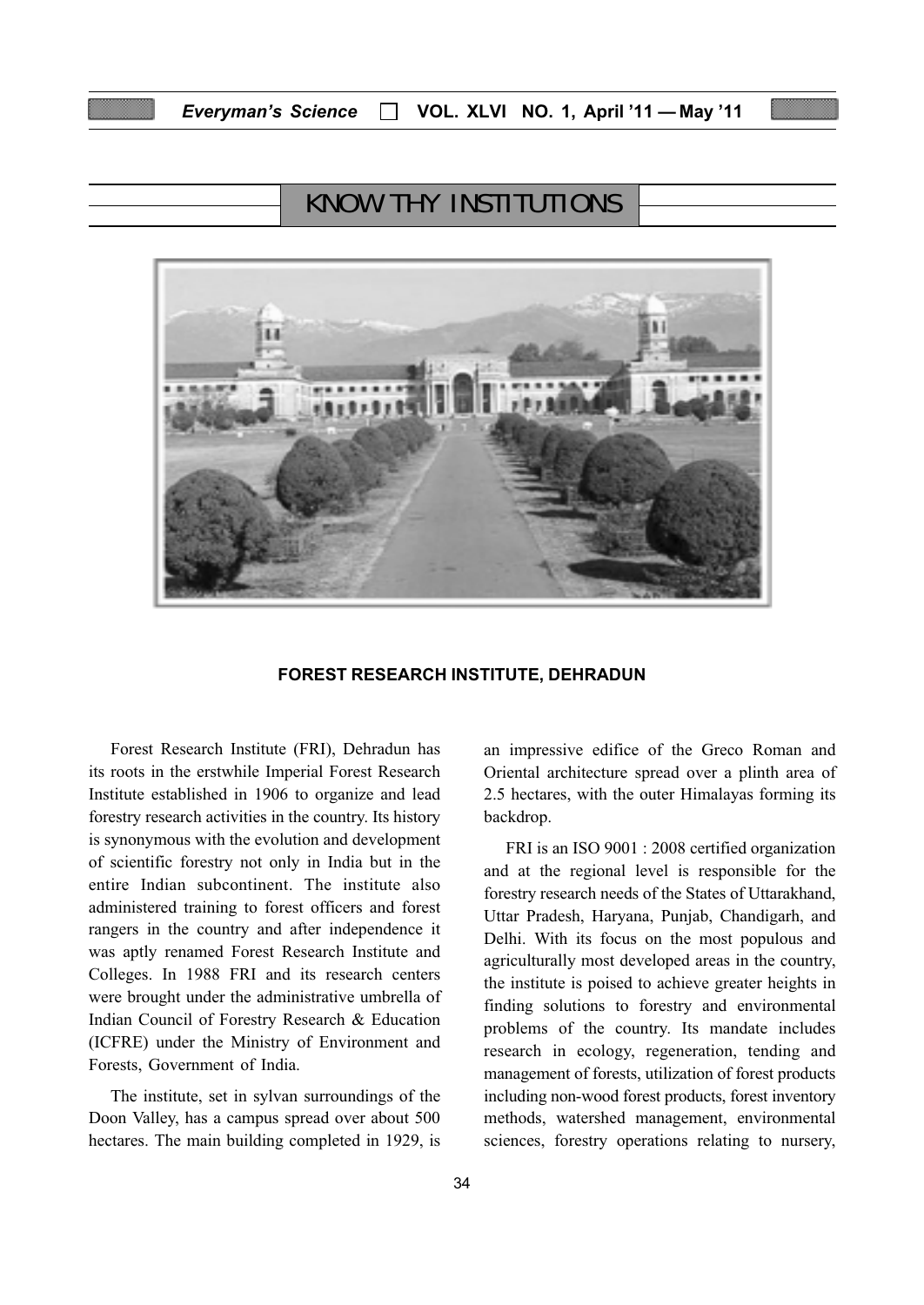# Everyman's Science □ VOL. XLVI NO. 1, April '11 — May '11

planting, tending, harvesting and transport. In addition, the institute continues to provide leadership in research areas relating to plant systematics, forest pathology, forest entomology, forest soil, application of biotechnology in forestry, climate change and bio-informatics.

The institute has a unique photo gallery in City center that probably is the only gallery where the wholeness of Indian Forestry has been documented in photographs. The gallery remains open for one and all throughout the year.

An INSAT up-linked Micro Meteorological Tower is installed in the institute to gauge and model the physical and biological process controlling mass and energy exchange between tree canopy and the atmosphere. The institute is also working with several organizations at international level.

The institute is committed to achieve continual improvement through the following objectives :

- 1. Generation and dissemination of the knowledge for construction, development and sustainable management of forest resources and environmental protection.
- 2. Customer satisfaction through timely delivery of quality products and services.
- 3. Human resource development through quality education and training.

#### RESEARCH PRIORITIES

The main thrust of current research is to develop technologies for :

(i) Enhancement of forest productivity, (ii) Improvement of planting stock, (iii) Rehabilitation of wastelands, (iv) Efficient utilization of wood and non-wood forest products, (v) Development of eco-friendly products and process.

### RESEARCH DIVISIONS

(i) Botany, (ii) Cellulose and Paper, (iii) Chemistry, (iv) Climate Change and Forest Influences, (v) Ecology and Environment,

(vi) Entomology, (vii) Extension, (viii) Forest informatics, (ix) Forest Pathology, (x) Forest Products, (xi) Forest Soil and Land Reclamation, (xii) Genetics and Tree Propagation, (xiii) Non-Wood Forest Products, (xiv) Resource Survey and Management, (xv) Silviculture.

#### IMPORTANT TECHNOLOGIES DEVELOPED

- A process for isolation of ursolic acid from Eucalyptus hybrid leaves
- A process for preparation of Katha from Uncaria gambler
- ACA treatment of Eucalyptus door and window sections
- Agro-foresty models
- An adhesive for agarbatti making
- Biofertilizer application for growth enhancement in nurseries
- Cultivation and processing of selected medicinal plants of forest origin
- Eco-friendly hair dye
- Eco-friendly wood preservatives
- Fast fluctuating process for treatment of green wood
- Fumed furniture, joinery and handicrafts from Eucalyptus
- Greening of barren sodic soils
- Improved tools for nursery practices
- Jigat substitute of agarbatti
- Laminated wood for door and window shutters from poplar
- Natural dyes from forest biomass
- New technology for mass propagation of Bamboos through macro-proliferation
- Non-destructive harvesting methods of medicinal plants
- Process for preparation of compost from plant biomass
- Rehabilitation and eco-restoration of mined lands/ over burden spoils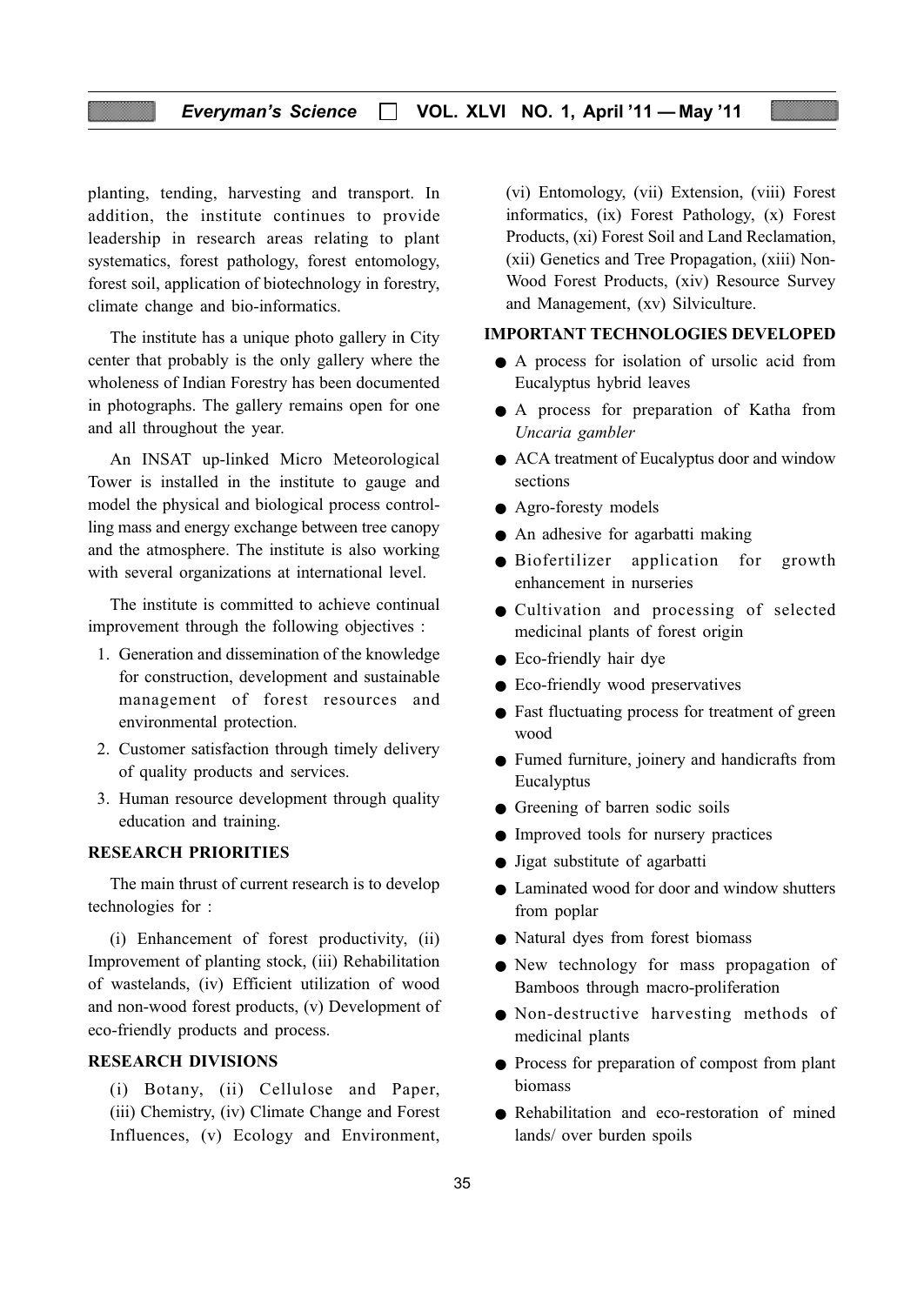- Reshaping of gums
- Resin tapping techniques
- Sawing and seasoning technique of Eucalyptus wood
- Seed collection, processing and storage technique
- Simple and effective process for isolation of bioactive Hederagenin
- Solar heated timber-seasoning kiln
- Utilization of Eucalyptus and Poplar
- Wood plasticization and bending through vapour phase ammonia treatment

#### RECENT ADVANCES

- A herbal product named 'SAMRIDDHI' for enhanced silk production
- Biological control of diseases in nurseries
- Clonal propagation of difficult to root forest species and low cost clonal propagation technologies
- Conservation of heritage trees
- Development of fire fighting tools
- DNA finger printing technique for forest tree species
- Forests and climate change
- Marker constituents conferring CLSB disease resistance to the leaves of hybrid bred from Eucalyptus citriodora and E. torelliana
- Natural durability of timber and timber products under terrestrial and cooling towers conditions
- Preservation of heritage trees of Ta Prohm (Tree Temple) in Cambodia
- Research on high oil yielding plants of Jatropha curcas for biofuels
- Research on Lesser Known Tree Species , potentially important from ecological, socioeconomic and / or trade
- Tissue culture protocol for important bamboo/ tree species

#### SCIENTIFIC SERVICES

- Consultancy and training to industries on use of new raw materials, processing techniques, economic eco-friendly methods of wood processing and wood utilization
- Culture collection of about 1000 isolates of forest fungi
- Database on properties of over 400 timber species
- Development of model village
- Entomological reference collection with over 23,000 insect species
- Establishment of Van Vigyan Kendra
- Germplasm collection of about 100 medicinal and aromatic plants
- Herbarium with 3,30,000 plant specimens including carpological collection
- $\bullet$  *In situ* advice on problems of factory processes and diagnostic analysis
- Maintenance of Arboretum, Bamboosetum and Botanical garden
- National Forest Library and Information Center
- Phytosanitary certificate
- Rules for testing seeds of over 80 tree species
- Seasoning, preservative treatment and sowing of wood on commercial basis
- Timber price survey of over 15 species in 12 markets
- 76 volume tables and 26 yield tables
- Wood identification, testing and quality control of timber and timber products
- Xylarium with 20,000 wood samples

# SHORT TERM TRAINING COURSES

For officers and scientists

- Agroforestry
- Agroforestry and landscaping
- Classification and grading of timber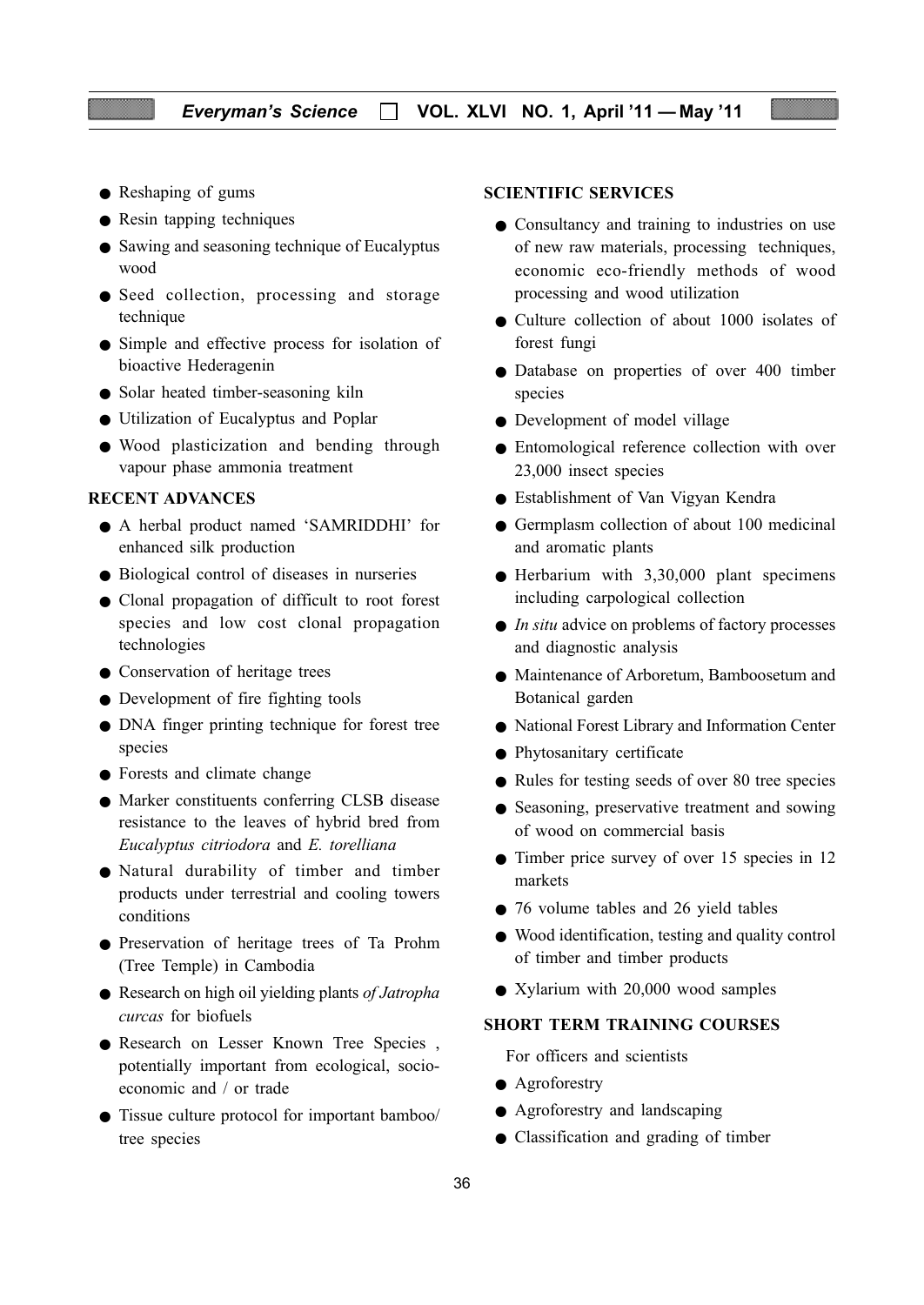- Commercial utilization and value addition of non- wood forest produce
- Cultivation and utilization of medicinal plants
- Development of Green Belts
- Eco-restoration of wastelands
- Exposure to field identification of timbers
- Genetically improved materials for increasing forest productivity
- Hi- tech nursery and plantation management
- Management of Forest Herbarium and Arboreta
- Nursery and plantation technology
- Plywood manufacture
- Wood seasoning

For Field Staff of Forest Departments , other Govt. Departments, NGOs, Farmers, SHGs, VFC members :— ● Bamboo utilization ● Cultivation of medicinal plants ● Nursery and plantation technology ● Rural development technologies

#### FRI MUSEUMS

Forest Research Institute has six museums, approximately 80,000 visitors visit these museums every year.

(i) Entomology, (ii) Forest Pathology, (iii) Non -Wood Forest Products, (iv) Silviculture, (v) Social Forestry, (vi) Timber.

#### FRI UNIVERSITY

Forest Research Institute has been conferred the status of Deemed University on the recommendation of University Grants Commission, Ministry of Human Resource Development, Govt. of India since 1991. The University provides hostel, library, computer, laboratory, medical and sport facilities to all its students within the campus. The courses being run by the FRI Deemed University are:

#### Two Year Degree Courses

● M.Sc. (Environment Management) ● M.Sc. (Forestry) ● M.Sc. (Wood Science and Technology)

#### One Year Diploma Courses

- Post Graduate Diploma in Aroma Technology
- Post Graduate Diploma in Pulp and Paper Technology
- Post Master Diploma in Natural Resource Management

#### Doctoral Programme

Under the Doctoral Programme the FRI Deemed University confers Ph.D. Degrees in various fields related to forestry, wildlife and environment. Several national institutes located in different parts of India are research centers of FRI Deemed University. The University provides hostel, library, computer, laboratory, medicinal and sports facilities to all its students within the campus.

#### For more information please write to :

Head, Extension Division Forest Research Institute P.O. New Forest DehraDun 248006, Uttarakhand, India Phone; 0135 2758606; Fax; 0135 2756865 Email:headext@icfre.org Website : http://www.icfre.gov.in;http://www.fri.icfre.org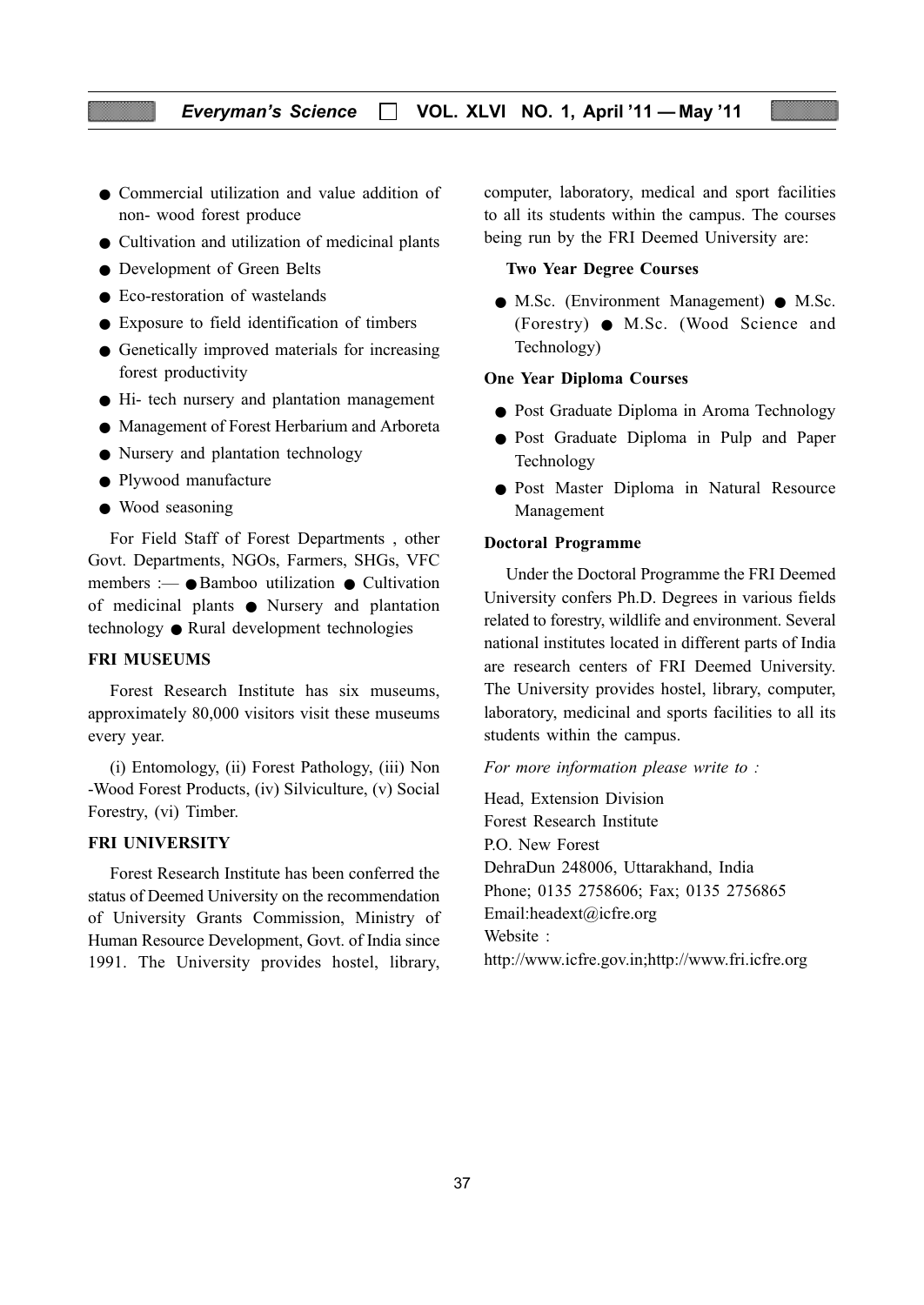# Everyman's Science  $\Box$  VOL. XLVI NO. 1, April '11 — May '11

# LIFE SKETCHES OF OFFICE BEARERS AND SECTIONAL PRESIDENTS OF THE INDIAN SCIENCE CONGRESS ASSOCIATION, 2011-2012



PROF. GEETHA BALI General President

Prof. Geetha Bali, Vice Chancellor, Karnataka State Women's University, Bijapur graduated from Bangalore University and obtained Ph.D. degree working in the field of Neurophysiology. Her major contributions are in the field of Neuroethology and Neurodegenerative disorders. Prior to her appointment as the Vice Chancellor, she was serving as Professor, Department of Biotechnology, Co-ordinator, Center for Clean Environment Technology which was founded by her and Co-ordinator, Bioinformatics facility at Bangalore University. She carried post-doctoral research in many prestigious institutions including Clinical Brain Disorders Branch, Neuroscience Centre, National Institutes of Health., Bethesda, MD, USA., University of Maryland Biotechnology Institute, College Park., MD.,USA and Insect Neurohormone Laboratory, USDA, Beltsville, USA. She has published several papers in reputed journals and written books and has guided several students for Ph.D. two of whom were awarded

Jawaharlal Nehru Award of ICAR for their doctoral work. She was responsible for establishing strong linkages between a number of reputed institutions in the USA and Bangalore University resulting in faculty and student exchange and training programmes and collaborative research and she served as Asia coordinator for a multinational project funded by USDA, USA. She has a number of recognitions, national and international, to her credit for her contributions in science and for education. She was awarded Young Scientists' career award by the UGC. She was honoured as IFAS scholar by the University of Florida, Gainesville, USA. She is a Fellow of the Alexander von Humboldt Foundation, Germany and continues to collaborate with institutions in Germany. She was appointed as a Fellow of Salzburg Seminar, Austria. As Vice Chancellor of Karnataka State Women's University, she has implemented a number of innovative programmes including the establishment of "Koushalya Women's Technology Park", the only one of its kind in any Indian University, with a variety of facilities serving as skill training, awareness creating and research centres as well as business incubators enabling women to benefit from science and technology. She was awarded Star News B School award 2011. She has served the Indian Science Congress Association in various capacities as chapter convenor, sectional president and member of the governing bodies before being elected as the 99th General President. She is the fourth woman to be so elected. She is a Fellow of the National Academy of Sciences, India.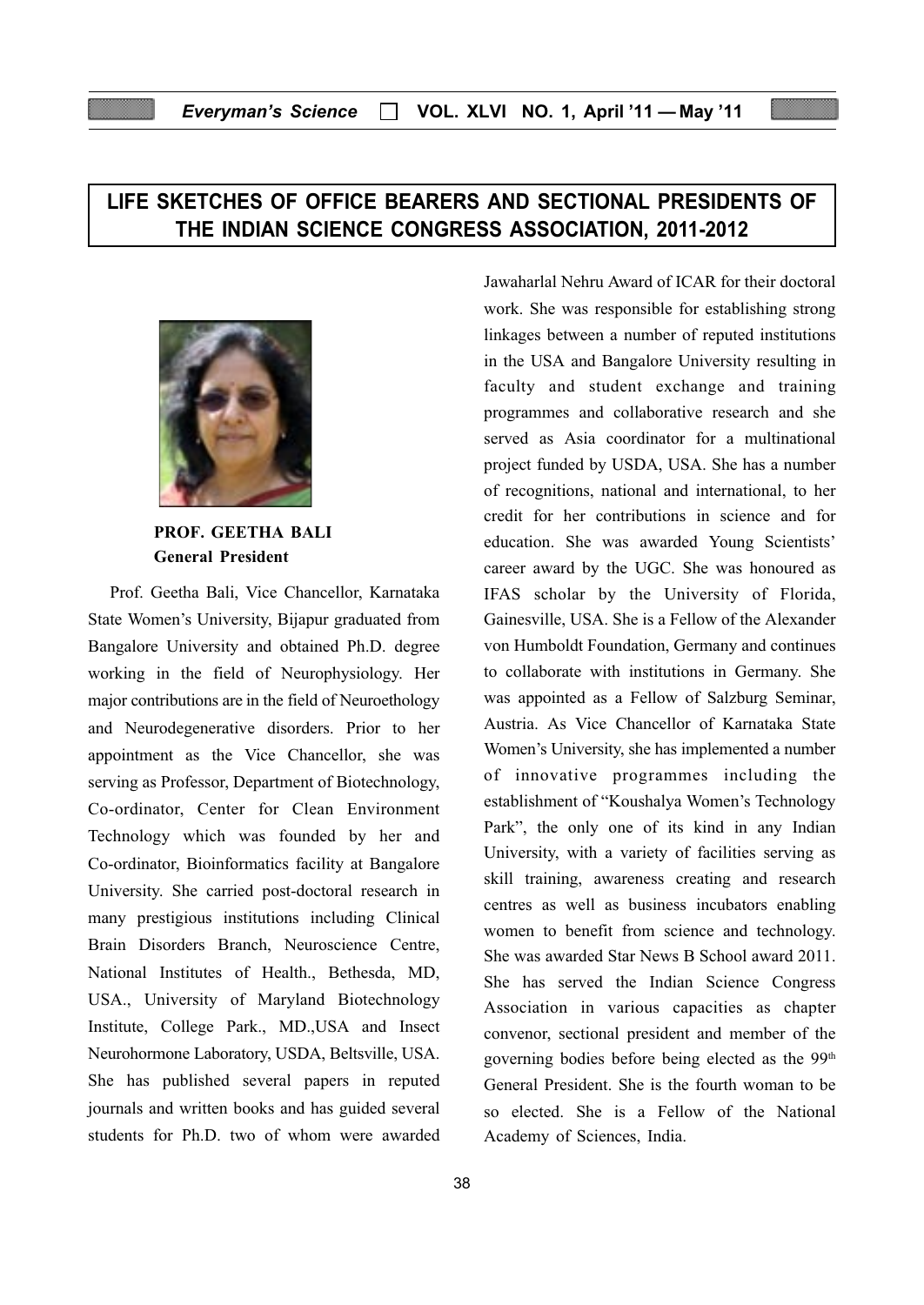

# DR. MANOJ KUMAR CHAKRABARTI General Secretary (Membership Affairs)

Dr. Manoj Kumar Chakrabarti is the Deputy Director (Senior Grade) of the National Institute of Cholera and Enteric Diseases, Kolkata. He did his M.Sc. from University of Calcutta and in 1982 received his Ph.D. degree from the same University. He did postdoctoral research on the mechanism of action of E.coli heat-stable enterotoxin at the Department of Microbiology, University of Kansas, USA. He also worked at the Department of Bacteriology of Nagasaki University, Japan.

Dr. Chakrabarti has contributed in the understanding of pathogenesis of different diarrhoeagenic bacteria, development of vaccine, Super ORS and use of proper antibiotics against diarrhoea. His current research interest is investigation of receptor specificity and signal transduction of different bacterial toxins. He is also working towards the development of a candidate vaccine against shigellosis. He has been working on different projects some of which are as follows: One of his studies reveal that oral immunization of rabbits by heat killed Shigella flexneri 2a can give 100% protection against shigellosis. 34kDa outer membrane protein (OMP) has been identified as a protective antigen. Recombinant 34 kDa protein has been found to be cross-reactive, surface exposed and induces protective immune responses, which are the criteria of an optimal vaccine antigen. This

study may lead to develop a simple, practical and effective vaccine against shigellosis. Furthermore, it has been shown that the protein is antigenically conserved among Shigella spp., and hence can be used to develop a diagnostic kit. In another study the intracellular signal transduction pathway involved in the induction of intestinal secretion by E.coli heat-stable toxin (STa) has been evaluated. It has been shown that besides cyclic Guanosine - 3', 5'- mono phosphate E.coli STa also involves phosphatidyl-inositol specific phospholipase C, inositol trisphosphate, diacylglycerol, calcium and protein kinase  $C$ - $\alpha$  in its mechanism of action in a human colonic carcinoma cell line COLO-205. Recently, it has been found that actin cytoskeleton network plays a crucial role in the activation and translocation of PKC-α. Recently, it has also been shown that E.coli STa downregulates the cell proliferation through Protein Kinase G-Mitogen Activated Protein Kinase pathway and has been considered as a potent anti-angiogenic and antimetastatic molecule.

Apart from this, he is also involved in teaching and other academic activities of different Universities and professional societies in India. A large number of students have been trained by him for their Ph.D. / M.Sc. / M.Tech. program. Several collaborative projects are also going on with many National and International Scientists of different Organizations and Institutes and published several papers in National and International Journals of repute.

He has participated as WHO sponsored intercountry course facilitator and guest lecturer on various pathophysiological aspects of diarrhoea. Dr. Chakrabarti acted as a resource person on various orientation/refresher programmes of Academic Staff College of different Universities. He has been invited to deliver talks and to chair Sessions in Microbiology and Immunology in different National and International Conferences and has been serving as a member of the Editorial Board of the three Indian Journals and reviewer of different International Journals.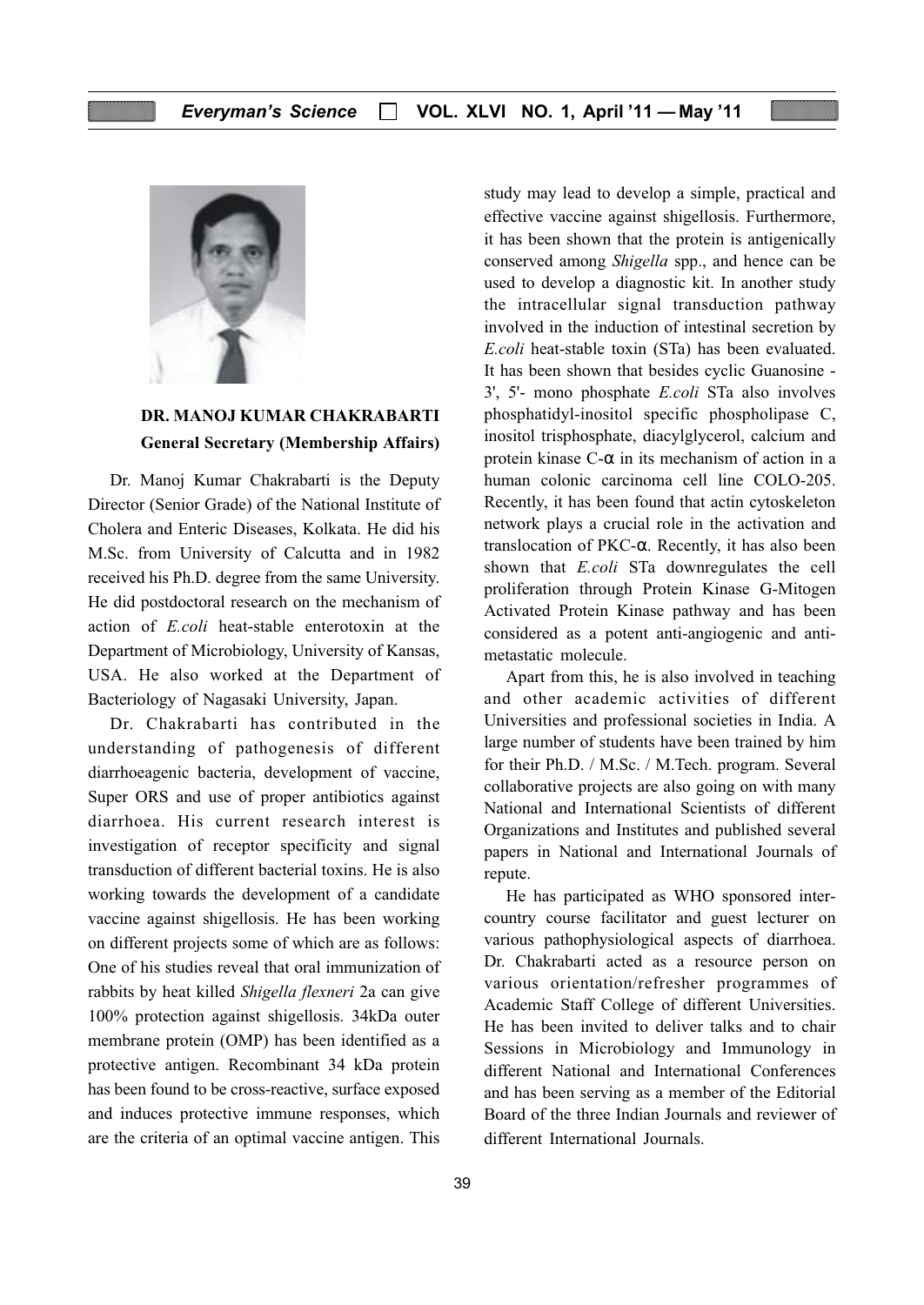#### Everyman's Science  $\Box$  VOL. XLVI NO. 1, April '11 — May '11

Dr. Chakrabarti is serving as Vice-President of the Physiological Society of India. He was the president of the Section of Physiology (presently Medical Sciences including Physiology) during 89<sup>th</sup> Session of Indian Science Congress, 2001-2002. He has been elected as Fellow of West Bengal Academy of Science and Technology in 2001 for his contribution in research on pathogenesis of diarrheal diseases. Presently, Dr. Chakrabarti is the convener of Medical and Veterinary Sciences section of the Academy. He was awarded Ramendra Sundar Sinha Memorial oration of 1999 by the PSI, Platinum Jubilee oration of 2007 by Indian Science Congress and Prof. A.K. Mukherjee Memorial award in 2007. He was the Convener of ISCA Kolkata Chapter from 2007 to 2010



# DR. (MRS.) VIJAY LAXMI SAXENA General Secretary (Scientific Activities)

Dr. Vijay Laxmi Saxena is at present Head of the Department of Zoology, D. G. College, C.S.J.M. University, Kanpur. She was appointed as Lecturer in Zoology Women's College B.H.U. Varanasi, worked in P.P.N. College, Kanpur for 3 sessions, worked as a lecturer in A.N.D. College, Kanpur and joined Dept. of Zoology, D.G. College, Kanpur in 1983 and working there till to date.

Dr. Saxena had held different posts in different organizations like General Secretary-Indian Society of Life Sciences from 2008-2010, Convener, Kanpur Chapter, ISCA from 2007-2010, Elected Executive Committee Member of ISCA from 2006-2009, Elected Council Member of ISCA from 2005-2006, Elected Recorder of the Section of Zoology, Entomology & Fisheries of ISCA in 1996-1998, Elected Member of the Section of Zoology, Entomology & Fisheries of ISCA in 1994-1996.

Dr. Saxena has received several Awards/Prizes like Women Scientist Award for the year 2009- 2010, Certificate of Award for outstanding contribution for advancement of Science and Welfare, Certificate of Honour from Society of Pest Management & Environment Protection, Winner of Gold Medal award of Indian Society of Life Sciences, etc.

Dr. Saxena has research experience of 36 years and teaching experience of 29 years. Twenty six students have obtained Ph. D under her guidance. She has fifty three papers in journals of National and International repute and edited twenty books. She is a member of several professional bodies and have participated and presented papers in several National and International Symposia/ Seminar and also gave invited talks in South Korea. She has travelled worldwide i.e. Italy, Paris, Germany, Innsbruck, Malaysia, Austria, Singapore, South Korea and America, Chaired several Sessions and also as a Resource person conducted many research projects funded by U.G.C, D.S.T. and J.S.P.S. (Japanese Society for Promotion of Science). She was Coordinator N.S.S., C.S.J.M. Univ., Kanpur, organized National Integration Camp, C.S.J.M. Univ., Kanpur, participated as Contingent Leader in All India N.S.S. Republic Day Parade and Camp, New Delhi, Organized Aids Symposium sponsored by N.S.S. Regional Centre, Lucknow, organized Life Style Education Centre Workshop, organized Aids Rally and Poster Competition sponsored by U.T.A., N.S.S. Regional Centre, Lucknow, and Member of University Advisory Committee (N.S.S.) of C.S.J.M. Univ., Kanpur and coordinator Bioinformatics Infastructure Facility Centre of DBT (Govt. of India).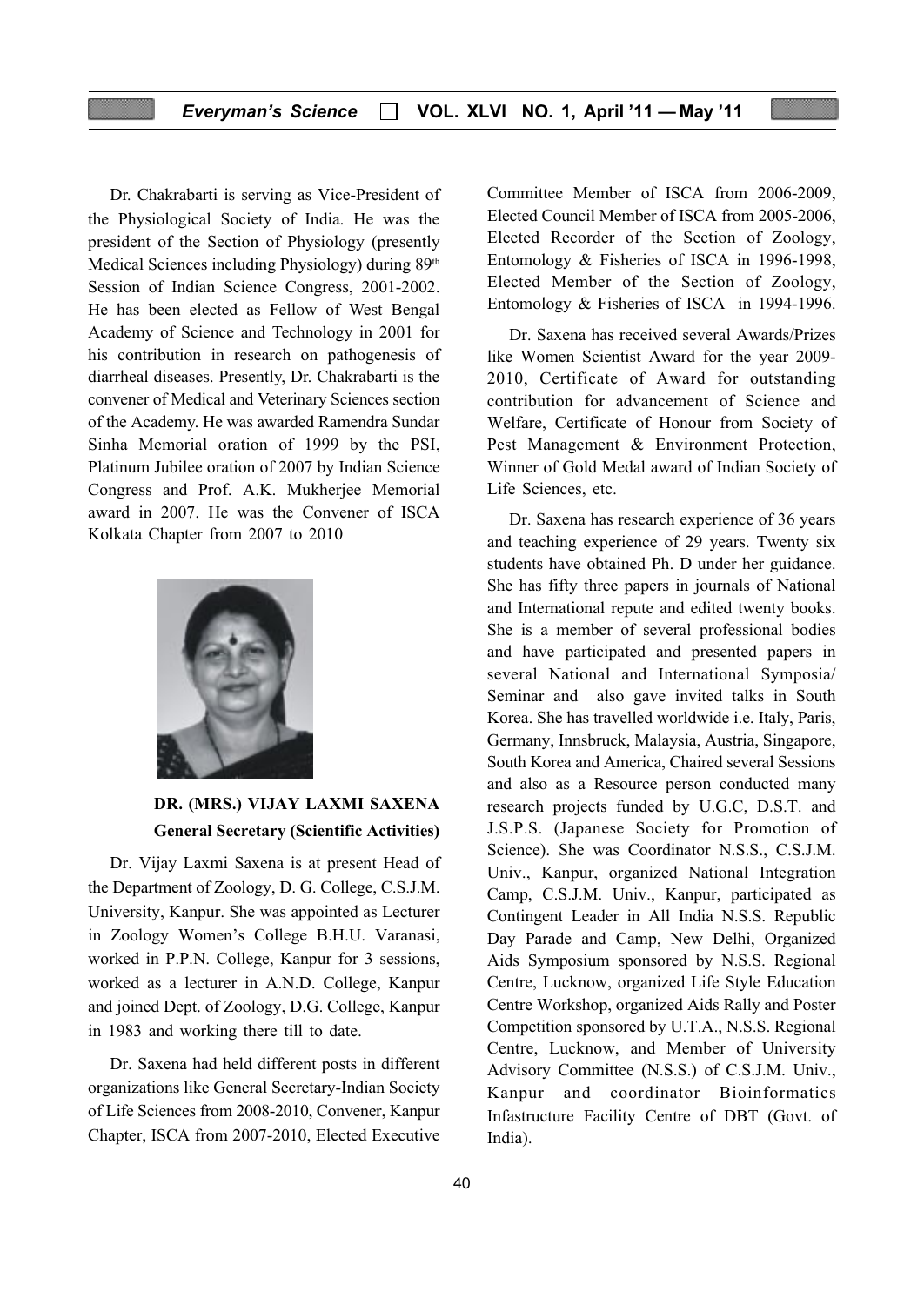

SRI NILANGSHU BHUSAN BASU Treasurer

Born on 14th day of July, 1956, Sri Nilangshu Bhusan Basu graduated in Civil Engineering from Bengal Engineering College in the year 1977 with distinction. He completed Master's degree in Structural Engineering from Jadavpur University in the year 1983 with distinction and successfully undergone training in River Basin Management at Thames Water Authority, U. K. in the year 1989 with Commonwealth Scholarship. He is serving as Chairman of Architectural Engg. Division of Institute of Engineers, West Bengal Chapter. He is also adorning the honoured post of the Vice President at the Institute of Public Health Engineers. Presently, he is working at The Kolkata Municipal Corporation in the capacity of the Principal Chief Engineer (civil). Under the supervision of his Engineering skills a good number of infrastructure projects for the city of Kolkata have been completed successfully. 40 MGD water treatment plant at Palta, 100 MGD pressure station for clear water at Palta 100 MGD intake jetty with intake station of Palta, Networking for water mains, Booster pumping stations at Parkcircus, Bagmari, Ranikuthi, Kalighat Drainage pumping station of Southern Avenue, Automated computerized car parking system at Roudan street (over ground) at Lindsay street (underground) etc. are only a few among the large number of successful projects that he has so far undertaken. All the JNNURM projects of KMC

worth Rs. 1000 crores have also formulated and is being executed in his leadership.These prestigious projects include 132 year old U.G. sewer rehabilitation of Kolkata also.



DR. AJAY PARIDA President Section of Agriculture and Forestry Sciences

Dr. Ajay Parida is the Executive Director of the M.S. Swaminathan Research Foundation. Dr. Parida had his early education in Orissa. He has worked on the cytogenetic and molecular basis of species differentiation in few annual leguminous species for Ph.D. degree and subsequently on molecular variation in in-vivo and in-vitro tree systems, at the University of Delhi. Dr. Parida has considerable experience in project management and leading research and development projects. A plant biotechnologist by training Dr. Parida joined the M. S. Swaminathan Research Foundation in 1993.

Dr. Parida and his group have made outstanding contribution in the area of Coastal Ecosystem management through integrated use of traditional and modern biotechnologies and have successfully utilized molecular marker systems in mangrove species in understanding species relationship, developing unambiguous species identification systems, depicting population genetic structure and evolving site-specific conservation strategies.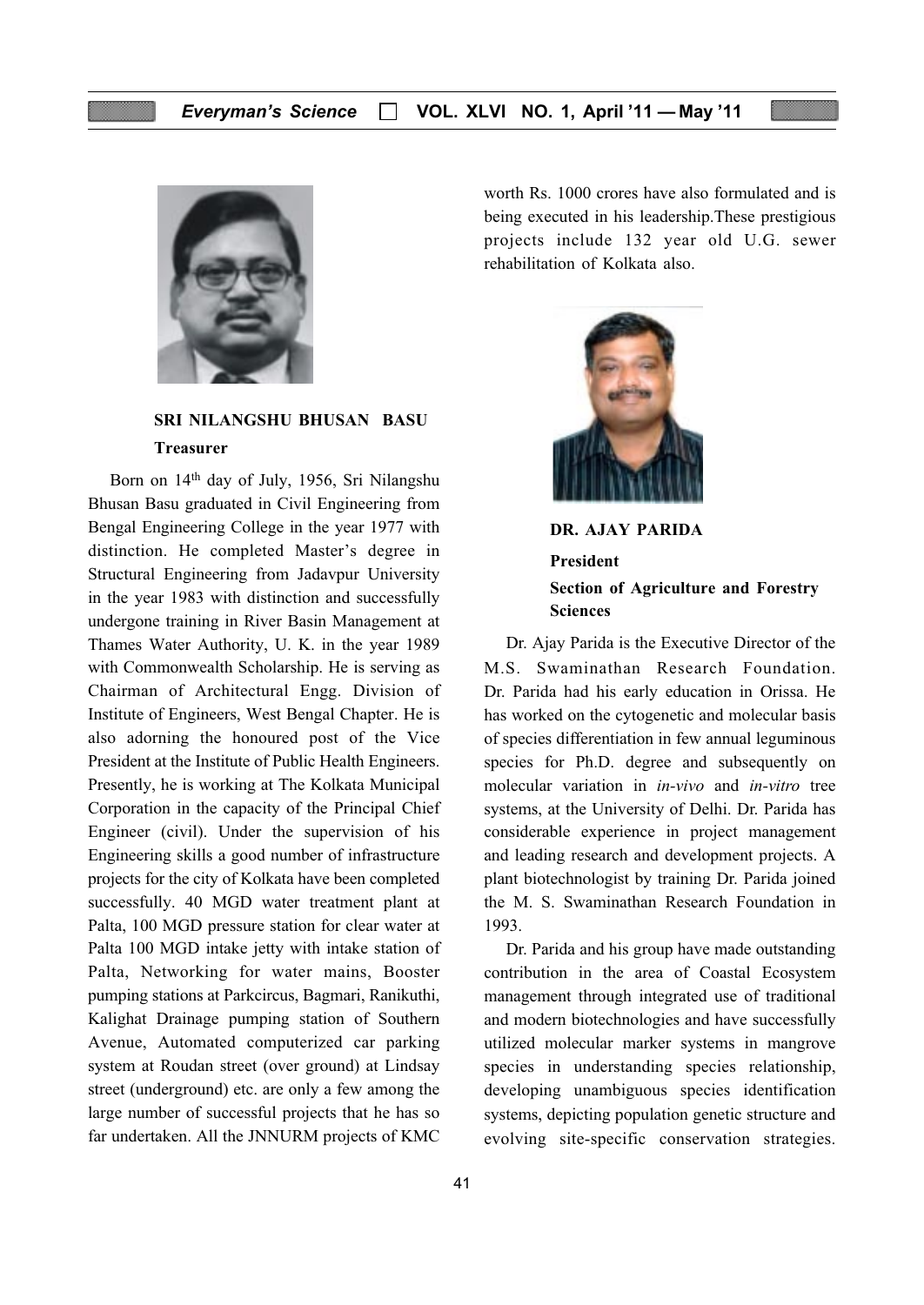His work on genetic indexing of wild relatives and land races of cultivated legumes, millet species and Rice has contributed to the understanding of genetic structure of the species/ populations. His ongoing work on identification, characterization and transfer of novel genetic combinations from mangroves has resulted in isolation of a number of genes for abiotic stress tolerance from Avicennia marina. Large scale sequencing of ESTs has been undertaken from Avicennia marina, Porteresia coarctata and Prosopis juliflora. Transformation and Transgenic systems in Brassica, Vigna and Rice incorporating some of the isolated genes are in different stages of development. This work has far reaching implications in developing location specific crop varieties offering resistance/ tolerance to coastal salinity.

Dr. Parida has guided/ guiding over Twenty Ph.D., students and published over 60 peer reviewed research papers, and many in books and conferences and seminar proceedings. Dr. Parida has played major role in organization of several multistakeholder dialogues in the area of biotechnology application, dissemination and biosafety issues. He has served on the National Biosafety Regulatory Committee and currently a member of advisory board of the BINAS Biosafety Network of the UNIDO.

Dr. Parida is Elected Fellow of the National Academy of Agriculture Sciences (NAAS) and National Academy of Sciences of India (NASI). He is a recipient of Prof. Umakant Sinha Memorial Award of the Indian Science Congress, B. M. Birla Prize of the Birla Science Foundation, National Biosciences Award of the Depertment of Biotechnology, Govt. of India, NASI-Reliance Award for Application Oriented Research and TATA innovation Fellowship. Dr. Parida Serves on many committees of the Govt. of India, and many International organizations.



PROF. Y. K. KHILLARE President Section of Animal, Veterinary and Fishery Sciences

Prof. Y. K. Khillare born in 1956 completed his graduate with Zoology honours in 1979, post graduate in Zoology with Fishery science as specialization. He has completed Ph. D. in the specialized area of research in Aquatic toxicology and fish biology and carried out his research leading to Ph.D. on the topic "Toxicological effects of pesticides in freshwater fish, Puntius ticto" from then Marathwada University, Aurangabad. He underwent a special training on aquatic toxicology offered by Dutch Scientific community, Utrecht University, The Netherlands in 1981 at NEERI, Nagpur, India.

He was also a post doctoral fellow in Fish Biology at Hel Marine research station, Gdansk University, The Hel, Poland with Prof. E. Skora, under Indo-Polish scientific exchange program in the year 1995-96 Government. He has also worked in as a panel expert on aquatic pollution studies at National Institute of Coastal Fisheries, Sweden with Prof. Erik Neuoman under Indo-swedish program in 1996. He is working as coordinator for the International MoU program with Prof. Hubert, Limoges University, France, Prof. Lucin Pawlowski, Lublin University of Technology, Lublin, Poland, Dr. Ravi Gooneratne, Linclon University, New Zealand and Ato Lakew Wondimu, Ambo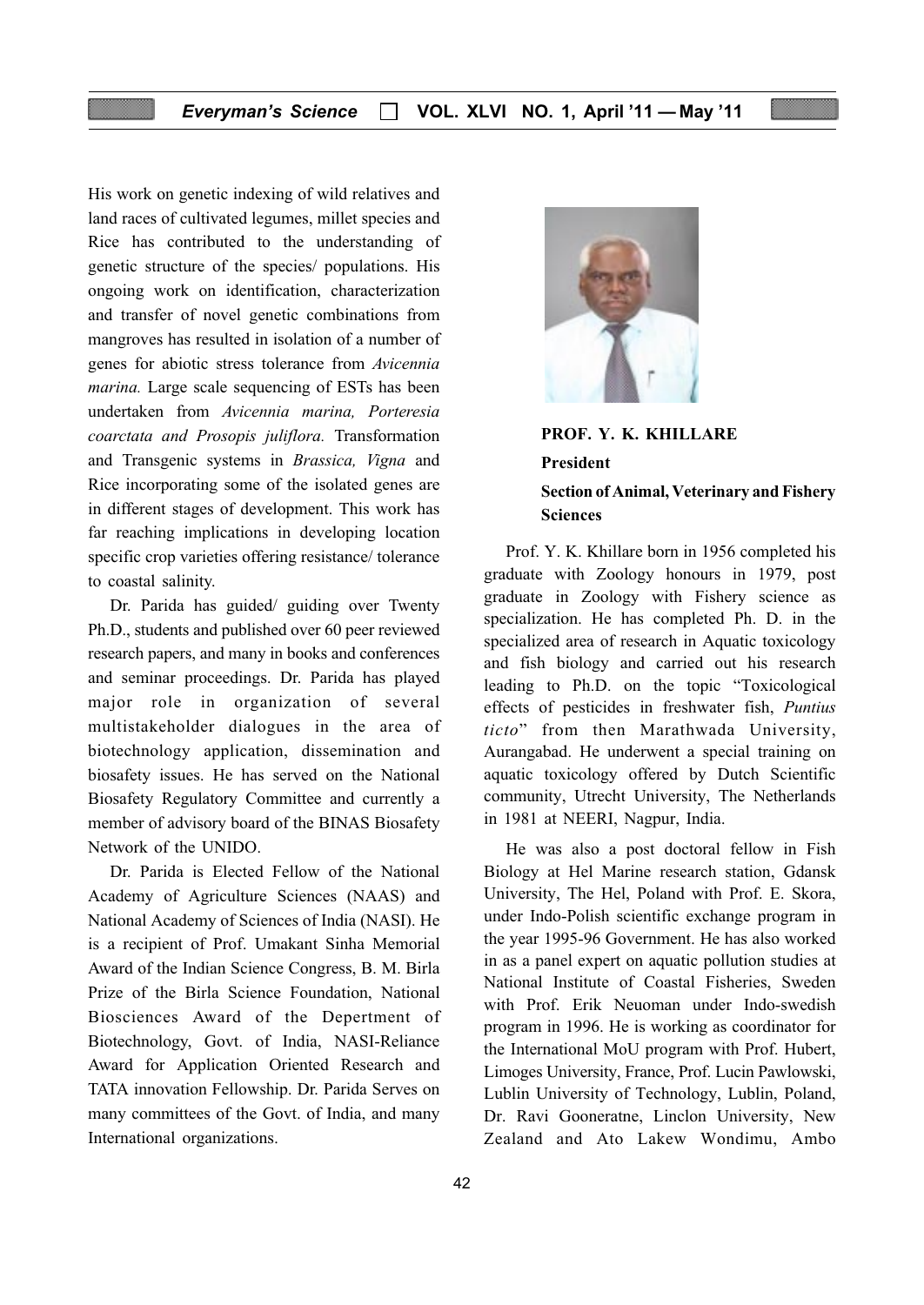University Ambo, Ethiopia He has joined the Department in 1985 as a lecturer and became reader in 1995, subsequently got selected as Professor of Zoology in 1996. He became Professor and Head in 1998-2000, Director Students' Welfare, 2000-2002.

Prof. Khillare has received awards like, Best paper presentation award by Academy of Environmental Biology, Muzaffarpur, Young Scientist award by Dutch Scientific Society, The Netherland, Late Chief Minister, Shri Vasantrao Naik felicitation award for the contribution in fishery development in state. A Special award by National Environmentalists Association, Ranchi, Life time achievement Shankarrao Bajirao Patil, through Association of Zoologists, Indapur, Pune award instituted by then Finance Minister of State, Shri Harshvardhan Patil. He is also a recipient of gold medals like, Academy of Environmental Science, and Zoological Society of India. He has completed more than 10 minor research projects and two major projects, UGC, New Delhi. He has written three books in the field like environmental pollution and fishery biology and has published 67 papers in reputed National and International journals.



# PROF. TARNI JEE President

Section of Anthropological & Behavioural Sciences (including Archeology, Psychology, Educational Sciences and Military Sciences)

Prof. Tarni Jee was born on 09th January, 1955 in Hazipur Billour, a village in the district of state capital Patna. He obtained B.A.(Honours) in Psychology, LL.B.(MU) and Ph.D. degree from Patna University, Patna.

Prof. Tarni Jee started his research-cum-teaching career at the Psychology Department of Magadh University, Bodh Gaya in 1978. To serve the people of rural area of Bihar he joined as Lecturer in Department of Psychology, R.R.S. College, Mokama and Barh in January 1979. Since then he is actively engaged in teaching and research. Presently he is Head, P.G. Centre of Psychology, College of Commerce, Patna (Magadh University). His long and illustrious academic and research experience spans around 34 years in the field of Psychology and Education. He has published over 30 research papers in reputed national and international research journals. He has participated in International level seminars and symposium in a number of states. He has supervised M.Phil, and Ph.D. students.

Prof. Tarni Jee has made significant research contribution in Psychometry. His research work on National Verbal Intelligence Test (NVIT) has been acknowledged at National and International forum. He has developed more than half a dozen Attitude Scales (Privatization, Social Justice, Computerization, AIDS Awareness, Work Culture, Mental Health) and these scales are used by the M.Phil, and Ph.D. research scholars of Magadh University, Nalanda Open University and Annamalai University. He is the Editor of 'Behavioural Research Review' and Patron of journal 'Educational Science Review'; Publisher of Journal 'Indian Social and Psychological Studies' and Member of Editorial Board of over a dozen research journals.

Prof. Tarni Jee has delivered invited talks, Plenary lecture, Presidential Address, Key note address, Valedictory address. He is on the Advisory Board of/Chairman to many Organization, Member of Board of Studies, Research Committees and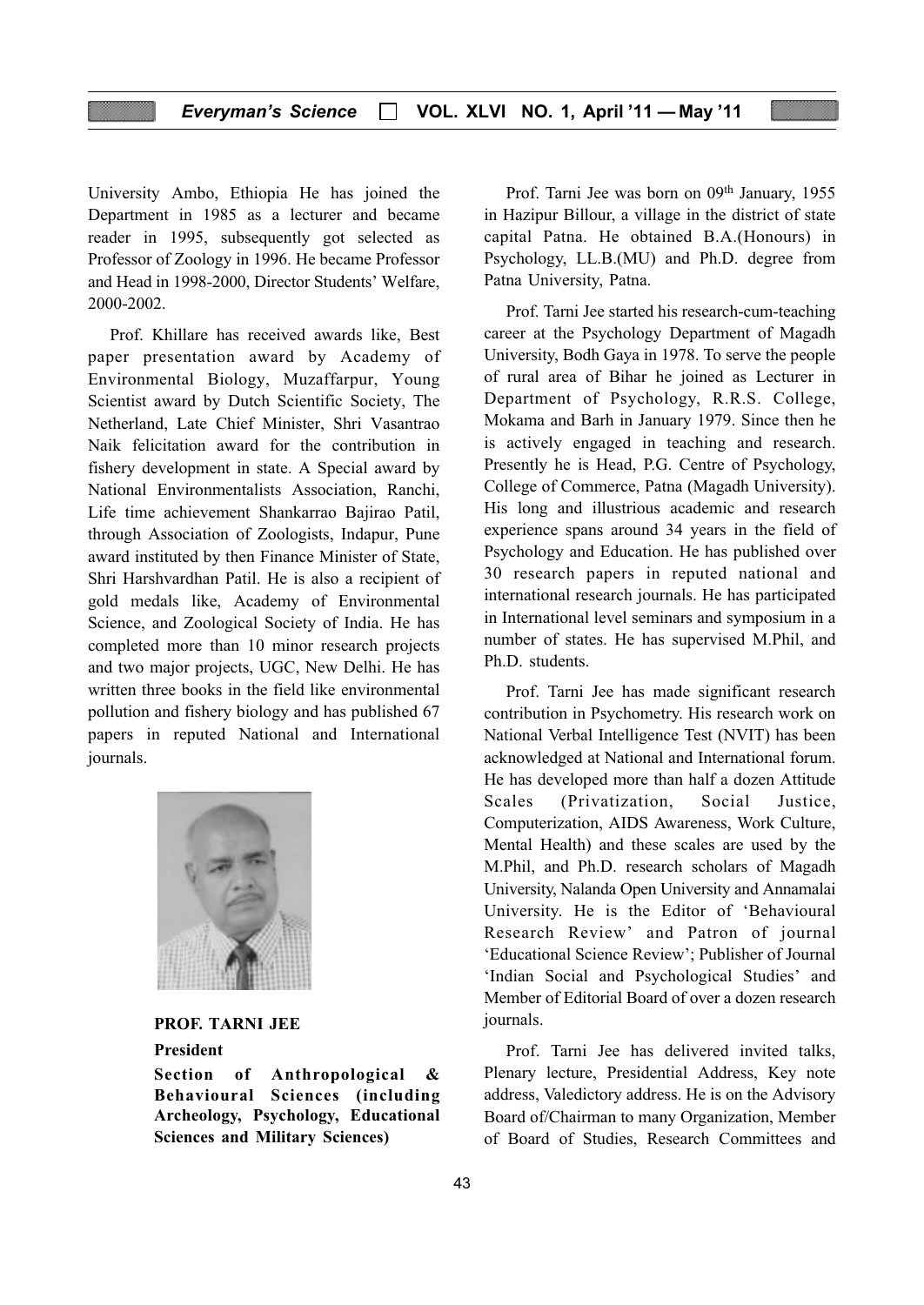Governing Council of several institutions, External Evaluator/ Visiting Faculty of more than 25 Universities and institutes of national repute.

Prof. Tarni Jee has been closely associated with the Indian Science Congress Association for almost four decades and was Recorder at Bangalore 90th Science Congress ISCA. He has very active interest in popularizing Behaviournal Sciences among schools, colleges and University level students.



# PROF. (DR.) A. K. BAKHSHI President Section of Chemical Sciences

Prof. A. K. Bakhshi is presently Vice Chancellor of Uttar Pradesh Rajarshi Tandon Open University, Allahabad. Prior to this he was Head of the Chemistry Department, University of Delhi where he held the prestigious Sir Shankar Lal Chair of Chemistry since 1996. A double gold medalist of Delhi University, Dr. Bakhshi did his post-doctoral training at the University of Erlangen-Nurnberg, Germany with Prof. J. Ladik and at the Kyoto University and the Institute of Fundamental Chemistry, Kyoto, Japan with Professor K. Fukui, the Nobel Laureate and Prof. T.Yamabe. He has also been a Visiting Scientist at the Tata Institute of Fundamental Research, Mumbai and the Indian Institute of Science, Bangaluru.

Prof. Bakhshi's research interests include theoretical polymer chemistry with special reference to electrically conducting polymers and biopolymers. He is the author/coauthor of more than 140 research and education articles, five books/ monographs and one patent. He has made very significant contributions in his areas of research. Many students have obtained their Ph.D./ M.Phil. under his guidance. His most significant contribution has been in developing an insight into the structure-property relationship in electrically conducting polymers. These results are important guidelines for molecular designing of novel electrically conducting polymers. Prof. Bakhshi has also shown on the basis of his calculations, the existence of a high probability of hopping conductivity in proteins as the mechanism of energy transport. These results have significantly added to understanding of oxygen metabolism in humans and/or photosynthesis in plants.

Prof. Bakhshi has been conferred with several awards and academic honours. These include : Fellowship of the IUPAC; Distinguished Teacher Award; Chemical Research Society of India (CRSI) Medal; Fellowship of the National Academy of Sciences (FNASc); JSPS Fellowship; DAAD Fellowship; INSA Research Fellowship; UGC Career Award; Prof. P.K.Bose Memorial Award of the Indian Chemical Society, Best Paper Award in the field of Chemical Sciences from DAAD; Young Chemist Award; Dr. Krishan Rao Gold Medal, Dr. R. D. Desai Award of the Indian Chemical Society, Prof. R.P. Mitra Gold Medal etc.

Prof. Bakhshi has delivered many Invited Talks / Plenary Lectures / Keynote Addresses and Chaired Technical Sessions at various conferences and institutes both in India and abroad. Prof. Bakhshi has also been very actively involved in the organization of many national / international conferences, workshops and seminars. Prof. Bakhshi is presently member of the Editorial Board of the Indian Journal of Chemistry (Section A). He has also been the member of the editorial board of the Journal of Scientific and Industrial Research published by the CSIR and also the Chief-Editor of the UGC-sponsored journal Chemistry Education Review. He was also Co-guest Editor of the special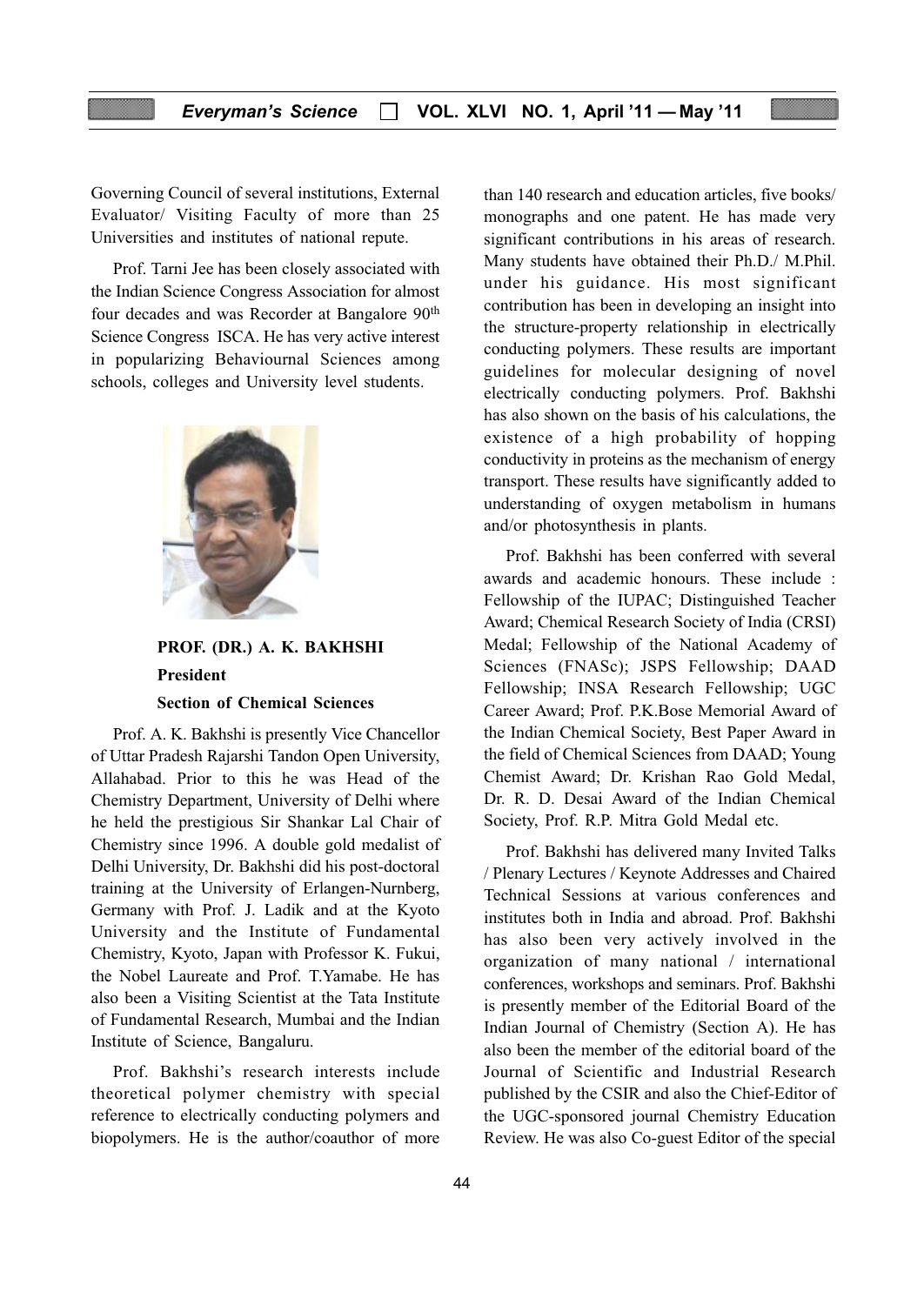issue of the Indian Journal of Chemistry on Conducting Polymers.

Prof. Bakhshi has also been part of many Important Committees of National/International Importance. Director of the Institute of Lifelong Learning (ILLL) and the Centre for Professional Development in Higher Education (CPDHE). Prof. Bakhshi was felicitated by the Former President of India Dr. APJ Abdul Kalam for his contributions in the e-transformation of the University of Delhi, as Director ILLL. Prof. Bakhshi was also Member Scientist of the " Third Indian Research Expedition to Antarctica" in 1984.



PROF. PRAMOD K. VERMA President Section of Earth System Sciences

Prof. Pramod K. Verma born on January 7, 1961, obtained his B. Sc. Geology Hons. and M. Sc. Geology degrees from Ranchi University. He earned his M. Phil. Geology and Ph. D. degree from Vikram University, Ujjain and, Post-doc from Ruprecht-Karls University, Heidelberg (Germany). He has been recipient of several awards and fellowships viz. MPCST Young Scientist Award/ MPCST FTIYS Fellowship/German Academic Exchange Service (DAAD, Germany) Postdoc Fellowship/ SERC (DST) Visiting Fellowship/INSA Visiting Fellowship / GTZ (Germany) Special Award etc.

Prof. Dr. Pramod K Verma is currently Scientific Advisor to Government of Madhya Pradesh and Director General of Madhya Pradesh Council of Science & Technology. His responsibilities include advising Government of Madhya Pradesh on Science & Technology (S&T) related issues including applications of S&T in developmental programs/promoting and popularizing S&T amongst schools, colleges, universities including common public/developing S&T network and strengthening science communication skills / liaising with national and international funding agencies and, formulation and execution of R&D specific projects.

Dr. Verma has previously occupied various positions e.g. Director, Remote Sensing Applications Centre (MPCST, Bhopal) / Professor of Applied Geology, School of Studies in Earth Science, Vikram University, Ujjain/Nodal Officer, Association for Madhya Pradesh Inter-University Cooperation / Head, University Science Research Promotion Cell/ Director, University Information Centre/Advisor, University Computer Centre.

The significant research contributions of Dr. Verma include Tectonic Evolution of Great Boundary Fault of Rajasthan/Inversion Tectonics for Tectonic Evolution of Aravalli Mountain Range, Rajasthan /Applications of Anisotropy of Magnetic Susceptibility in tectonic investigations in Rhine Graben (Germany) / Applications of Remote Sensing data in neotectonic investigations in Aravalli Mountain Range, Rajasthan / Active Tectonic Manifestations of Madhya Pradesh Rivers. He has guided eight doctoral students and currently five students are working with him. He has more than 80 publications to his credit in national and international scientific volumes and has completed 53 sponsored research projects. His main fields of interest are Active Tectonics, Structural Geology, and Geoinformatics.

Dr. Verma is Vice President, Indian Society of Remote Sensing (Dehra Dun)/Vice President, Vigyan Bharati (Pune)/Executive Member, GEOCHANGE (London)/Executive Member, Indian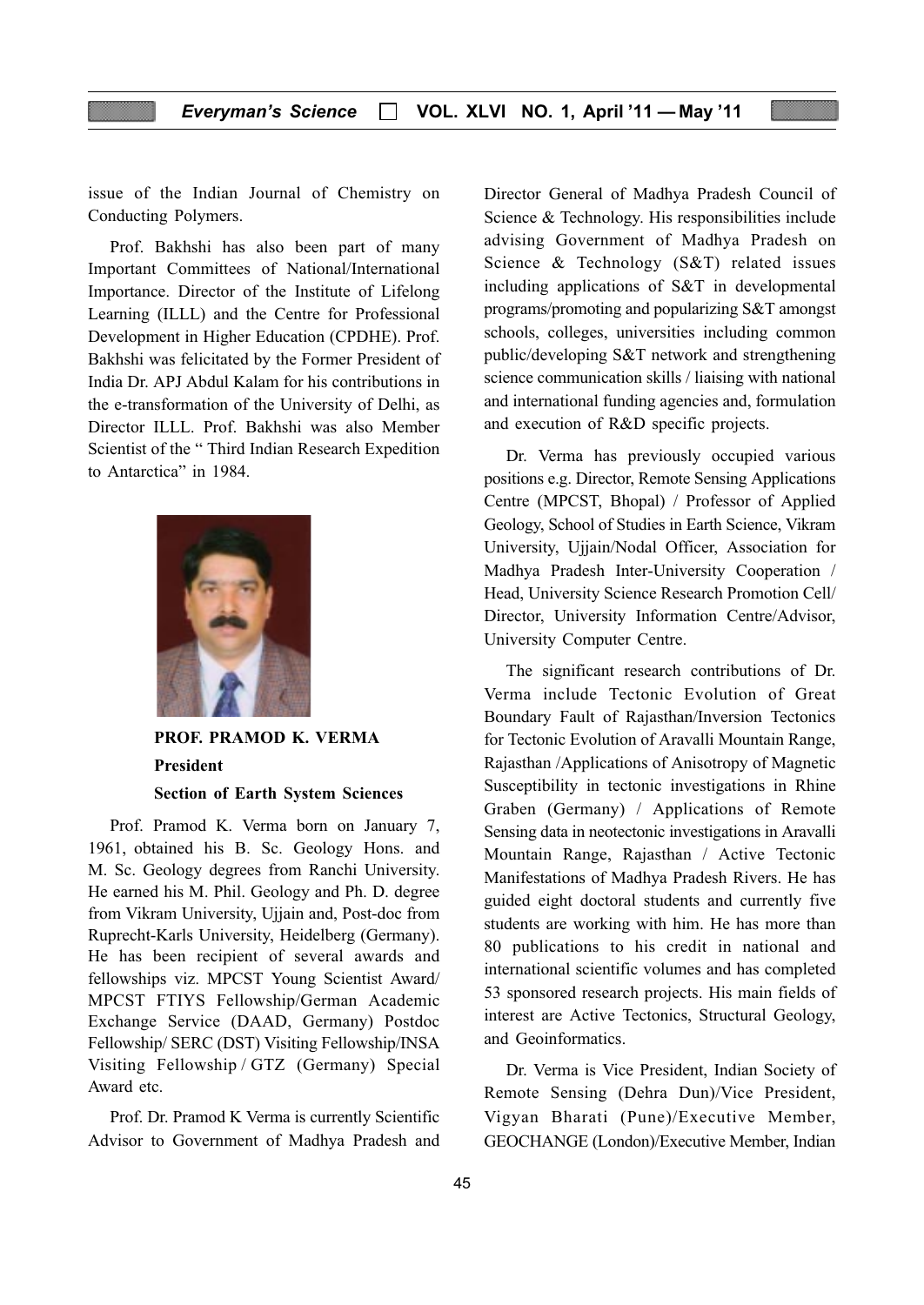Geological Congress (Roorkee) in addition to Fellow/Life Member of several other professional organizations viz. AGU (Washington), ACID (Sao Paulo), IAGA (Boulder), IAHS (Birmingham), GSI (Bangalore), ISG (Ahmedabad), AEG (Hyderabad), SES (Lucknow), GGS (Nagpur). He is also Expert Member in several committees of Government of India e.g. Planning Commission, MoEF, CGWB, UGC, CSIR etc.



PROF. H. R. VISHWAKARMA President Section of Engineering Sciences

Prof. H.R. Vishwakarma, an alumnus GEC Jabalpur (B.E.) and IIT-Bombay (M.Tech.), has about 25 years of R&D and academic experience in ICT domain. He worked with ITI Limited, Bangalore (A Govt. of India Undertaking) for about 15 years and rose to the position of Dy. Chief Engineer (R&D). He founded research groups on Computer Networks, Multimedia & Information Systems and Convergent Technologies. He also coordinated initiatives such as Software Quality Assurance, Information Strategic Planning restructuring of R&D and formation of IT Business Group in ITI Limited. Subsequently, he served in Bangalore-based software industry for a few years (Senior PM of HCL Perot Systems, Engineering Director of Zygox Software) and as CTO at Indian Institute of Information Technology & Management, Trivandrum during the formative period of the institute. Currently, he is serving as Senior Professor at the School of Information Technology & Engineering, VIT University, Vellore, Tamil Nadu.

Soon after joining VIT in March 2004, Prof. Vishwakarma played a crucial role in unifying three erstwhile departments of IT, CS&E and Computer Applications into an integrated School of Computing Sciences. He provided strategic and administrative leadership to the School till November 2007 and contributed significantly towards innovation-led growth in every sphere of Computing/ICT education and research utilizing his vast R&D/industry/professional expertise and national/international connectivity.

Prof. Vishwakarma also formed and led the Software Engineering Division that offers a 5-year integrated MS-Software Engineering programme. He is also a founding member-investigator and departmental coordinator for TIFAC-CORE on Automotive Infotronics. Due to his efforts, VIT achieved the distinction of being the first Indian university to sign an agreement with the IEEE Computer Society for enhancing software education.

Prof. Vishwakarma is member of ACM, IEEE, Computer Society of India (CSI) and other professional societies. He is currently serving Honorary Secretary of CSI at National level for the term 2010-12. The other positions held by him in CSI include Chairman, Division-V (Education & Research) for the term 2007-09, National Student Coordinator for two terms (2006-07 & 2009-10) and the founder Chairman of CSI Vellore Chapter  $(28<sup>th</sup>$  February 2005 to 31<sup>st</sup> March 2006). He organized several national/international conferences. He launched a new series of CSI National Conferences on Education and Research (ConfER) held annually in different regions of India since 2007-08. He has been instrumental in enhancing CSI programmes and membership base across India and its international collaboration with IEEE, British Computer Society and Project Management Institute.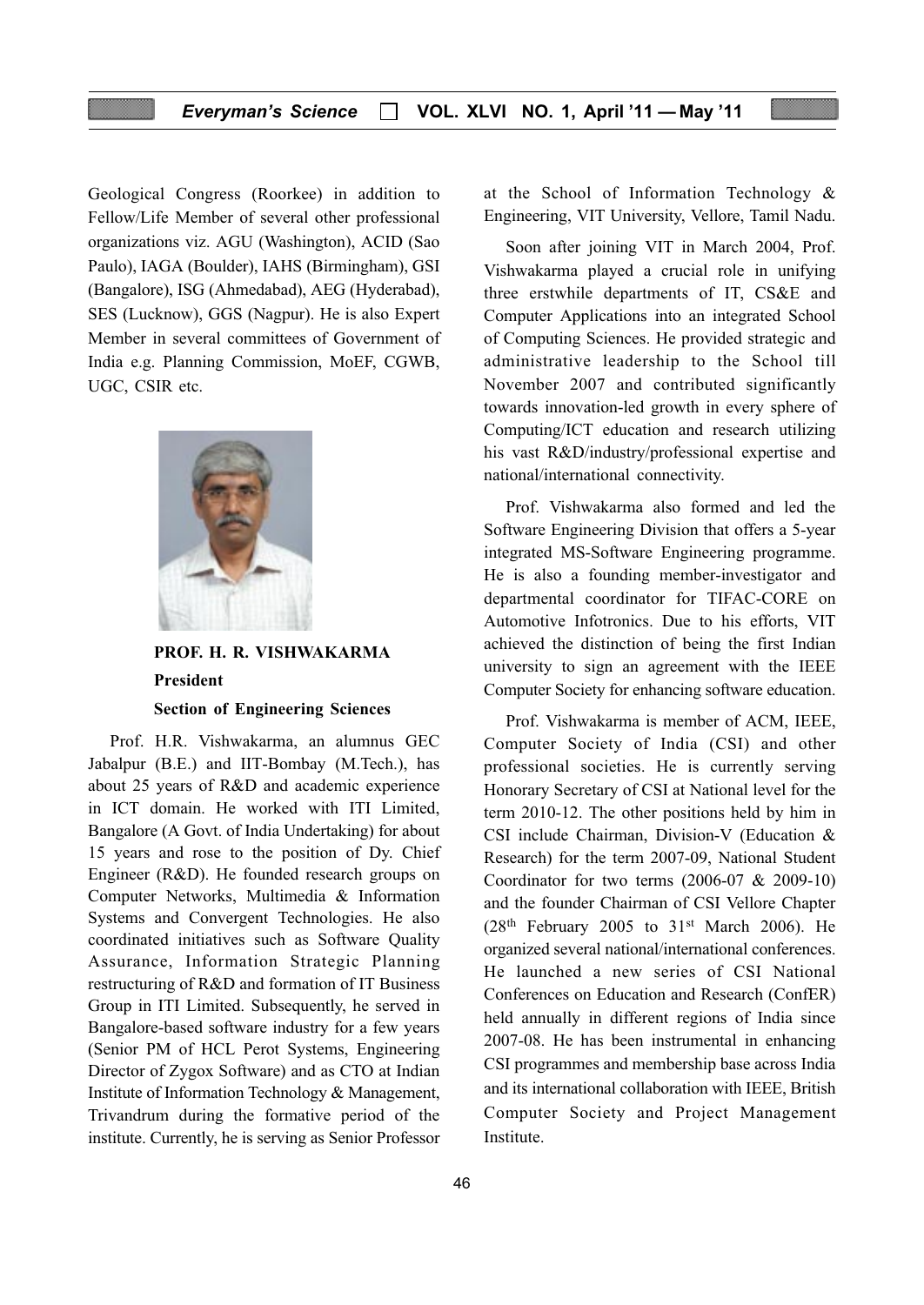

PROF. B. K. TIWARI President Section of Environmental Sciences

Dr. Brajesh Kumar Tiwari was born in the year 1954 in Faizabad (U.P.), He did his M. Sc. (Botany) from Gorakhpur University, Gorakhpur and Ph.D. from North-Eastern Hill University (NEHU), Shillong, India. He pursued his Post Doctoral research at the Institute of Arable Crop Research, Harpenden, Herts U.K. as a Rothamsted International Fellow. Presently, he is Professor and Head of the Department of Environmental Studies at North-Eastern Hill University (NEHU), Shillong, India. He is also in-charge of Regional Centre, National Afforestation and Eco-development Board (RCNAEB), Ministry of Environment and Forests (MoEF), Government of India, established at NEHU, in the capacity of its Coordinator.

Prof. Tiwari served as Dean, School of Human and Environmental Sciences NEHU from 2005- 2009. He has published more than eighty research papers in peer reviewed journals and has authored and edited half a dozen books in the field of forestry, environment and natural resource management. He is known among his peers for his monumental works on Shifting Cultivation, Sacred Groves and Forest Management. His current research interests include: Ecorestoration of degraded lands, Community based Biodiversity

Conservation, Ecosystem Health Assessment, Sacred Groves, Shifting Cultivation, Community and Joint Forest Management, Environmental Impact Assessment, Medicinal and Aromatic Plants, Gender issues in NRM, Climate Change Adaptation and Forest Products and Livelihoods. Dr. Tiwari has worked/collaborated with several national and international organizations viz., International Development Research Centre, South Asia Regional Office, New Delhi, Ford Foundation, New Delhi, Community Forestry International, Inc, USA, International Centre for Mountain Development, Kathmandu, International Fund for Agricultural Development, Rome, Mountain Institute, USA, Development Consultants Private Ltd., Kolkata, Centre for International Forestry Research, Bogor, Indonesia and University of Liverpool, U.K. on various research projects related to man-forest interface

In the capacity of Coordinator RC, NAEB, Prof. Tiwari closely interacts with Ministry of Environment and Forests, (MoEF) Government of India, New Delhi and Forest Departments of the seven states of north-eastern India. Dr. Tiwari has served as members of many national and state government committees and task forces. He was Chairman of State level Environmental Appraisal Committee, for the state of Meghalaya constituted by the Ministry of Environment and Forests Government of India, New Delhi under EPA Act 1986 during 2007-2010. Presently he is member of Meghalaya Protection of Catchment Areas Advisory Board, Government of Meghalaya, Shillong and he is empanelled expert for evaluation of Indira Priyadarshini Briksha Mitra Award of MoEF, Government of India. Dr. Tiwari has presented his research in a large number of international conferences and has organised several national and international conferences in his University. He is Fellow of National Institute of Ecology and life member of many professional societies and national institutes of India.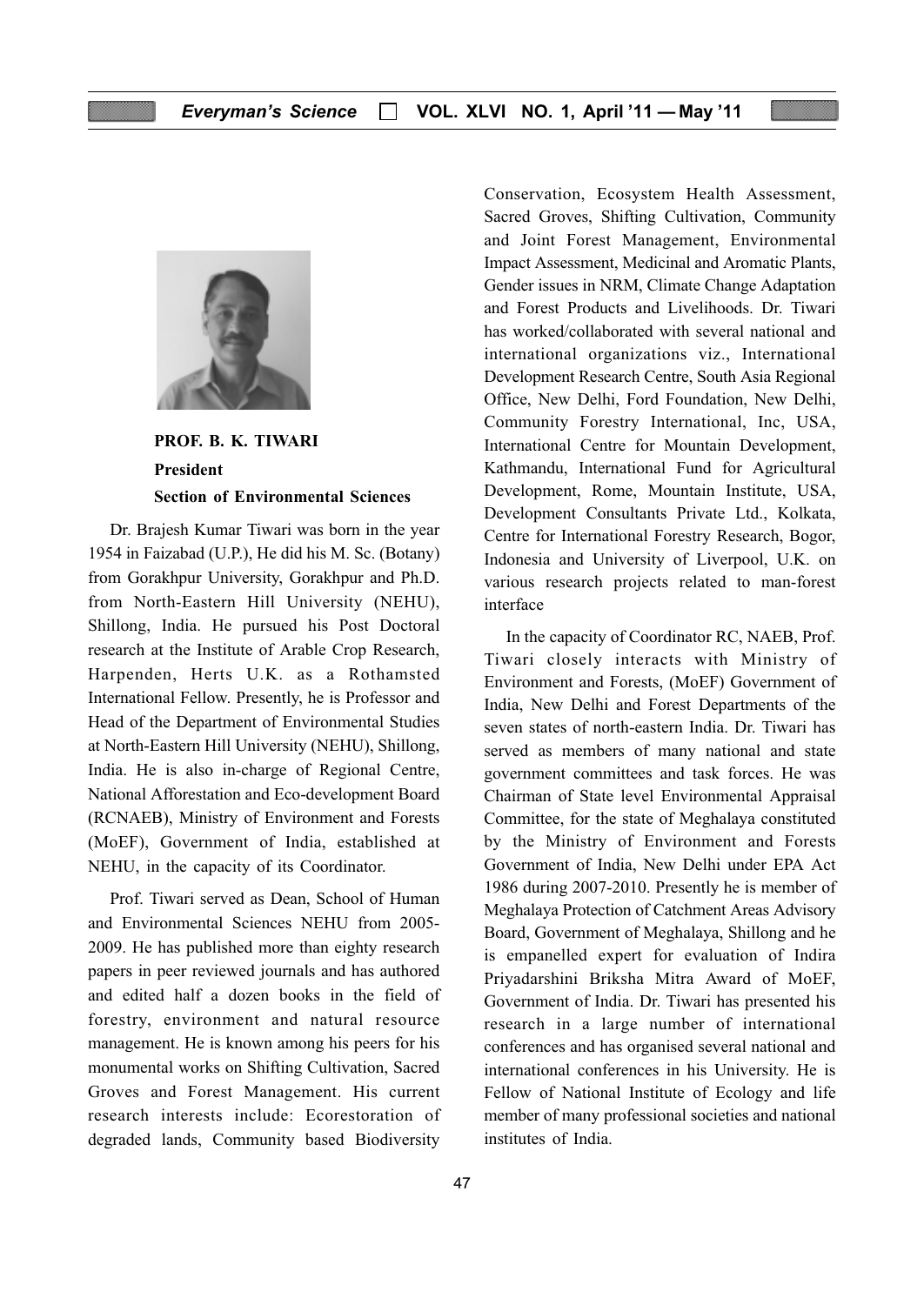

DR. L. JOYPRAKASH SINGH

President

Section of Information & Communication Science and Technology (including Computer Sciences)

Lairenlakpam Joyprakash Singh was born on October, 1976 at Thoubal, Manipur. Presently, he is the head of the Department, Electronics and Communication Engineering (ECE), North-Eastern Hill University (NEHU). He received his B.Tech. degree in Electronics and Communication Engineering from North-Eastern Regional Institute of Science and Technology (NERIST), Arunachal Pradesh in 1999. He completed his M.Tech. degree in Electronics Design and Technology from Tezpur University, Assam in 2000 and Ph.D. (Engineering) from Jadavpur University in May 2006. He joined as a Lecturer in the department of ECE, Sikkim Manipal Institute of Technology (SMIT), Sikkim in August 2001 and was promoted to Reader in May 2006. He then joined North-Eastern Hill University, Shillong as a Reader in July 2006 and became the first Head of the Department of ECE of the same University on rotation basis for a period of three years and established a full-fledged department with various laboratories during his tenure. His position was re-designated as Associate Professor in the same University in July 2009. He is now holding the second term of headship in the same department of the University.

Dr. L. Joyprakash Singh has organized workshops at National and International levels. He is coordinator of National MEMS Design Centre supported by the National Program on Micro and Smart Systems (NPMASS) at NEHU. He was local sectional secretary of 96<sup>th</sup> ISCA in ICT (including CS) and became sectional member of the same section. He has published various papers in reputed International Journals and Conferences.



PROF. B. S. MURTY President Section of Materials Sciences

Prof. B.S. Murty was born in Vijayawada in 1964. He started his career in Metallurgy with a Diploma (1983) in Government Polytechnic, Vijayawada and got his B.E. in Metallurgical Engineering from VRCE, Nagpur (1986). He obtained his M.E. (1988) and Ph.D. (1992) from I.I.Sc., Bangalore. He obtained Prof. A.A. Krishnan Gold Medal for the best M.E. thesis. He served Department of Metallurgical and Materials Engineering, IIT Kharagpur as a faculty member during 1992-2004 in various capacities from Visiting Lecturer to Professor. Since 2004, he is a Professor of the Department of Metallurgical and Materials Engineering, IIT Madras.

He is the recipient of Shanti Swarup Bhatnagar Award, a Fellow of ASM International, Fellow of Indian National Academy of Engineering, Fellow of Indian Academy of Sciences, Fellow of National Academy of Sciences and the recipient of Platinum Jubilee Award of ISCA, Distinguished Alumnus Award of VNIT Nagpur, Metallurgist of the Year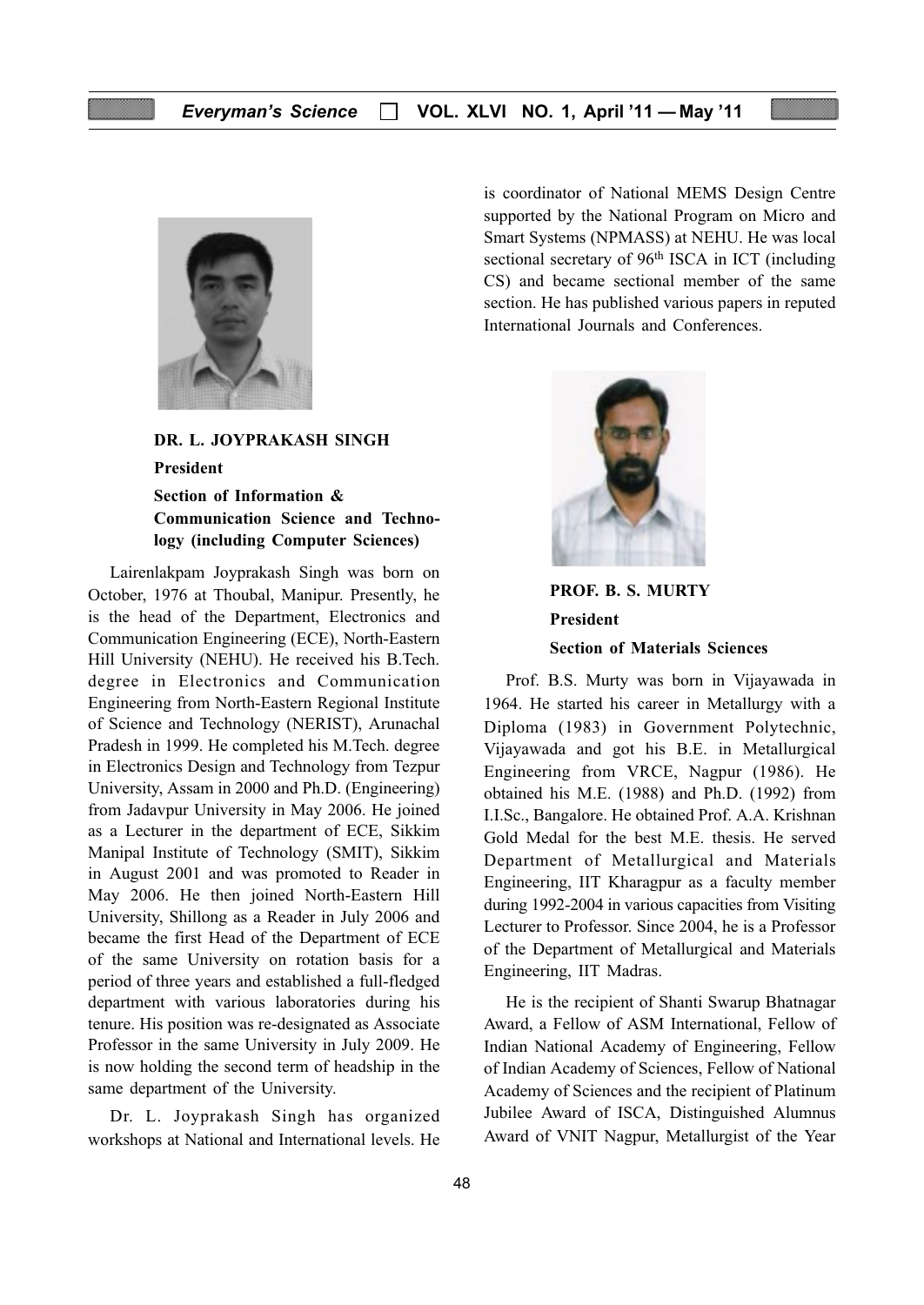Award and Young Metallurgist Award of Ministry of Steel and Mines, MRSI Medal, INAE Young Engineer Award, INSA Young Scientist Award, ISCA Young Scientist Award. His fields of interest are nano materials and other advanced materials. He has authored about 300 publications. He is the Editor of Transactions of IIM and Key Reader to Metallurgical and Materials Transactions. He has supervised 23 Ph.D. (and 9 on going). He has filed ten patents and transferred one technology to a company.

Prof. B. S. Murty has pioneered the field of non-equilibrium processing by Mechanical Alloying (MA) since 1988 in India. He has not only developed novel materials over wide composition ranges in a variety of metallic systems using mechanical alloying, but also has made key contributions in the development of theoretical frame work in this field by developing milling maps and by proposing new mechanisms of alloying, developing thermodynamic concepts about phase fields in nanocrystalline state, amorphization, glass forming ability and nanoquasicrystal forming ability. He has recently developed a method of identifying the bulk metallic glass forming composition in multicomponent systems, with help of thermodynamic and topological modeling. His group has successfully developed nanocrystalline intermetallics and nanocomposites with exceptional strength levels. Al based nanocomposites developed by his group show incredibly high hardness levels of 13 GPa. NiAl-Al<sub>2</sub>O<sub>3</sub> and FeAl-  $Al_2O_3$  with high thermal stability and high strength (hardness as high as 9 GPa) have been developed. Cu based nanocomposites have been developed which can give very high strength (3 times that of OFHC Cu) without significant loss in electrical conductivity. His group has demonstrated that nanocrystalline W can be sintered at as low temperatures as 1500°C, while conventionally W is sintered at 2800°C. Nanocrystalline PZT with the highest ever reported dielectric constant of 35000 has been prepared by mechanical alloying. His group has developed magnetic nanocomposites with improved magnetic properties caused by exchange coupling between hard and soft magnetic phases. Multiferroic nanocomposites with very large magneto-electric coefficient have been developed by this group. He could also show significant improvement in the Cr recovery from Chromite ore (from 5% to 98%) by high energy ball milling. The group has successfully coated nanocrystalline magnesia on the refractory bricks of the ladle carrying liquid steel at 1600°C for improving their life. The group has also developed oxide dispersion strengthened ferritic and austenitic steels for possible high temperature applications. Prof. Murty demonstrated nanocrystallization of a number of Zr, Al, Fe and Mg based metallic glasses and the resultant improvement in the properties.

Prof. Murty and his group are the first in India to successfully develop a technology for the production Al-Ti-B master alloys for the grain refinement of Aluminium and its alloys. The efforts in his group have also lead to the development of Al-TiB<sub>2</sub> and Al-TiC *in-situ* composites with very good mechanical properties in comparison to conventional Al-SiC ex-situ composites. Very recently, he has proved that the grain refining submicron particles such as  $TiB<sub>2</sub>$  and TiC can be used to stabilize the Al foam during its e fabrication.



Statistics)

PROF. ASHIS SENGUPTA President Section of Mathematics (including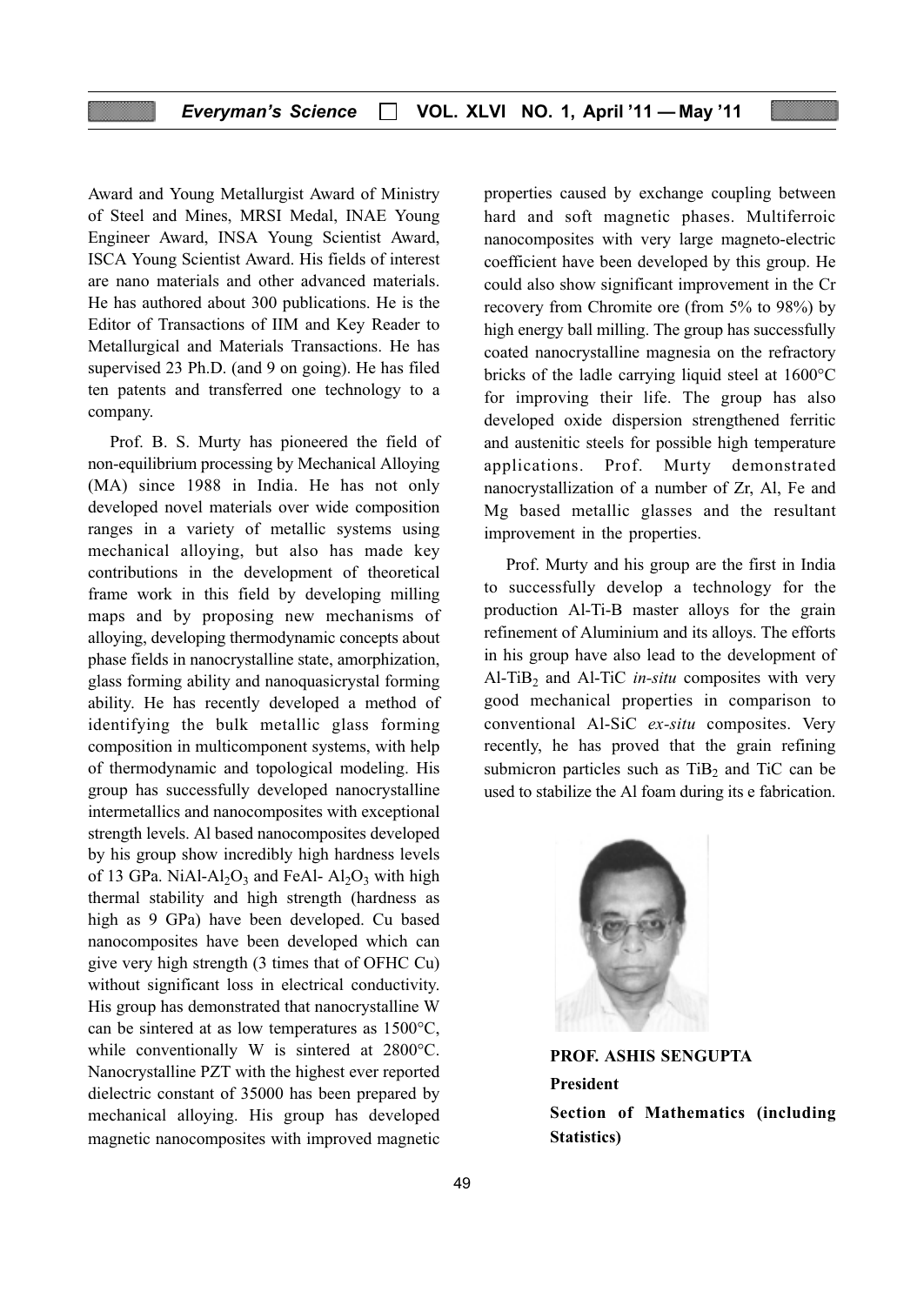#### Everyman's Science  $\Box$  VOL. XLVI NO. 1, April '11 - May '11

Professor Ashis SenGupta was born in Kolkata in 1953 and is currently Professor of Applied Statistics Unit, Indian Statistical Institute, Kolkata. He studied B.Sc. (Hons) in Statistics at Presidency College and received M.Sc. from Calcutta University, S.D. from Indian Statistical Institute and Ph.D. from Ohio State University, USA, all in Statistics. He was a visiting faculty at Univ. of Missouri-Columbia, Stanford University, Univ. of Wisconsin-Madison, Univ. of California-Santa Barbara and Univ. of California-Riverside, USA. He has also been a visiting professor at several universities. He has guided seven (and three ongoing) Ph.D. scholars in India and USA, who are now faculty members at Universities in USA, UK, Korea and India. He has published many research papers in international journals of repute in a variety of areas including Multivariate Statistical analysis, Directional Data analysis, Bayesian inference, Environmental sciences, Reliability, etc. He is co-author of the book, Topics in Circular Statistics, World Scientific, USA, 2001, which has been adopted as a text book in many Universities worldwide, and is author of Probability Distributions for Directional Data, published by IMS, Brazil. He was an Editor of Multivariate Statistical Methods, as also of Statistical Paradigms, of Advances in Directional and Linear Statistics, Springer, USA, of Multivariate Statistical Methods with Recently Emerging Trends, McMillan India Ltd., and of special issues on Multivariate Statistical Inference, Directional Data Analysis, etc. of several international journals. He is Editor-in-Chief of Environmental and Ecological Sciences (Springer, USA) from 2011, Editor of Scientiae Mathematicae Japonicae (Japan), and Editorial Board member of many international journals and special volumes and Ex Editor-in-Chief of Journal of Indian Society for Probability and Statistics. He has developed the unique software, DDSTAP, for the analysis of Directional Data.

Prof. SenGupta has been invited as Chairman of Judge's Committee for International Awards in Statistics, inaugural Speaker, Guest of Honor, Chairman, Organizer, Plenary Speaker, Featured Speaker, & Resource person to many International Workshops and Conferences worldwide in all the five continents. He is winner of several International and National Awards and Grants. He was invited by People to People program (USA), Presidents of this program being Ex-Presidents of USA, to be a Citizen Ambassador in the Statistical Science Delegation of American Statistical Association to promote Statistics in China.

An Expert member in Advisory and Selection Committees and of Board of Research Studies of several Central and State Universities, he has also been member of several Working Groups of Central Statistical Organization, of Expert Committee for Ministry of Broadcasting, and of Standing Committees set up by Government of India. He is the Principal investigator of multi-crore rupees project on International Passenger Survey commissioned by Ministry of Tourism, Govt. of India, and is the Group Leader of International Statistical Analysis Group for JalaSRI, a multinational project sponsored by NSF (USA) and United Nations.

He is Advisor (2008-2010, 2010-2012 re-invited) in the Scientific Advisory Board of Institute of Statistical Mathematics, Japan. He has been Vice-President of International Forum for Interdisciplinary Mathematics and President of International Indian Statistical Association (India chap) successively for several terms. He was elected in 2010 as Fellow of the National Academy of Sciences, India. In 2009 he was elected a Fellow of the American Statistical Association—currently the only in-service statistician in India with this recognition.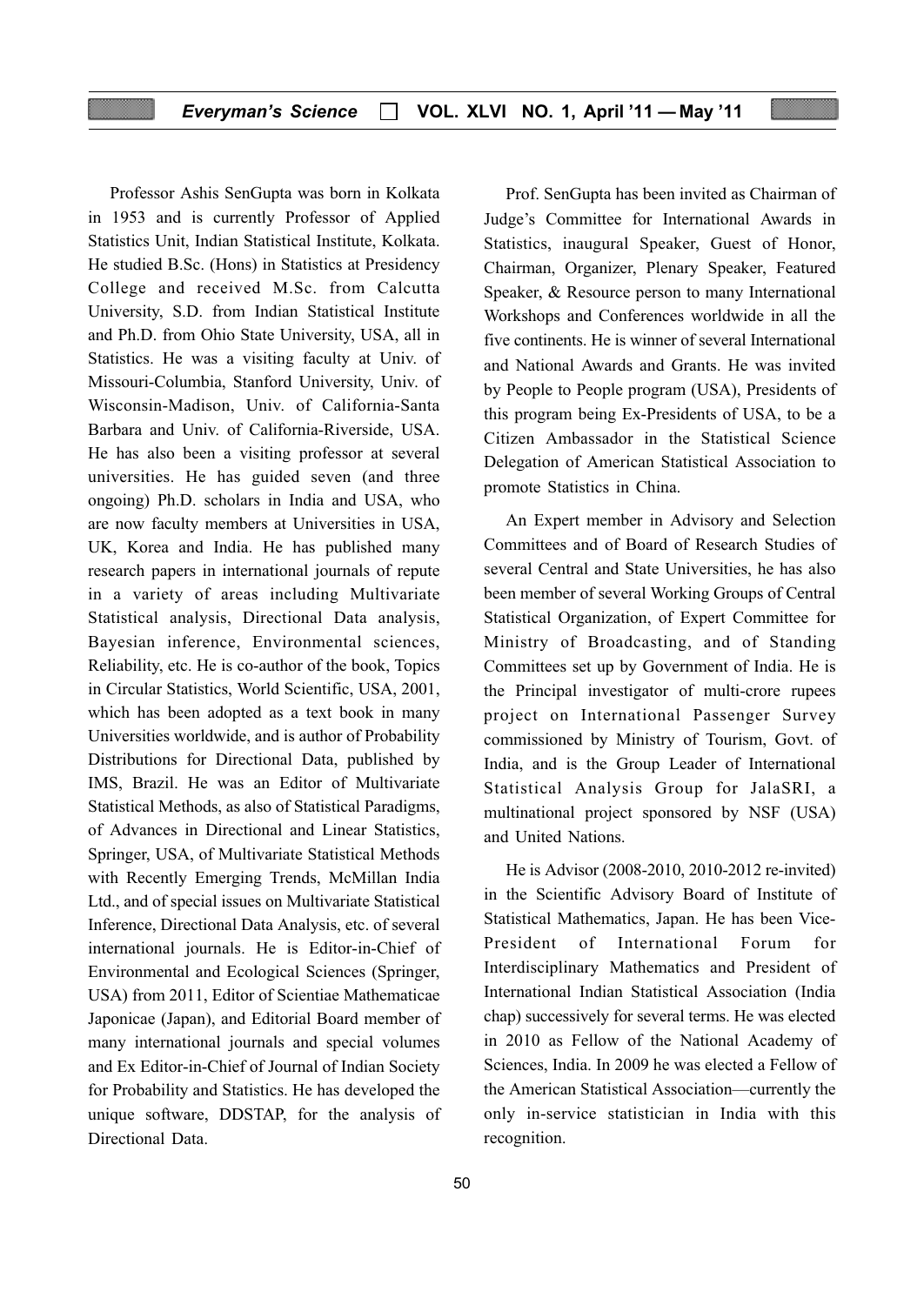

DR. MANJUSHREE RAY President Section of Medical Sciences (including Physiology)

Dr. Manjushree Ray, M.B.B.S., M.D., (Anaesthesiology), M.A.M.S., born on 01st July 1956, is presently working as the Professor and Head of the Department of Anaesthesiology at Institute of Postgraduate Medical Education and Research, Kolkata. She has a teaching experience of 21 years and has been an examiner of D.A., M.D., and Ph.D.in various universities of India since 1998. In the year 1995, Dr. Ray received the Basudeb Guha Memorial Best Paper Award of Indian Society of Anaesthesiologist (West Bengal branch). She was elected as the President of prestigious national academic associations like Indian society for study of pain in (2007-2008), Indian Society of Anaesthsiology in 2009. She served Indian Society Aanaesthesiologist in various capacity including executive member, associate editor, vice president and president. As a member of an International body like SAARC Anaesthesiologist Association she delivered lectures in different countries of Asia. In 2010 Dr. Ray was invited as guest speaker at China in 14<sup>th</sup> World Pain Society Congress.

She has written two books of Anaesthesiology namely 'Anaesthesia for Undergraduates and Practitioners' and 'Update in Anaesthesia 1995' and contributed a few chapters in two text books of Anaesthesiololgy. Her publications contain 62 national and 3 international publications. She worked as a Guest Editor of the prestigious Journal of Indian Medical Association (May 1999) and Associate Editor of Indian Journal of Anaesthesia (1997-2000). She also edited the Indian Journal of Pain(1997-2003) and was a member of the Editorial Board of Bangladesh Journal of Anaesthesia (2004 -till date).

In various state and national conferences of Indian Society of Anaesthesiologists Dr. Ray delivered CME lectures in more than 30 occasions. It was her great pleasure to chair at least 50 scientific sessions of seminars and conferences of many cities of the country.

She loves to perform voluntary and social service by working as Major at General Hospital Territorial Army (GHTA) since 2001 and by training Paramedical Staff in Cardiopulmonary Resuscitation under St Johns Ambulance service and GHTA.



PROF. (DR) UTTAM CHAND BANERJEE

#### President

Section of New Biology (including Biochemistry, Biophysics, Molecular Biology and Biotechnology)

Uttam Chand Banerjee was born on 1st May 1956 in Birbhum district, West Bengal. He had his early education in Visva Bharati University, Santineketan and later on graduated from Jadavpur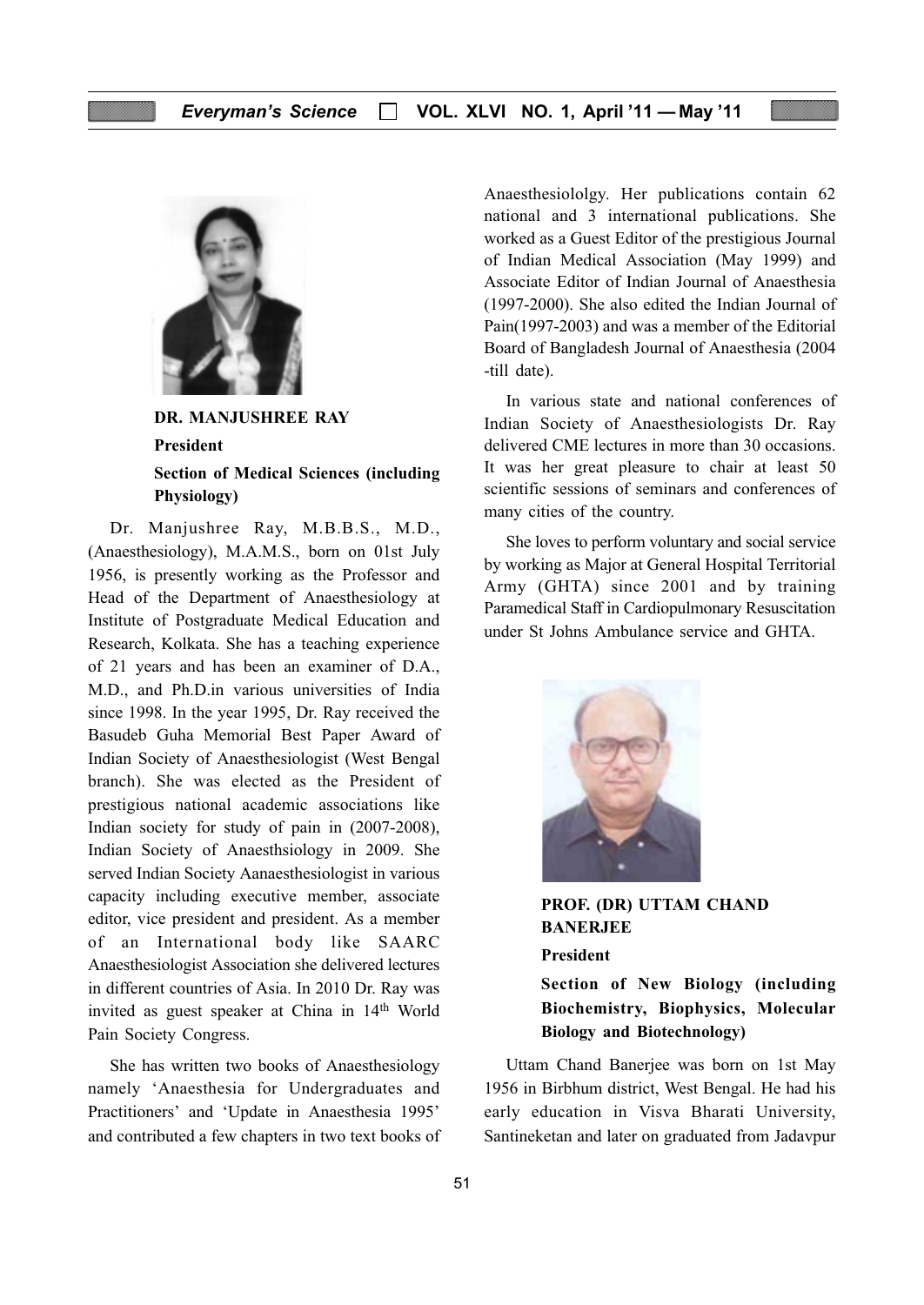### Everyman's Science  $\Box$  VOL. XLVI NO. 1, April '11 - May '11

University in Food Technology and Biochemical Engineering and did his post Graduation from the Department of Biochemical Engineering and Biotechnology, Indian Institute of Technology, Delhi in 1982. He obtained Ph.D. degree in Chemical Engineering and Technology from Panjab University, Chandigarh in 1991. He was a visiting Research Assistant Professor at the Industrial Biotechnology Centre, Department of Chemical Engineering, University of Waterloo, Canada with Prof. M. Moo Young. He worked as a scientist in the Institute of Microbial Technology, Chandigarh from 1984 to 2000. He then joined as Professor and Head, Department of Biotechnology in National Institute of Pharmaceutical Education and Research. Later on in the year 2003, he was appointed as the Head of the Pharmaceutical Technology Department in the same institute. He has more than 133 publications in the journals of International and National repute.

Dr. Banerjee basic research interest is the use of microbial technology for the production of pharmaceuticals. There are three major divisions of research in his laboratory. (1) Synthesis of enantiomerically pure drugs and drug intermediates. He has worked extensively on the use of various enzymes such as oxidoreductase, nitrilase, lipase, xanthine oxidase etc. for the enantiomeric resolution of chiral compounds to active drug intermediates. He has also developed and patented biotransformation process for the synthesis of various drug and drug intermediates (Duloxitine, ezetimibe, lubeluzole, diltiazem, mexilitine, metoprolol etc.). (2) Synthesis of nanoparticles and its application in pharmaceutical sciences. He is involved in the isolation, screening & characterization of metal nanoparticles producing novel microorganisms and their use in drug delivery system such as tagging of anticancer drugs to gold nanoparticles and (3) The production of probiotics through high cell density fermentation and to enhance the growth and therapeutic properties of various probiotics by optimizing various process parameters at small as well as at laboratory scale reactor.

He had guided 17 Ph.D. students and a number of M.Tech./M. Sc. students for their project work. He dealt a number of projects from various funding agencies and also he does many consultancies in the industries. In addition to this, he has twenty six patents and two industrial processes in his credit. He has won a number of awards and honours for his dedicated contribution in science and technology including Tata Innovation Fellowship for excellence in science from the Department of Biotechnology, New Delhi, Panjab Ratan Award, CSIR Shield award for Process Technology and CSIR technology prize for Biological Sciences and Technology. He received an award from USA for solving a food biotechnology problem. He is a member of many professional societies. He was the vice president of Biotech Research Society of India (BRSI) and also an executive member of Indian Association of Pharmaceutical Scientists and Technologists. He had visited many countries on collaborative programme/paper presentation etc.



PROF. B. N. JAGATAP President Section of Physical Sciences

Dr. B. N. Jagatap is Outstanding Scientist in the Department of Atomic Energy and heads the Atomic & Molecular Physics Division of Bhabha Atomic Research Centre (BARC), Mumbai. He is Senior Professor and Dean-Academic (Physical &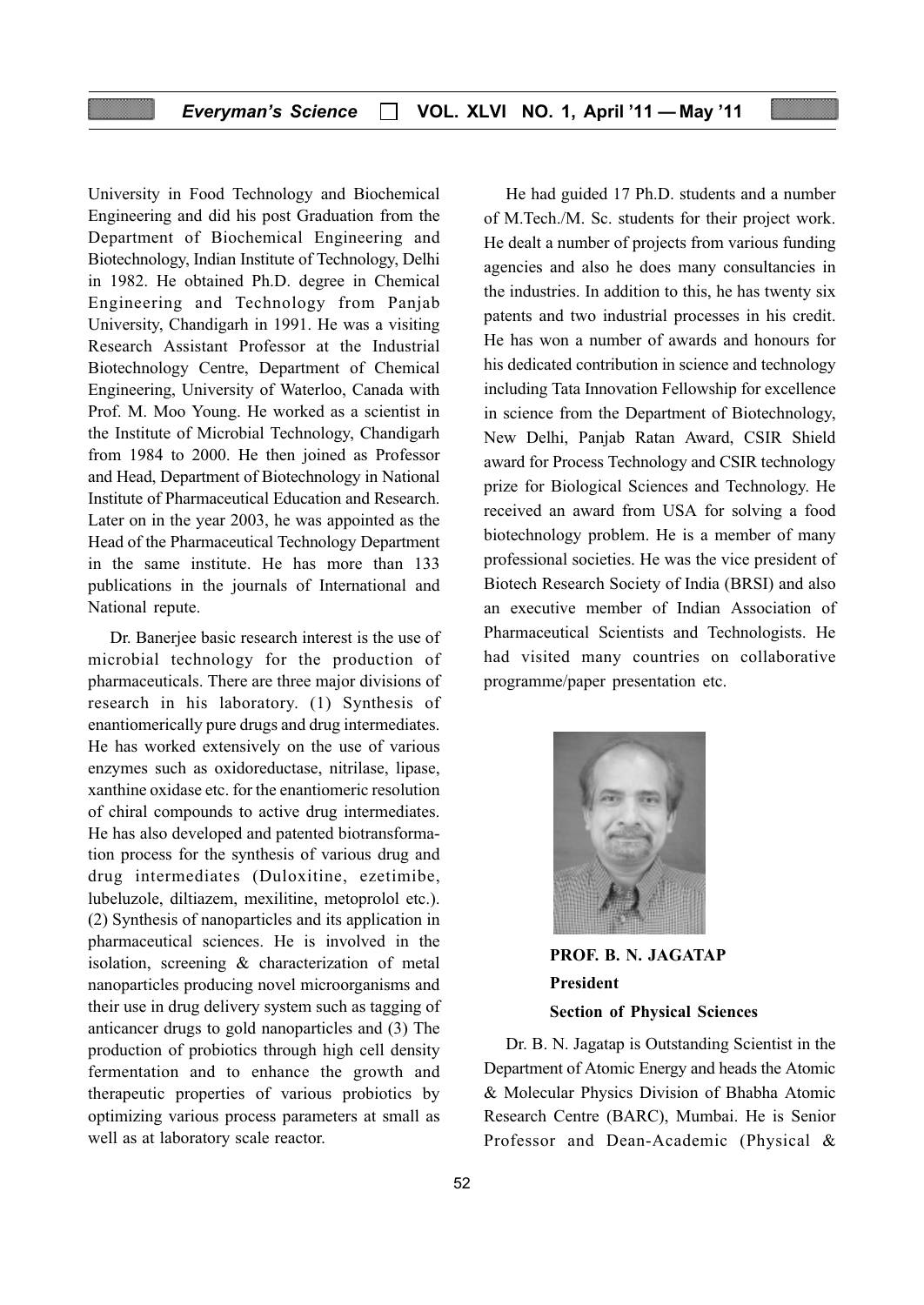Mathematical Sciences) of Homi Bhabha National Institute, Mumbai, and Distinguished Professor (Adjunct) in the Department of Physics, Indian Institute of Technology Bombay, Mumbai. He is Editor of Indian Nuclear Society News.

Dr. Jagatap joined BARC Training School in 1976 after graduating from Bombay University. After successful completion of one year orientation course in nuclear science and technology in 1977, he started his research career in the field of lasers and their applications. Since then he is associated with various Atomic, Molecular and Optical Physics programmes of BARC. He obtained his Ph.D. in 1987 from Bombay University and then went on to do postdoctoral work in the University of Western Ontario, Canada. Later he worked as Visiting Scientist and then as Senior Visiting Fellow at the Centre of Chemical Physics of the University of Western Ontario. Over last thirty years, Dr Jagatap has worked in various areas of atomic, molecular and optical physics covering a wide spectrum of contemporary topics, i.e., quantum optics, laser spectroscopy, theoretical laser-atom/molecule interactions, coherent control, laser cooling and trapping of atoms, ultra-precision measurements and metrology, and accelerator based atomic and molecular physics. He has over 300 publications in reputed journals and conferences, 10 edited works, over 70 invited talks in national and international conferences, and over 30 colloquia and popular talks. He has guided 7 Ph.D. students so far.

Dr. Jagatap is a recipient of Homi Bhabha Award for Science & Technology in the year 1999 for his work in laser spectroscopy and physics. Other prominent honors include Senior Visiting Fellowship of Centre for Chemical Physics, Canada, Prof. Rai Dastidar Memorial Lecture Award and Platinum Jubilee Lecture Award of Indian Science Congress. Seven of his research papers have received best paper awards in various conferences. Currently he is President of Indian Society for Atomic & Molecular Physics.



# PROF. (DR.) PRAVIN CHANDRA TRIVEDI President Section of Plant Sciences

Prof. (Dr.) Pravin Chandra Trivedi Vice-Chancellor, Deen Dayal Upadhyaya Gorakhpur University, Gorakhpur (U.P.), born in 1952 at Banswara (Rajasthan), obtained B.Sc. (1972), M.Sc. (1974), Ph.D. degree (1978) of the University of Rajasthan, Jaipur. He started his career as a Assistant Professor in Botany (1974) then became Associate Professor (1987) and Professor (2001) at the Department of Botany, University of Rajasthan, Jaipur. He proceeded to Department of Plant Pathology, North Carolina State University, Raleigh (U.S.A.) as a Post-Doctoral Fellow (1983-84) and worked with renowned Plant Nematologist Prof. K. R. Barker.

Professor Trivedi served as Head, Department of Botany and co-ordinator; P.G. Course in Biotechnology (2003-06); Director, College Development Council (2001-04); Vice-Principal, University Maharaja's College (2000-03) in the University of Rajasthan, Jaipur before joining his present assignment as Vice-Chancellor from January, 2011.

The research contribution of Professor Trivedi in the field of Plant pathology, Nematology,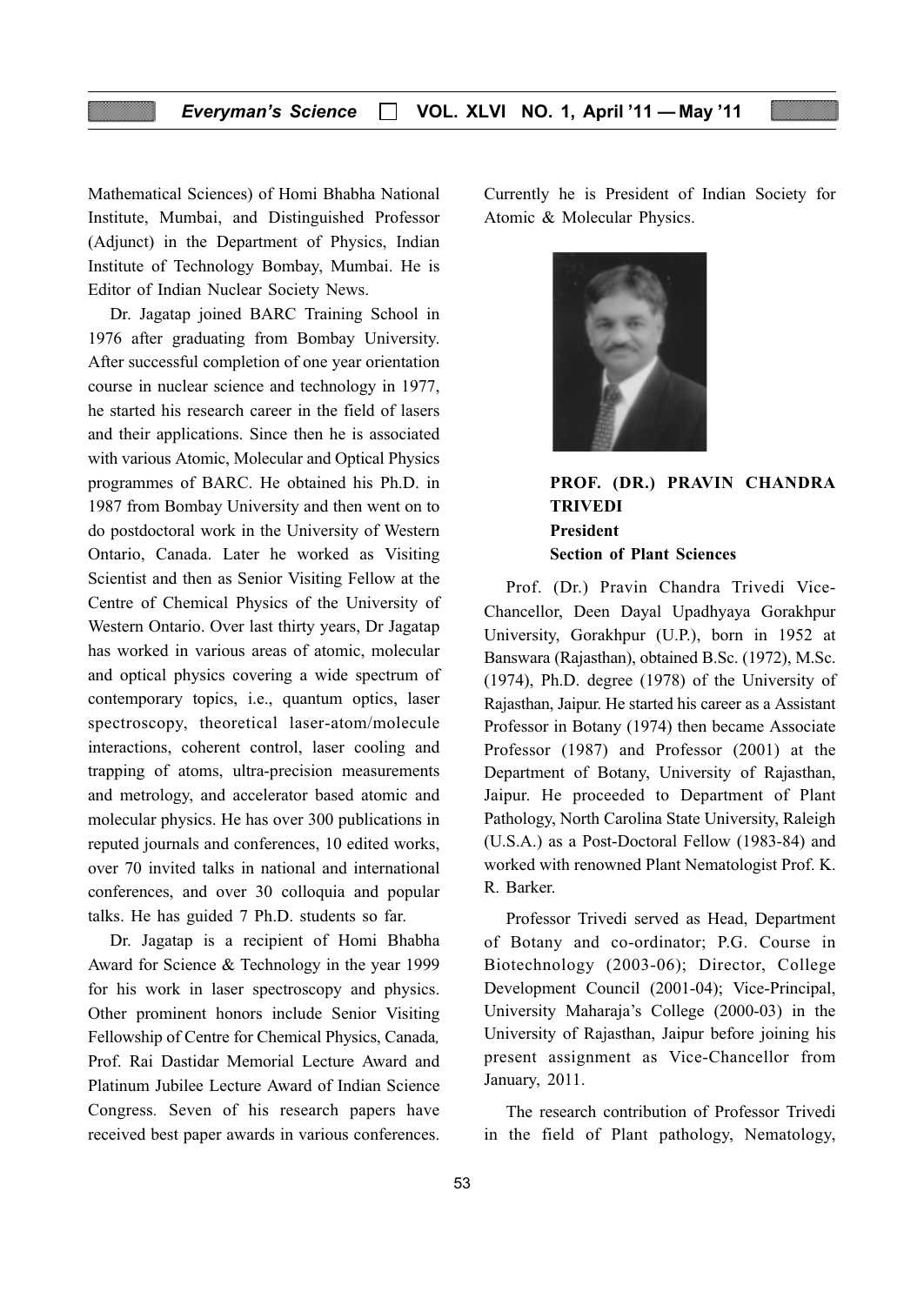#### Everyman's Science  $\Box$  VOL. XLVI NO. 1, April '11 — May '11

Biological Control of Pest, Host-parasite relationship have earned him astounding fame throughout the entire academic world. Having 37 years of teaching and research experience at University level, Dr. Trivedi has published more than 250 research and review articles in Journals of repute and Guided 40 Ph.D. students for the Ph.D. degree. He has completed more than 21 Major Research Projects Dr. Trivedi visited several major research laboratories and his delivered invited talks in many countries.

Prof. Trivedi has authored 45 textbook and edited 89 university level books. He is the editorial board member of many National and International Journals. He is a life member of many scientific societies both at national and International level. He is an elected Fellow of many academic societies viz. Fellow of Linnean Society, London; Indian Phytopathology Society; Indian Botanical Society; Indian Nematological Society; Ethnobotanical Society; Mendelian Association; Bioved Research Society; International Society for conservation of Natural Resources; Indian Association of Angiosperm Taxonomy.

Prof Trivedi served many academic bodies in different capacities viz. Secretary, Indian Botanical Society (2005-2010); President, International Society for conservation of Natural resources (2010-11); Vice-President, Mendelian Association (2009 onwards); President, Indian Phytopathology Society, Central Zone (1997 & 2003); Convener, Jaipur Chapter, Indian Science Congress Association, Kolkata (1999-2007); Councillor, Nematological Society of India (1995-97); Councillor, Indian Botanical Society (1998-2001); President, Society for promotion of Plant Science Research (2005-06); Council member, Indian Science Congress Association, Kolkata (2003-05, 2007-09). Prof. Trivedi has organized 20 National level seminars and participated in large number of conferences in India and abroad & Chaired sessions.

In recognition of his scientific contributions, he received a large number of awards and honours. To mention a few are : Scientist of the year Award; M. J. Narsimhan Award; Bioved Fellowship Award; Birbal Sahni Foundation Honor; Rashtriya Gaurav Samman; Bharat Shiksha Ratna Award; Distinction Award for Books in life Science; Shiksha Vibhushan Award; Life Time Achievement Award.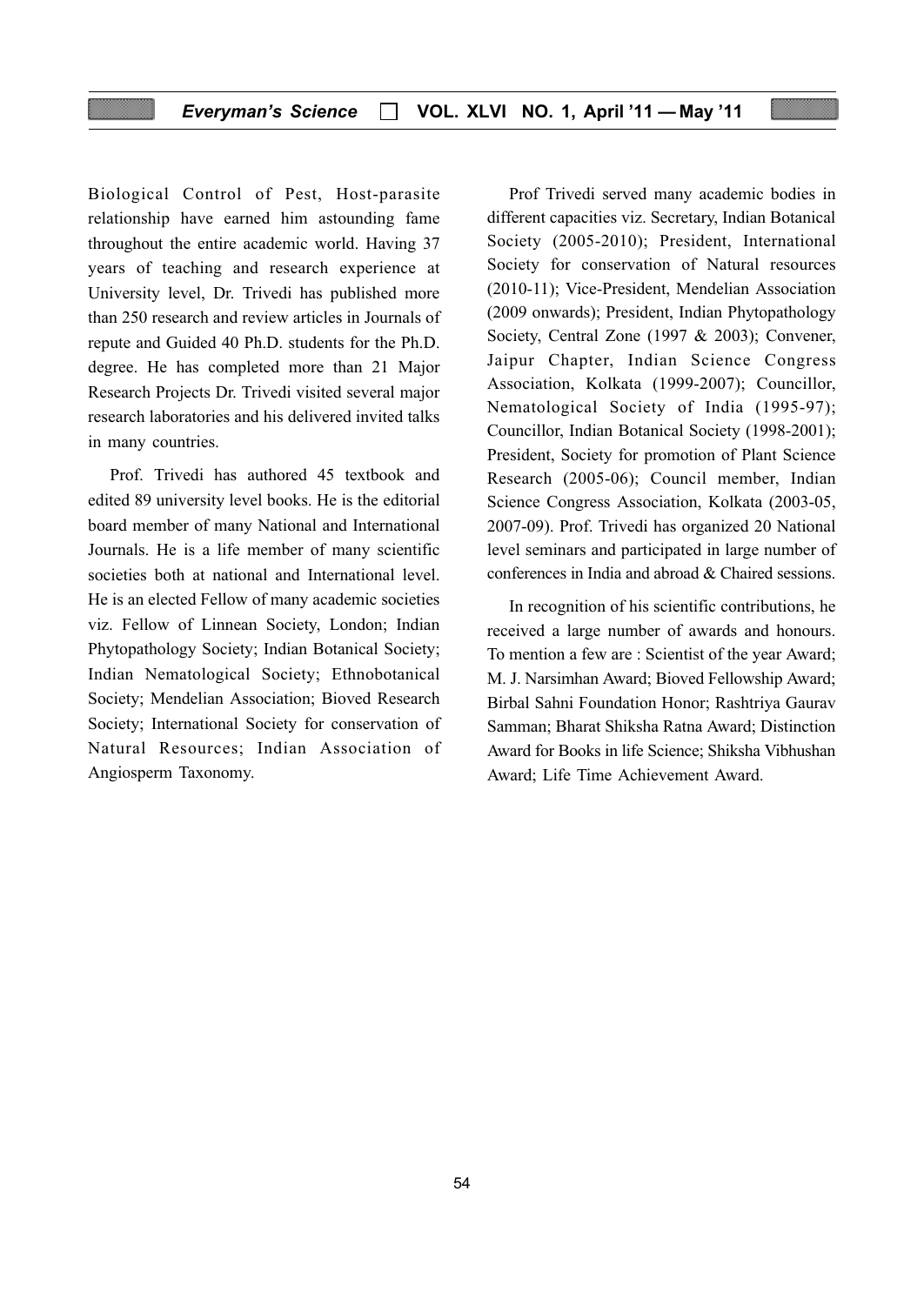# Conferences / Meetings / Symposia / Seminars

# National Conference on Interface of Science and Environment : Emerging Public Health Challenges, November 24–26, 2011, Kolkata

Theme : Good Environment : Good Health

#### Suggested sub-themes :

- Alternative sources of energy
- Antimicrobial resistance
- Ayurveda—the eco-friendly, holistic therapeutics
- Bio-ethics and management
- Bioterrorism
- Climate changes and impact on health
- Ecosystem and microbes
- Effects of chemicals (pesticides etc.) on argiculture
- Emergence of microbial drug resistance
- Environmental implications of nanotechnology
- Environmental planning and management
- Environmental factors affecting human body and mind
- Environmental pollution and impact of life
- $\bullet$  Flora  $\&$  fauna and human existence
- Geology and human health issues
- Heavy metals and human health
- Medicines from the nature
- Misuse of medicines and health hazards
- Natural calamity and disaster management
- Occupational health
- Radiation hazards
- Venoms and toxins
- Veterinary health and environment
- Waste recycling and management
- Wild life conservation

Conference Secretariat : Department of Laboratory Medicine, Calcutta School of Tropical Medicine (CSTM), 108, C. R. Avenue, Kolkata - 700 073, Mobile : 09831386832 Email : scienviron2011@gmail.com cellmolim@gmail.com.

# 2nd NANO TODAY CONFERENCE, December 11–15, 2011, Waikoloa Beach, Marriot Resort Waikoloa - Hawaii, USA

#### Conference Topics :

- Synthesis and Self-Assembly of Nanocrystals and Nanoparticles
- Synthesis and Self-Assembly of Thin Films
- Functionalization and Size-Dependent Properties of Nanocrystals, Quantum Dots and Nanowires
- Processing and Templating of Nanotubes and Nanoporous Materials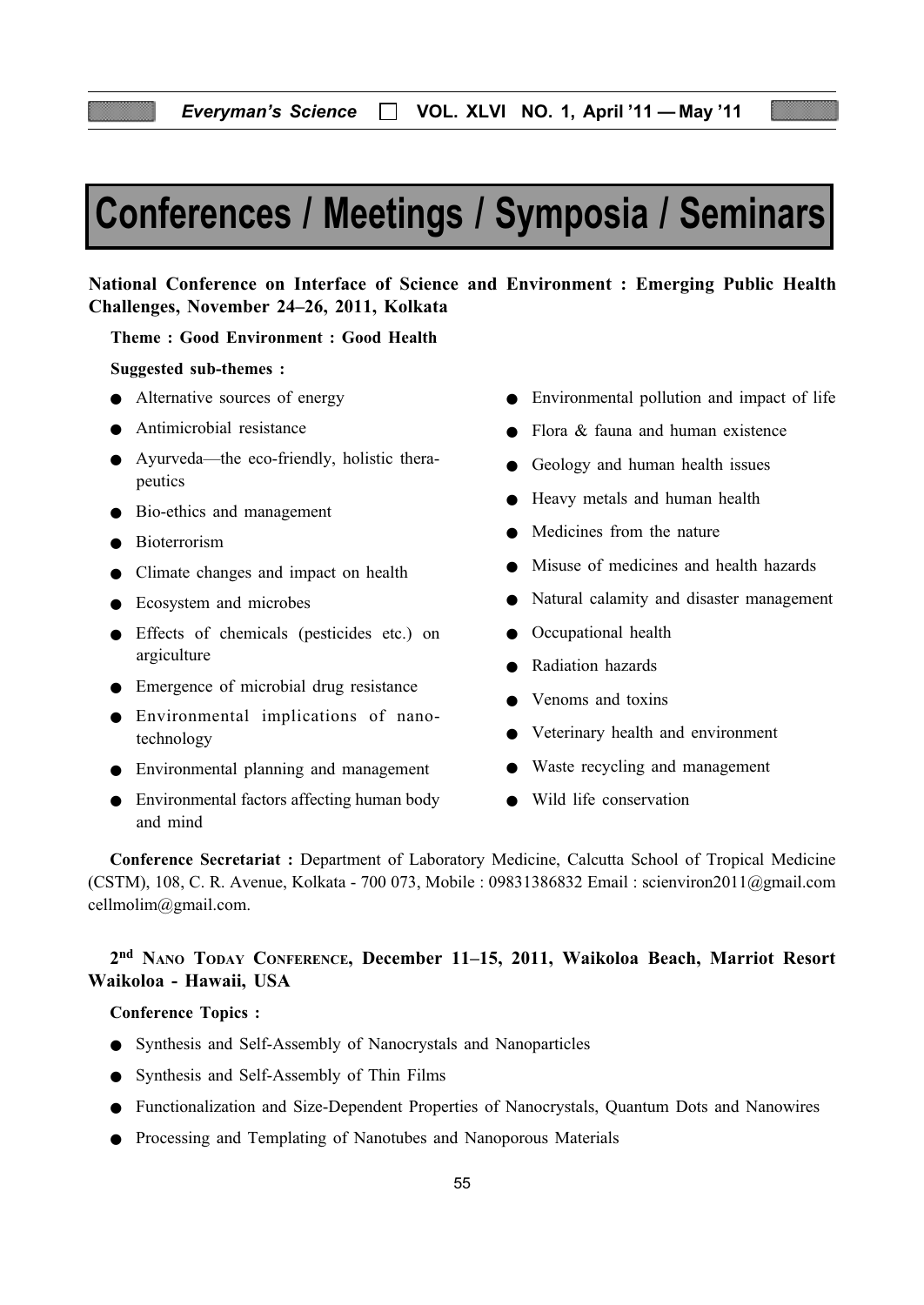#### Everyman's Science  $\Box$  VOL. XLVI NO. 1, April '11 — May '11

- Tailoring and Polymeric Nanoparticles, Organic-Inorganic Nanocomposites and Biohybrids
- Nanosystems for Biological and Medical Applications
- Nanodevices for Sensing, Diagnostic, Imaging, Magnetic and Electronic Applications
- Nanomaterials for Chemical and Catalytic Applications
- Nanomaterials for Energy and Environment Applications

Conference Chair : Prof. Jackie Y. Ying, Editor-in-Chief, Nano Today, Executive Director, Institute of Bioengineering and Nanotechnology, Singapore. Visit www.nanotoday-conference.com

# M4D2012 3rd International Conference on Mobile Communication for Development 28–29 February, 2012, New Delhi, India.

#### Subtheme :

- Social implications of mobile communications
- Mobile health
- Mobile communication and political participation/change
- Agriculture, rural development and mobile communication
- Economic development and mobile communication such as mobile banking and mobile money
- Mobile learning
- Mobile communication and community awareness/development
- Mobile communication and disaster management
- Mobile communication and corruption fighting
- Mobile communication and election/government monitoring
- Mobile communication and climate control
- Challenges to the proliferation of mobile technology
- Mobile communication and women empowerment
- Mobile communication and surveillance
- Innovative applications for mobile communication

Contacts : Dr. Vikash Kumar, Professor–IT, Institute of Management Studies (IMS), C–238 Lal Quan, Bulandshahar Road, Ghaziabad–201009 (UP) India, Phone : (91 120) 4170629, 4170600, Fax : (91 120) 2866034, Email : m4d2012@gmail.com, Web : www.m4d2012.com.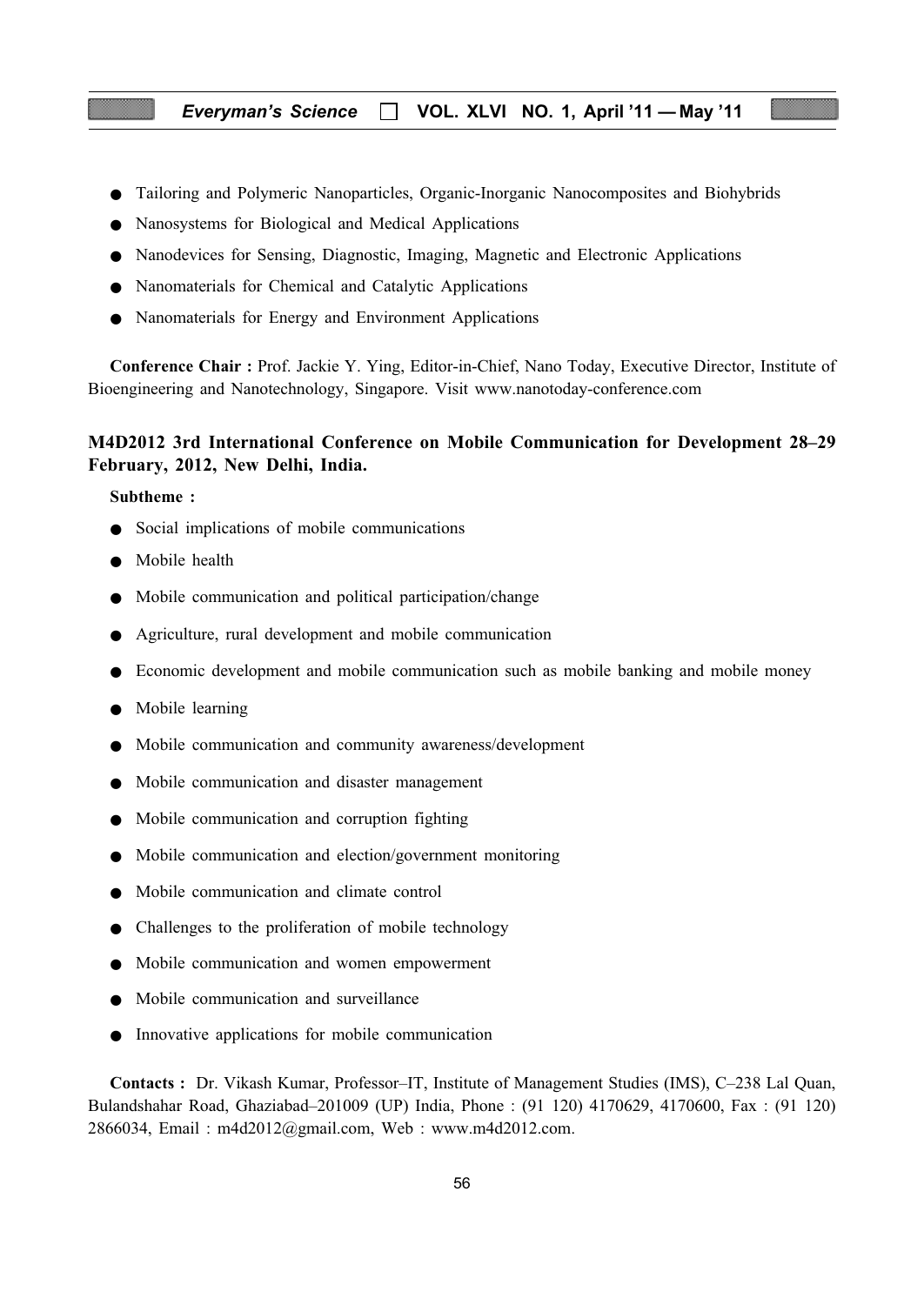| Rule 8                                                                                                                                 |                                                                                                                            |  |
|----------------------------------------------------------------------------------------------------------------------------------------|----------------------------------------------------------------------------------------------------------------------------|--|
| Place of Publication                                                                                                                   | The Indian Science Congress Association<br>14, Dr. Biresh Guha Street,<br>Kolkata 700 017                                  |  |
| Periodicity of Publication                                                                                                             | Bi-monthly (Published every two months)                                                                                    |  |
| Printer's Name<br>Nationality<br>Address                                                                                               | Prof. S. S. Katiyar<br>Indian<br>The Indian Science Congress<br>14, Dr. Biresh Guha Street,<br>Kolkata-700 017             |  |
| Publisher's Name<br>Nationality<br>Address                                                                                             | Prof. S. S. Katiyar<br>Indian<br>The Indian Science Congress Association<br>14, Dr. Biresh Guha Street,<br>Kolkata-700 017 |  |
| Editor-in-Chief's Name<br>Nationality<br><b>Address</b>                                                                                | Prof. S. S. Katiyar<br>Indian<br>7/111-E Swaroop Nagar<br>Kanpur - 208002<br><b>Uttar Pradesh</b>                          |  |
| Name and Address of individuals<br>who own the newspaper and<br>partners of Shareholders holding<br>more than one percent of the total | The Indian Science Congress Association<br>14, Dr. Biresh Guha Street,<br>Kolkata-700 017                                  |  |

I, S. S. Katiyar, hereby declare that the particulars given above are true to the best of my knowledge and belief.

Publisher Everyman's Science

Date : 31 May 2011 S. S. Katiyar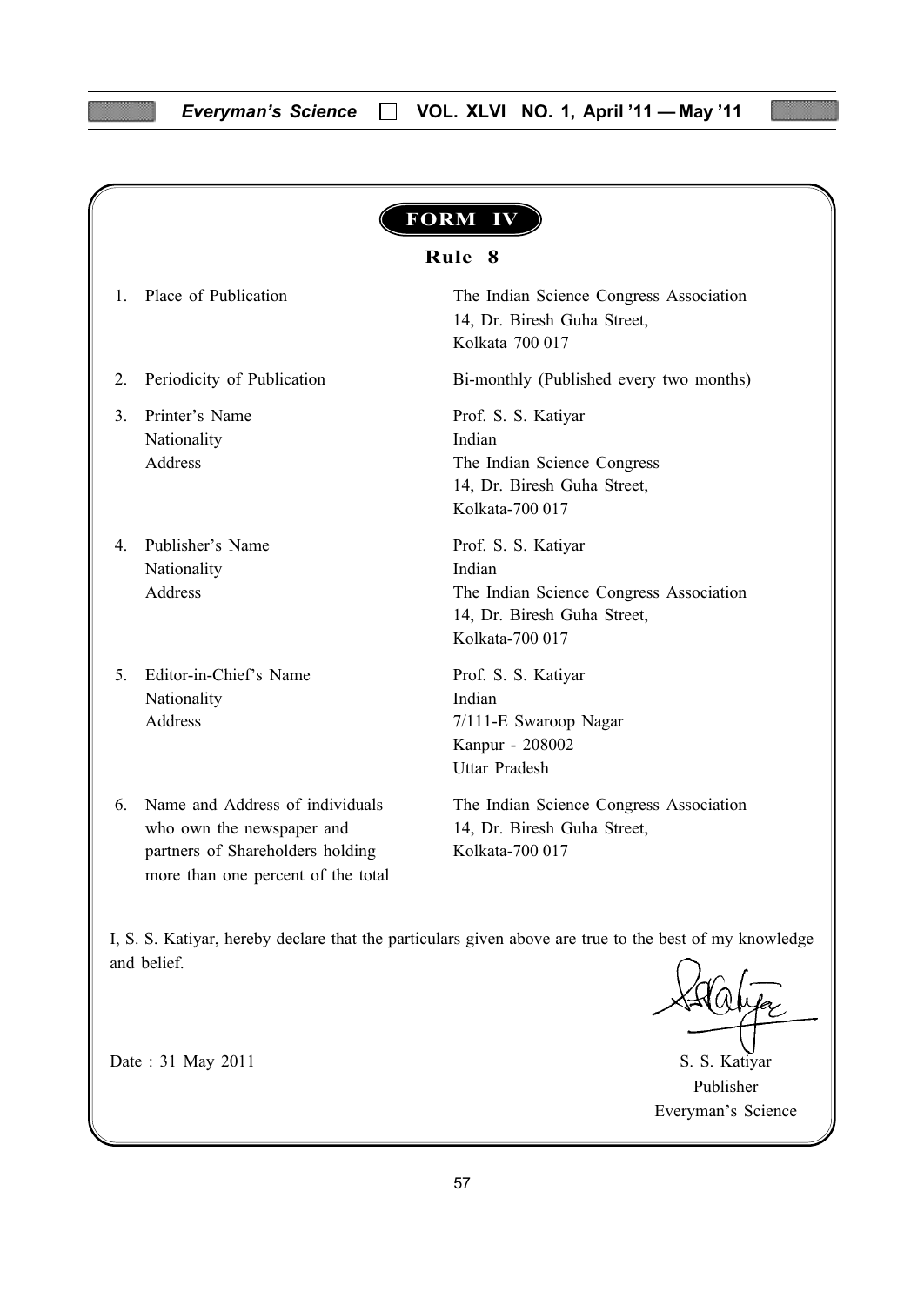# **S & T ACROSS THE WORLD**

# SMART SKIN: ELECTRONICS THAT STICK AND STRETCH LIKE A TEMPORARY **TATTOO**

An ultrathin, electronic patch with the mechanics of skin, applied to the wrist for EMG and other measurements. Engineers have developed a device platform that combines electronic components for sensing, medical diagnostics, communications and human-machine interfaces, all on an ultrathin skinlike patch that mounts directly onto the skin with the ease, flexibility and comfort of a temporary tattoo.

Led by researcher John A. Rogers, the Lee J. Flory-Founder professor of engineering at the University of Illinois, the researchers described their novel skin-mounted electronics in the Aug. 12 issue of the journal Science.

The circuit bends, wrinkles, and stretches with the mechanical properties of skin. The researchers demonstrated their concept through a diverse array of electronic components mounted on a thin, rubbery substrate, including sensors, LEDs, transistors, radio frequency capacitors, wireless antennas, and conductive coils and solar cells for power.

"We threw everything in our bag of tricks onto that platform, and then added a few other new ideas on top of those, to show that we could make it work," said Rogers, a professor of materials science and engineering, of chemistry, of mechanical science and engineering, of bioengineering and of electrical and computer engineering. He also is affiliated with the Beckman Institute for Advanced Science and Technology, and with the Frederick Seitz Materials Research Laboratory at U. of I.

A new form of electronics, small enough to fit under a temporary tattoo, changes the way scientists

think about gathering data from the human body. Credit: University of Illinois

The patches are initially mounted on a thin sheet of water-soluble plastic, then laminated to the skin with water -just like applying a temporary tattoo. Alternately, the electronic components can be applied directly to a temporary tattoo itself, providing concealment for the electronics.

"We think this could be an important conceptual advance in wearable electronics, to achieve something that is almost unnoticeable to the wearer," said U. of I. electrical and computer engineering professor Todd Coleman, who co-led the multi-disciplinary team. "The technology can connect you to the physical world and the cyberworld in a very natural way that feels very comfortable."

Skin-mounted electronics have many biomedical applications, including EEG and EMG sensors to monitor nerve and muscle activity.

One major advantage of skin-like circuits is that they don't require conductive gel, tape, skinpenetrating pins' or bulky wires, which can be uncomfortable for the user and limit coupling efficiency. They are much more comfortable and less cumbersome than traditional electrodes and give the wearers complete freedom of movement.

"If we want to understand brain function in a natural environment, that's completely incompatible with EEG studies in a laboratory," said Coleman, now a professor at the University of California at San Diego. "The best way to do this is to record neural signals in natural settings, with devices that are invisible to the user."

Monitoring in a natural environment during normal activity is especially beneficial for continuous monitoring of health and wellness, cognitive state or behavioral patterns during sleep.

In addition to gathering data, skin-mounted electronics could provide the wearers with added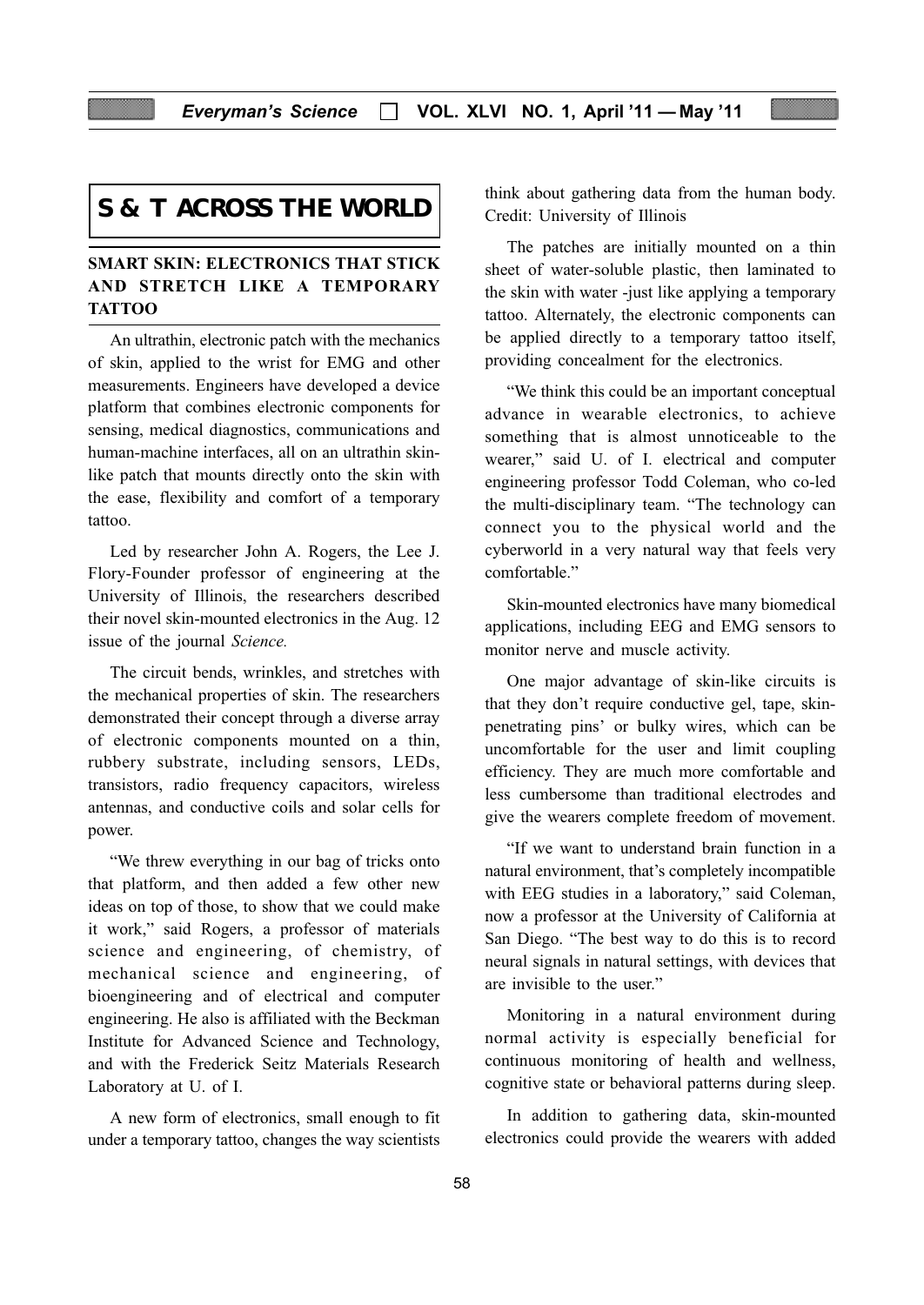capabilities. For example, patients with muscular or neurological disorders, such as ALS, could use them to communicate or to interface with computers. The researchers found that, when applied to the skin of the throat, the sensors could distinguish muscle movement for simple speech. The researchers have even used the electronic patches to control a video game, demonstrating the potential for human-computer interfacing.

The circuits' filamentary serpentine shape allows them to bend, twist, scrunch and stretch while maintaining functionality.

Rogers' group is well known for its innovative stretchable, flexible devices, but creating devices that could comfortably contort with the skin required a new fabrication paradigm.

"Our previous stretchable electronic devices are not well-matched to the mechanophysiology of the skin," Rogers said. "In particular, the skin is extremely soft, by comparison, and its surface can be rough, with significant microscopic texture. These features demanded different kinds of approaches and design principles."

Rogers collaborated with Northwestern University engineering professor Yonggang Huang and his group to tackle the difficult mechanics and materials questions. The team developed a device geometry they call filamentary serpentine, in which the circuits for the various devices are fabricated as tiny, squiggled wires. When mounted on thin, soft rubber sheets, the wavy, snakelike shape allows them to bend, twist, scrunch and stretch while maintaining functionality.

"The blurring of electronics and biology is really the key point here," Huang said. "All established forms of electronics are hard, rigid. Biology is soft, elastic. It's two different worlds. This is a way to truly integrate them."

# SCIENTISTS DISCOVER HOW MOLECULAR MOTORS GO INTO 'ENERGY SAVE MODE'

Structural rendering of kinesin's two heads, called motor domains, cross-linked by a bound tail domain (green). Credit: Carnegie Mellon University A new study from Carnegie Mellon University and the Beatson Institute for Cancer Research published in the Aug. 12 issue of Science describes how the motors fold in on themselves, or save energy, when their transport services aren't required. According to the researchers, the solution to this molecular puzzle provides new insight into how molecular motor proteins are regulated, and may open new avenues for the treatment of various neurodegenerative diseases, such as Alzheimer's and Huntington's.

"Molecular motor proteins play a major role in all eukaryotic cells, but they are particularly critical to nerve cells," said David Hackney, professor of biological sciences in the Mellon College-of Science, and one of the paper's authors. "Nerve cells-have this special problem where proteins, such as receptors for neurotransmitters, get synthesized in the cell body and have to be shipped all the way down the axon. Problems in this transport system may play a role in a number of neurological conditions."

Hackney focuses his research on kinesin-1, the principle motor protein that moves cargo from the nerve cell body down the axon. A typical kinesin molecule has two tails on one end that attach to the cargo and two globular heads on the other end that crank along fibers inside the cell called microtubules, pulling the cargo forward. The movement of the heads, or motor domains, is fueled by the breakdown of ATP, a molecule that stores the energy that drives cellular work. When cargo isn't attached, kinesin folds in upon itself to prevent ATP from being squandered. Although scientists knew that one tail binds to the two heads to keep it in a folded "autoinhibited" state, the molecular mechanism remains unclear. Several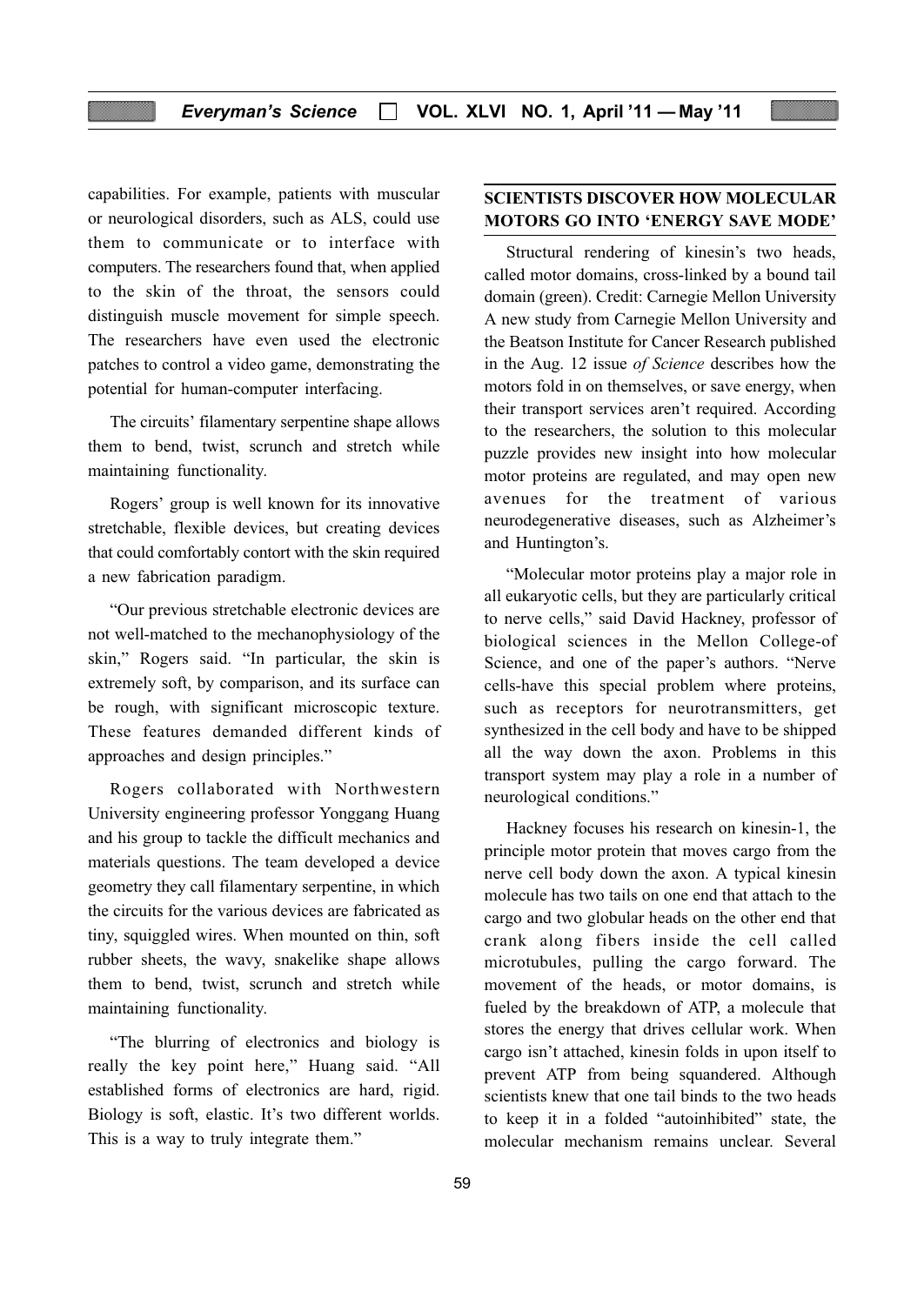possibilities have been proposed, but these latest findings suggest only one solution.

Hackney worked with Hung Yi Kristal Kaan and Frank Kozielski at the Beatson Institute for Cancer Research in Glasgow, Scotland, who crystallized a key portion of the kinesin molecule a tail that was bound to the heads. The crystal structure confirmed that the complex contained two head domains and only one tail domain. Hackney then carried out biochemical manipulations to determine precisely how the tail interacts with the heads, which turned out to be what the authors refer to as a "double lockdown."

"It was actually a big surprise," Hackney said, "because it ruled out all of the obvious things that had been proposed for how the tail domain autoinhibits the motor domain. It does not cause a conformational change, and it does not block the surfaces that interact with ATP or the microtubular track."

Kinesin's heads are typically joined together at one spot, called the hinge. In the new structure, the heads swing in toward each other and are bridged by the tail domain, effectively cross-linking the heads at the site of tail binding. This double lockdown–at the hinge and at the bridge–prevents the heads from separating. Because the heads need to be separate from each other to break down ATP, the double lockdown effectively stops the molecule from generating fuel to power the motor.

The researchers suggest that other kinesins may be regulated by the same autoinhibitory mechanism. Humans have dozens of different kinesin motors that transport a variety of cargo, including proteins associated with Alzheimer's, Huntington's and Parkinson's diseases. Kinesins are also involved in separating chromosomes during cell division, making the motors a target for cancer therapies that seek to stop the motors from transporting

chromosomes, which would prevent cancer cells from multiplying.

Provided by Carnegie Mellon University (news : web)

# INDIGENOUS ARMOURED TRACKED VEHICLES

Combat vehicles play an important role for any Army during the war as well as for post-war operations. Their applications have always been integral for a wide range of operations from highintensity combat to peacekeeping. Defence Research and Development Organisation (DRDO) is engaged in design and development of armoured fighting vehicles (AFVs) to enhance combat capabilities of the Indian Army. The tracked vehicles developed by DRDO, viz. Arjun Main Battle Tank (MBT), Combat proved Ajeya (CIA), Carrier Mortar Tracked (CMT), Bridge Layer Tank (BLT) T-72, Armoured Ambulance are the remarkable achievements, which have been productionised and are inducted into the Services. Arjun MBT has excelled in its performance and over that its systems are at par with the world-class contemporary tanks. With the experience gained during the development of Arjun MBT and modernisation of Ajeya, DRDO has designed and developed the variants like Ex-Tank and Bhim. The Carrier Command Post Tracked (CCPT) on BMP-II received acclaim from various Directorates of the Indian Army and is likely to be inducted to the Services soon. Design and development of Arjun MBT Mk II and Unmanned Ground Tracked Vehicles (UGVs) for mine detection, surveillance, and Nuclear Biological Chemical (NBC) air in the pipeline.

#### ARJUN MAIN BATTLE TANK

Arjun MBT, designed to Indian Army's most stringent specifications, represents the translation of advanced design into a reliable and effective weapon system to meet the varied threats of the modern warfare. If offers the troops a state-of-the-art